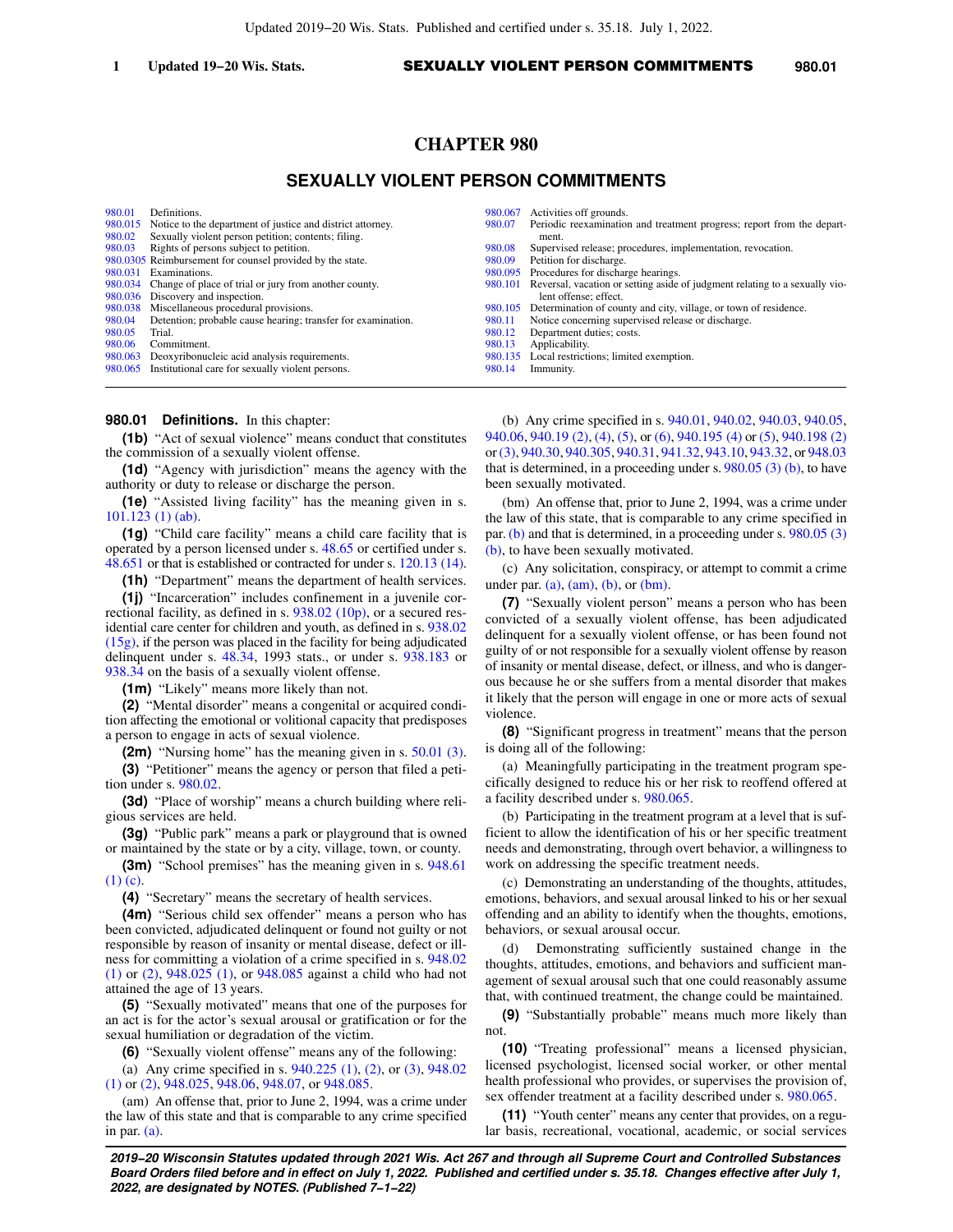### **980.01** SEXUALLY VIOLENT PERSON COMMITMENTS **Updated 19−20 Wis. Stats. 2**

activities for persons younger than 18 years old or for those persons and their families.

**History:** [1993 a. 479](https://docs.legis.wisconsin.gov/document/acts/1993/479); [1995 a. 27](https://docs.legis.wisconsin.gov/document/acts/1995/27) s. [9126 \(19\)](https://docs.legis.wisconsin.gov/document/acts/1995/27,%20s.%209126); [1997 a. 284](https://docs.legis.wisconsin.gov/document/acts/1997/284), [295;](https://docs.legis.wisconsin.gov/document/acts/1997/295) [2003 a. 187;](https://docs.legis.wisconsin.gov/document/acts/2003/187) [2005](https://docs.legis.wisconsin.gov/document/acts/2005/277) [a. 277,](https://docs.legis.wisconsin.gov/document/acts/2005/277) [2005 a. 434](https://docs.legis.wisconsin.gov/document/acts/2005/434) ss. [60](https://docs.legis.wisconsin.gov/document/acts/2005/434,%20s.%2060) to [73;](https://docs.legis.wisconsin.gov/document/acts/2005/434,%20s.%2073) [2007 a. 20](https://docs.legis.wisconsin.gov/document/acts/2007/20) s. [9121 \(6\) \(a\);](https://docs.legis.wisconsin.gov/document/acts/2007/20,%20s.%209121) [2007 a. 96,](https://docs.legis.wisconsin.gov/document/acts/2007/96) [97](https://docs.legis.wisconsin.gov/document/acts/2007/97); [2013 a. 84](https://docs.legis.wisconsin.gov/document/acts/2013/84); [2015 a. 156;](https://docs.legis.wisconsin.gov/document/acts/2015/156) [2021 a. 76.](https://docs.legis.wisconsin.gov/document/acts/2021/76)

Chapter 980 creates a civil commitment procedure primarily intended to provide treatment and protect the public, not to punish the offender. As such the chapter does not provide for "punishment" in violation of the constitutional prohibitions against double jeopardy or ex post facto laws. State v. Carpenter, [197 Wis. 2d 252](https://docs.legis.wisconsin.gov/document/courts/197%20Wis.%202d%20252), [541](https://docs.legis.wisconsin.gov/document/courts/541%20N.W.2d%20105) [N.W.2d 105](https://docs.legis.wisconsin.gov/document/courts/541%20N.W.2d%20105) (1995), [94−1898](https://docs.legis.wisconsin.gov/document/wisupremecourt/94-1898).

Chapter 980 does not violate substantive due process guarantees. The definitions of "mental disorder" and "dangerous" are not overbroad. The treatment obligations under ch. 980 are consistent with the nature and duration of commitments under the chapter. The lack of a precommitment finding of treatability is not offensive to due chapter. The lack of a precommitment finding of treatability is not offensive to due process requirements. State v. Post, [197 Wis. 2d 279,](https://docs.legis.wisconsin.gov/document/courts/197%20Wis.%202d%20279) [541 N.W.2d 115](https://docs.legis.wisconsin.gov/document/courts/541%20N.W.2d%20115) (1995), [94−2356](https://docs.legis.wisconsin.gov/document/wisupremecourt/94-2356).

Chapter 980 does not violate equal protection guarantees. The state's compelling interest in protecting the public justifies the differential treatment of the sexually vio-lent persons subject to the chapter. State v. Post, [197 Wis. 2d 279,](https://docs.legis.wisconsin.gov/document/courts/197%20Wis.%202d%20279) [541 N.W.2d 115](https://docs.legis.wisconsin.gov/document/courts/541%20N.W.2d%20115) (1995), [94−2356.](https://docs.legis.wisconsin.gov/document/wisupremecourt/94-2356)

A child enticement conviction under a statute that had been repealed and recreated under a new statute number was a sexually violent offense under sub. (6), although the former number was not listed in the new statute. State v. Irish, [210 Wis. 2d 107](https://docs.legis.wisconsin.gov/document/courts/210%20Wis.%202d%20107), [565 N.W.2d 161](https://docs.legis.wisconsin.gov/document/courts/565%20N.W.2d%20161) (Ct. App. 1997), [96−2303](https://docs.legis.wisconsin.gov/document/wicourtofappeals/96-2303).

Under [former] sub. (7), a "mental disorder that makes it substantially probable that the person will engage in acts of sexual violence" is a disorder that predisposes the affected person to sexual violence. A diagnosis of "antisocial personality disorder," uncoupled with any other diagnosis but coupled with sufficient evidence establishing that a defendant is a "sexually violent person," may constitute a mental disor-der that makes it substantially probable that the person will engage in acts of sexual violence under [former] sub. (7). State v. Adams, [223 Wis. 2d 60,](https://docs.legis.wisconsin.gov/document/courts/223%20Wis.%202d%2060) [588 N.W.2d 336](https://docs.legis.wisconsin.gov/document/courts/588%20N.W.2d%20336) (Ct. App. 1998), [96−3136](https://docs.legis.wisconsin.gov/document/wicourtofappeals/96-3136). Definitions in ch. 980 serve a legal, and not medical, function. The court will not

adopt a definition of pedophilia for ch. 980 purposes. State v. Zanelli, [223 Wis. 2d](https://docs.legis.wisconsin.gov/document/courts/223%20Wis.%202d%20545) [545](https://docs.legis.wisconsin.gov/document/courts/223%20Wis.%202d%20545), [589 N.W.2d 687](https://docs.legis.wisconsin.gov/document/courts/589%20N.W.2d%20687) (Ct. App. 1998), [98−0733](https://docs.legis.wisconsin.gov/document/wicourtofappeals/98-0733). That the state's expert opined that pedophilia is a lifelong disorder did not mean

that commitment was based solely on prior bad acts rather than a present condition. Jury instructions are discussed. State v. Matek, [223 Wis. 2d 611,](https://docs.legis.wisconsin.gov/document/courts/223%20Wis.%202d%20611) [589 N.W.2d 441](https://docs.legis.wisconsin.gov/document/courts/589%20N.W.2d%20441) (Ct. App. 1998), [96−3524.](https://docs.legis.wisconsin.gov/document/wicourtofappeals/96-3524)

As used in this chapter, "substantial probability" and "substantially probable" both mean much more likely than not. This standard for dangerousness does not violate equal protection nor is the term unconstitutionally vague. State v. Curiel, [227 Wis.](https://docs.legis.wisconsin.gov/document/courts/227%20Wis.%202d%20389) [2d 389](https://docs.legis.wisconsin.gov/document/courts/227%20Wis.%202d%20389), [597 N.W.2d 697](https://docs.legis.wisconsin.gov/document/courts/597%20N.W.2d%20697) (1999), [97−1337](https://docs.legis.wisconsin.gov/document/wisupremecourt/97-1337).

The definition of "sexually violent person" includes conduct prohibited by a pre-vious version of a statute enumerated in sub. (6) as long as the conduct prohibited<br>under the predecessor statute remains prohibited under the current statute. State v.<br>Pharm, [2000 WI App 167](https://docs.legis.wisconsin.gov/document/courts/2000%20WI%20App%20167), [238 Wis. 2d 97](https://docs.legis.wisconsin.gov/document/courts/238%20Wis.%202d%2097), 617 N.W.2d 16

Chapter 980 is not facially unconstitutional. Due process does not require proof of a recent overt act in evaluating the dangerousness of the offender when there has been a break in the offender's incarceration and the offender is reincarcerated for non-<br>sexual behavior. Substantive due process allows for a ch. 980 commitment when<br>there is sufficient evidence of current dangerousness. requires current dangerousness to be proven by a particular type of evidence. State v. Bush, [2005 WI 103](https://docs.legis.wisconsin.gov/document/courts/2005%20WI%20103), [283 Wis. 2d 90](https://docs.legis.wisconsin.gov/document/courts/283%20Wis.%202d%2090), [699 N.W.2d 80](https://docs.legis.wisconsin.gov/document/courts/699%20N.W.2d%2080), [03−2306.](https://docs.legis.wisconsin.gov/document/wisupremecourt/03-2306)

Exclusion of the conditions of a person's probation supervision from his ch. 980 trial was proper as under sub. (7) as such evidence was irrelevant in determining whether he was a sexually violent person. State v. Mark, [2006 WI 78,](https://docs.legis.wisconsin.gov/document/courts/2006%20WI%2078) [292 Wis. 2d](https://docs.legis.wisconsin.gov/document/courts/292%20Wis.%202d%201) [1](https://docs.legis.wisconsin.gov/document/courts/292%20Wis.%202d%201), [718 N.W.2d 90](https://docs.legis.wisconsin.gov/document/courts/718%20N.W.2d%2090), [03−2068.](https://docs.legis.wisconsin.gov/document/wisupremecourt/03-2068)

The legislature's replacement of "substantially probable" in sub. (7) with "likely," lowered the level of dangerousness required to commit a person under ch. 980 but did not violate the constitution on either due process or equal protection grounds. State<br>v. Nelson, [2007 WI App 2,](https://docs.legis.wisconsin.gov/document/courts/2007%20WI%20App%202) [298 Wis. 2d 453](https://docs.legis.wisconsin.gov/document/courts/298%20Wis.%202d%20453), [727 N.W.2d 364,](https://docs.legis.wisconsin.gov/document/courts/727%20N.W.2d%20364) 05–0810.<br>A ch. 980 commitment did not violate equal protection or due process

when the person was released to the community upon a finding that he was ineligible for commitment and subsequently committed after parole violations that did not involve overt acts of sexual violence. State v. Feldmann, [2007 WI App 35](https://docs.legis.wisconsin.gov/document/courts/2007%20WI%20App%2035), [300 Wis.](https://docs.legis.wisconsin.gov/document/courts/300%20Wis.%202d%20474) [2d 474](https://docs.legis.wisconsin.gov/document/courts/300%20Wis.%202d%20474), [730 N.W.2d 440,](https://docs.legis.wisconsin.gov/document/courts/730%20N.W.2d%20440) [05−2347.](https://docs.legis.wisconsin.gov/document/wicourtofappeals/05-2347) "More likely than not," as used in sub. (1m), is not an obscure or specialized term

of art, but a commonly−used expression. An expert witness's ambiguous and confus-ing misstatement regarding the meaning of "more likely than not" could not have convinced a reasonable person the phrase meant other than more likely to happen than not to happen. State v. Smalley, [2007 WI App 219,](https://docs.legis.wisconsin.gov/document/courts/2007%20WI%20App%20219) [305 Wis. 2d 709,](https://docs.legis.wisconsin.gov/document/courts/305%20Wis.%202d%20709) [741 N.W.2d 286](https://docs.legis.wisconsin.gov/document/courts/741%20N.W.2d%20286), 06−147

Under sub. (7), a sexually violent person is one who is dangerous because he or she suffers from a mental disorder that makes it likely that the person will engage in one or more acts of sexual violence. Actuarial instruments that measure dangerousness without regard to the defendant's mental illness were relevant to determining whether the defendant was a sexually violent person. Dangerousness was a fact of consequence to the proceedings although not the only fact that needed to be shown. Evidence need not go to every facet of a party's case in order to be relevant. State v. Smal-ley, [2007 WI App 219](https://docs.legis.wisconsin.gov/document/courts/2007%20WI%20App%20219), [305 Wis. 2d 709,](https://docs.legis.wisconsin.gov/document/courts/305%20Wis.%202d%20709) [741 N.W.2d 286](https://docs.legis.wisconsin.gov/document/courts/741%20N.W.2d%20286), [06−1475.](https://docs.legis.wisconsin.gov/document/wicourtofappeals/06-1475)

Under the reasoning of *Mark* that conditions of supervision that a person will be subject to if released are irrelevant to the determination of whether the person is a sex-ually violent person under sub. (7), that a person will be subject to supervision if

released is also irrelevant to whether the person is a sexually violent person. State<br>V. Budd, [2007 WI App 245,](https://docs.legis.wisconsin.gov/document/courts/2007%20WI%20App%20245) [306 Wis. 2d 167](https://docs.legis.wisconsin.gov/document/courts/306%20Wis.%202d%20167), [742 N.W.2d 887](https://docs.legis.wisconsin.gov/document/courts/742%20N.W.2d%20887), 07–0011.<br>Evidence of the department of correction's screening process for pot violent person under sub. (7) when the evidence did not establish why the defendant was selected for ch. 980 proceedings. State v. Budd, [2007 WI App 245,](https://docs.legis.wisconsin.gov/document/courts/2007%20WI%20App%20245) [306 Wis. 2d](https://docs.legis.wisconsin.gov/document/courts/306%20Wis.%202d%20167) [167](https://docs.legis.wisconsin.gov/document/courts/306%20Wis.%202d%20167), [742 N.W.2d 887,](https://docs.legis.wisconsin.gov/document/courts/742%20N.W.2d%20887) [07−0011.](https://docs.legis.wisconsin.gov/document/wicourtofappeals/07-0011)

Postcommitment annual reviews do not, generally, bear on the factual issues the jury must resolve in order to determine whether a person is a sexually violent person, but there is not a blanket exclusion for all testimony of annual reviews. Rather, the question of relevancy of such evidence needs to be examined in the particular context in which the evidence is offered. State v. Sugden, [2010 WI App 166,](https://docs.legis.wisconsin.gov/document/courts/2010%20WI%20App%20166) [330 Wis. 2d 628](https://docs.legis.wisconsin.gov/document/courts/330%20Wis.%202d%20628), [795 N.W.2d 456](https://docs.legis.wisconsin.gov/document/courts/795%20N.W.2d%20456), [09−2445](https://docs.legis.wisconsin.gov/document/wicourtofappeals/09-2445).

The existence of treatment for committed persons is a consequence of commitment and, generally, is not relevant in determining whether a person is a sexually violent person. State v. Sugden, [2010 WI App 166,](https://docs.legis.wisconsin.gov/document/courts/2010%20WI%20App%20166) [330 Wis. 2d 268,](https://docs.legis.wisconsin.gov/document/courts/330%20Wis.%202d%20268) [795 N.W.2d 456](https://docs.legis.wisconsin.gov/document/courts/795%20N.W.2d%20456), [09−2445.](https://docs.legis.wisconsin.gov/document/wicourtofappeals/09-2445)

The proportion of about−to−be released sex offenders who are referred for a special purpose evaluation to determine whether they meet the requirements of ch. 980 is not, in itself, relevant to whether a particular person referred meets the requirements of being a sexually violent person. This is true whether that proportion is expressed in terms of a specific percentage or a more general description of the relative size of the group. State v. Sugden, [2010 WI App 166,](https://docs.legis.wisconsin.gov/document/courts/2010%20WI%20App%20166) 330 W

The Kansas Sexually Violent Predator Act comports with due process requirements, does not run afoul of double jeopardy principles, and is not an ex post facto law. Kansas v. Hendricks, [521 U.S. 346,](https://docs.legis.wisconsin.gov/document/courts/521%20U.S.%20346) [138 L. Ed. 2d 501](https://docs.legis.wisconsin.gov/document/courts/138%20L.%20Ed.%202d%20501) (1997

Civil commitment upon a finding of a "mental disorder" does not violate due process when the predicate diagnosis is not found within the four corners of the Diagnostic and Statistical Manual of Mental Disorders published by the American Psychiatric Association. A factfinder may have stronger confidence in his or her conclusions when the examining mental health professionals rely upon authoritative, consensus materials in the field, and a particular diagnosis may be so devoid of content, or so near−universal in its rejection by mental health professionals, that a court's reliance on it to satisfy the "mental disorder" prong of the statutory requirements for commit-ment would violate due process. McGee v. Bartow, [594 F.3d 555](https://docs.legis.wisconsin.gov/document/courts/594%20F.3d%20555) (2010).

The constitutionality of Wisconsin's Sexual Predator Law. Straub & Kachelski. Wis. Law. July, 1995.

**980.015 Notice to the department of justice and district attorney. (2)** If an agency with jurisdiction has control or custody over a person who may meet the criteria for commitment as a sexually violent person, the agency with jurisdiction shall inform each appropriate district attorney and the department of justice regarding the person as soon as possible beginning 90 days prior to the applicable date of the following:

(a) The anticipated discharge or release, on parole, extended supervision, or otherwise, from a sentence of imprisonment or term of confinement in prison that was imposed for a conviction for a sexually violent offense, from a continuous term of incarceration, any part of which was imposed for a sexually violent offense, or from a placement in a Type 1 prison under s. [301.048](https://docs.legis.wisconsin.gov/document/statutes/301.048(3)(a)1.) [\(3\) \(a\) 1.](https://docs.legis.wisconsin.gov/document/statutes/301.048(3)(a)1.), any part of which was required as a result of a conviction for a sexually violent offense.

(b) The anticipated release from a juvenile correctional facility, as defined in s. [938.02 \(10p\),](https://docs.legis.wisconsin.gov/document/statutes/938.02(10p)) or a secured residential care center for children and youth, as defined in s. [938.02 \(15g\)](https://docs.legis.wisconsin.gov/document/statutes/938.02(15g)), if the person was placed in the facility as a result of being adjudicated delinquent under s. [48.34,](https://docs.legis.wisconsin.gov/document/statutes/1993/48.34) 1993 stats., or under s. [938.183](https://docs.legis.wisconsin.gov/document/statutes/938.183) or [938.34](https://docs.legis.wisconsin.gov/document/statutes/938.34) on the basis of a sexually violent offense.

(c) The anticipated release of a person on conditional release under s. [971.17,](https://docs.legis.wisconsin.gov/document/statutes/971.17) the anticipated termination of a commitment order under s. [971.17,](https://docs.legis.wisconsin.gov/document/statutes/971.17) or the anticipated discharge of a person from a commitment order under s. [971.17,](https://docs.legis.wisconsin.gov/document/statutes/971.17) if the person has been found not guilty of a sexually violent offense by reason of mental disease or defect.

(d) The anticipated release on parole or discharge of a person committed under ch. [975](https://docs.legis.wisconsin.gov/document/statutes/ch.%20975) for a sexually violent offense.

**(3)** The agency with jurisdiction shall provide the district attorney and department of justice with all of the following:

(a) The person's name, identifying factors, anticipated future residence and offense history.

(b) If applicable, documentation of any treatment and the person's adjustment to any institutional placement.

**History:** [1993 a. 479](https://docs.legis.wisconsin.gov/document/acts/1993/479); [1995 a. 77;](https://docs.legis.wisconsin.gov/document/acts/1995/77) [1997 a. 205](https://docs.legis.wisconsin.gov/document/acts/1997/205), [283;](https://docs.legis.wisconsin.gov/document/acts/1997/283) [1999 a. 9](https://docs.legis.wisconsin.gov/document/acts/1999/9); [2005 a. 344](https://docs.legis.wisconsin.gov/document/acts/2005/344), [434](https://docs.legis.wisconsin.gov/document/acts/2005/434); [2007 a. 97](https://docs.legis.wisconsin.gov/document/acts/2007/97); [2015 a. 197](https://docs.legis.wisconsin.gov/document/acts/2015/197) s. [51](https://docs.legis.wisconsin.gov/document/acts/2015/197,%20s.%2051).

The "appropriate district attorney" under sub. (2) is the district attorney in the county of conviction or the county to which prison officials propose to release the per-son. In re Commitment of Goodson, [199 Wis. 2d 426,](https://docs.legis.wisconsin.gov/document/courts/199%20Wis.%202d%20426) [544 N.W.2d 611](https://docs.legis.wisconsin.gov/document/courts/544%20N.W.2d%20611) (Ct. App. 1996), [95−0664](https://docs.legis.wisconsin.gov/document/wicourtofappeals/95-0664).

**980.02 Sexually violent person petition; contents; filing. (1)** A petition alleging that a person is a sexually violent person may be filed by one of the following:

(a) The department of justice at the request of the agency with jurisdiction over the person.

(b) If the department of justice does not file a petition under par. [\(a\),](https://docs.legis.wisconsin.gov/document/statutes/980.02(1)(a)) the district attorney for one of the following: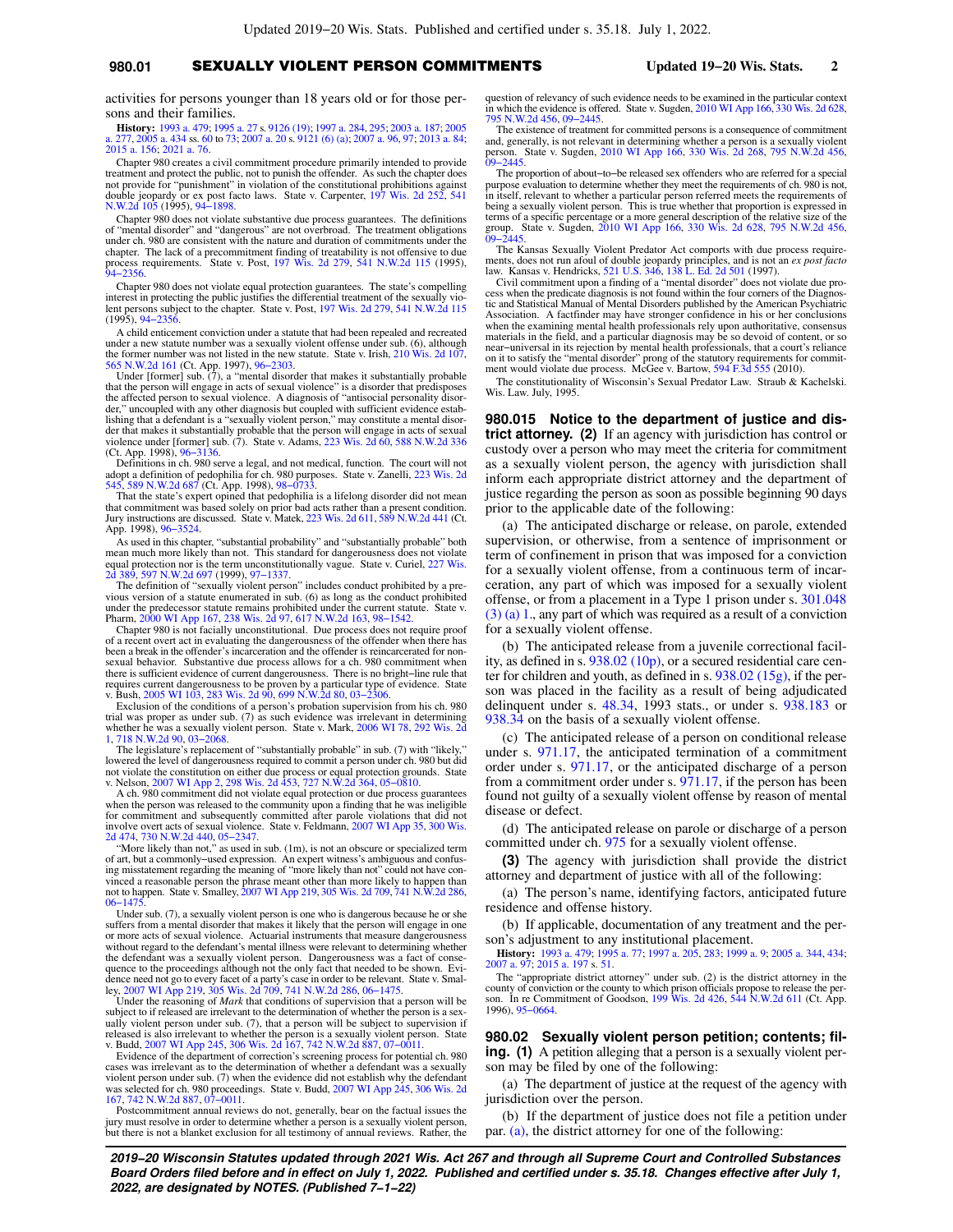1. The county in which the person was convicted of a sexually violent offense, adjudicated delinquent for a sexually violent offense or found not guilty of or not responsible for a sexually violent offense by reason of insanity or mental disease, defect or illness.

2. The county in which the person will reside or be placed upon his or her discharge from a sentence, release on parole or extended supervision, or release from imprisonment, from a juvenile correctional facility, as defined in s. [938.02 \(10p\),](https://docs.legis.wisconsin.gov/document/statutes/938.02(10p)) from a residential care center for children and youth, as defined in s. [938.02](https://docs.legis.wisconsin.gov/document/statutes/938.02(15g)) [\(15g\)](https://docs.legis.wisconsin.gov/document/statutes/938.02(15g)), or from a commitment order.

3. The county in which the person is in custody under a sentence, a placement to a juvenile correctional facility, as defined in s. [938.02 \(10p\)](https://docs.legis.wisconsin.gov/document/statutes/938.02(10p)), or a secured residential care center for children and youth, as defined in s. [938.02 \(15g\),](https://docs.legis.wisconsin.gov/document/statutes/938.02(15g)) or a commitment order.

**(1m)** A petition filed under this section shall be filed before the person is released or discharged.

**(2)** A petition filed under this section shall allege that all of the following apply to the person alleged to be a sexually violent person:

(a) The person satisfies any of the following criteria:

1. The person has been convicted of a sexually violent offense.

2. The person has been found delinquent for a sexually violent offense.

3. The person has been found not guilty of a sexually violent offense by reason of mental disease or defect.

(b) The person has a mental disorder.

(c) The person is dangerous to others because the person's mental disorder makes it likely that he or she will engage in acts of sexual violence.

**(3)** A petition filed under this section shall state with particularity essential facts to establish probable cause to believe the person is a sexually violent person. If the petition alleges that a sexually violent offense or act that is a basis for the allegation under sub. [\(2\) \(a\)](https://docs.legis.wisconsin.gov/document/statutes/980.02(2)(a)) was an act that was sexually motivated as provided under s. [980.01 \(6\) \(b\)](https://docs.legis.wisconsin.gov/document/statutes/980.01(6)(b)), the petition shall state the grounds on which the offense or act is alleged to be sexually motivated.

**(4)** A petition under this section shall be filed in one of the following:

(a) The circuit court for the county in which the person was convicted of a sexually violent offense, adjudicated delinquent for a sexually violent offense or found not guilty of a sexually violent offense by reason of mental disease or defect.

(am) The circuit court for the county in which the person will reside or be placed upon his or her discharge from a sentence, release on parole or extended supervision, or release from imprisonment, from a juvenile correctional facility, as defined in s. [938.02 \(10p\),](https://docs.legis.wisconsin.gov/document/statutes/938.02(10p)) from a secured residential care center for children and youth, as defined in s. [938.02 \(15g\)](https://docs.legis.wisconsin.gov/document/statutes/938.02(15g)), or from a commitment order.

(b) The circuit court for the county in which the person is in custody under a sentence, a placement to a juvenile correctional facility, as defined in s.  $938.02$  (10p), a secured residential care center for children and youth, as defined in s. [938.02 \(15g\)](https://docs.legis.wisconsin.gov/document/statutes/938.02(15g)), or a commitment order.

**(5)** Notwithstanding sub. [\(4\)](https://docs.legis.wisconsin.gov/document/statutes/980.02(4)), if the department of justice decides to file a petition under sub. [\(1\) \(a\)](https://docs.legis.wisconsin.gov/document/statutes/980.02(1)(a)), it may file the petition in the circuit court for Dane County.

**(6)** A court assigned to exercise jurisdiction under chs. [48](https://docs.legis.wisconsin.gov/document/statutes/ch.%2048) and [938](https://docs.legis.wisconsin.gov/document/statutes/ch.%20938) does not have jurisdiction over a petition filed under this section alleging that a person who was adjudicated delinquent as a child is a sexually violent person.

**History:** [1993 a. 479;](https://docs.legis.wisconsin.gov/document/acts/1993/479) [1995 a. 77,](https://docs.legis.wisconsin.gov/document/acts/1995/77) [225](https://docs.legis.wisconsin.gov/document/acts/1995/225); [1997 a. 27](https://docs.legis.wisconsin.gov/document/acts/1997/27), [205](https://docs.legis.wisconsin.gov/document/acts/1997/205), [283;](https://docs.legis.wisconsin.gov/document/acts/1997/283) [1999 a. 9](https://docs.legis.wisconsin.gov/document/acts/1999/9); [2003 a.](https://docs.legis.wisconsin.gov/document/acts/2003/187) [187](https://docs.legis.wisconsin.gov/document/acts/2003/187); [2005 a. 344,](https://docs.legis.wisconsin.gov/document/acts/2005/344) [434](https://docs.legis.wisconsin.gov/document/acts/2005/434); [2007 a. 96](https://docs.legis.wisconsin.gov/document/acts/2007/96).

To the extent that s. 938.35 (1) prohibits the admission of delinquency adjudications in ch. 980 proceedings, it is repealed by implication. State v. Matthew A.B. [231](https://docs.legis.wisconsin.gov/document/courts/231%20Wis.%202d%20688) [Wis. 2d 688,](https://docs.legis.wisconsin.gov/document/courts/231%20Wis.%202d%20688) [605 N.W.2d 598](https://docs.legis.wisconsin.gov/document/courts/605%20N.W.2d%20598) (Ct. App. 1999), [98−0229.](https://docs.legis.wisconsin.gov/document/wicourtofappeals/98-0229)

In a trial on a petition filed under sub. (2), the state has the burden to prove beyond a reasonable doubt that the petition was filed within 90 days of the subject's release or discharge based on a sexually violent offense. State v. Thiel, [2000 WI 67,](https://docs.legis.wisconsin.gov/document/courts/2000%20WI%2067) [235 Wis.](https://docs.legis.wisconsin.gov/document/courts/235%20Wis.%202d%20823) [2d 823,](https://docs.legis.wisconsin.gov/document/courts/235%20Wis.%202d%20823) [612 N.W.2d 94,](https://docs.legis.wisconsin.gov/document/courts/612%20N.W.2d%2094) [99−0316](https://docs.legis.wisconsin.gov/document/wicourtofappeals/99-0316). See also State v. Thiel, [2001 WI App 52,](https://docs.legis.wisconsin.gov/document/courts/2001%20WI%20App%2052) [241 Wis.](https://docs.legis.wisconsin.gov/document/courts/241%20Wis.%202d%20439) [2d 439](https://docs.legis.wisconsin.gov/document/courts/241%20Wis.%202d%20439), [625 N.W.2d 321,](https://docs.legis.wisconsin.gov/document/courts/625%20N.W.2d%20321) [99−0316](https://docs.legis.wisconsin.gov/document/wicourtofappeals/99-0316).

While a commitment under ch. 980 is civil, a court does not lose subject matter jurisdiction because a petition is filed under a criminal case number. State v. Pharm, [2000 WI App 167,](https://docs.legis.wisconsin.gov/document/courts/2000%20WI%20App%20167) [238 Wis. 2d 97,](https://docs.legis.wisconsin.gov/document/courts/238%20Wis.%202d%2097) [617 N.W.2d 163,](https://docs.legis.wisconsin.gov/document/courts/617%20N.W.2d%20163) [98−1542.](https://docs.legis.wisconsin.gov/document/wicourtofappeals/98-1542)

Chapter 980 provides its own procedures for commencing actions, and, as such, chs. 801 and 802 are inapplicable to the commencement of ch. 980 actions. State v. Wolfe, [2001 WI App 136](https://docs.legis.wisconsin.gov/document/courts/2001%20WI%20App%20136), [246 Wis. 2d 233,](https://docs.legis.wisconsin.gov/document/courts/246%20Wis.%202d%20233) [631 N.W.2d 240,](https://docs.legis.wisconsin.gov/document/courts/631%20N.W.2d%20240) [99−2145.](https://docs.legis.wisconsin.gov/document/wicourtofappeals/99-2145) When a ch. 980 petition was filed within 90 days of release from a sentence for an

offense that was not a sexually violent offense, which was being served concurrently with a shorter sentence imposed for a sexually violent offense, the petition was timely. State v. Treadway, [2002 WI App 195,](https://docs.legis.wisconsin.gov/document/courts/2002%20WI%20App%20195) 257 Wis. 2d. 467, [651 N.W.2d 334,](https://docs.legis.wisconsin.gov/document/courts/651%20N.W.2d%20334) [00−2957](https://docs.legis.wisconsin.gov/document/wicourtofappeals/00-2957).

The state was not precluded from seeking a ch. 980 commitment following the defendant's parole revocation, even though the state had failed to prove that the defendant was a sexually violent person in need of commitment in a previous ch. 980 trial that took place prior to the defendant's parole. State v. Parrish, [2002 WI App 263](https://docs.legis.wisconsin.gov/document/courts/2002%20WI%20App%20263), [258 Wis. 2d 521](https://docs.legis.wisconsin.gov/document/courts/258%20Wis.%202d%20521), [654 N.W.2d 273,](https://docs.legis.wisconsin.gov/document/courts/654%20N.W.2d%20273) [00−2524.](https://docs.legis.wisconsin.gov/document/wicourtofappeals/00-2524)

The circuit court had jurisdiction to conduct ch. 980 proceedings involving an enrolled tribal member who committed the underlying sexual offense on an Indian<br>reservation. State v. Burgess, [2003 WI 71,](https://docs.legis.wisconsin.gov/document/courts/2003%20WI%2071) [262 Wis. 2d 354](https://docs.legis.wisconsin.gov/document/courts/262%20Wis.%202d%20354), [665 N.W.2d 124](https://docs.legis.wisconsin.gov/document/courts/665%20N.W.2d%20124),<br>[00−3074.](https://docs.legis.wisconsin.gov/document/wisupremecourt/00-3074) See also Burgess v. Watters, [467 F.3d 676](https://docs.legis.wisconsin.gov/document/courts/467%20F.3d%20676) (2007).

Under sub. (1), a request from the agency with jurisdiction and a subsequent decision by the department of justice not to file are prerequisites to a district attorney's authority to file a ch. 980 petition. State v. Byers, [2003 WI 86](https://docs.legis.wisconsin.gov/document/courts/2003%20WI%2086), [263 Wis. 2d 113,](https://docs.legis.wisconsin.gov/document/courts/263%20Wis.%202d%20113) [665](https://docs.legis.wisconsin.gov/document/courts/665%20N.W.2d%20729) N.W.2d

The threshold decision of whether a petition should be filed remains in the hands of the agency with jurisdiction and outside of the political process. A district attorney may contact the agency to seek clarification of the ch. 980 evaluator's determination, to correct factual mistakes, to provide new or additional information, or to ask for a second opinion with a different evaluator. However, the agency can independently exercise its judgment and choose to ignore the district attorney's efforts or to decline the district attorney's request for a second evaluation if the agency determines that these efforts and requests are improperly politically motivated. State v. Bell, [2006](https://docs.legis.wisconsin.gov/document/courts/2006%20WI%20App%2030) [WI App 30,](https://docs.legis.wisconsin.gov/document/courts/2006%20WI%20App%2030) [289 Wis. 2d 275](https://docs.legis.wisconsin.gov/document/courts/289%20Wis.%202d%20275), [710 N.W.2d 525,](https://docs.legis.wisconsin.gov/document/courts/710%20N.W.2d%20525) [05−0890.](https://docs.legis.wisconsin.gov/document/wicourtofappeals/05-0890)

That the ch. 980 definition of "dangerousness" lacks a temporal context limited to imminent danger. does not render the statute unconstitutional. State v. Olson, [2006](https://docs.legis.wisconsin.gov/document/courts/2006%20WI%20App%2032) [WI App 32,](https://docs.legis.wisconsin.gov/document/courts/2006%20WI%20App%2032) [290 Wis. 2d 202](https://docs.legis.wisconsin.gov/document/courts/290%20Wis.%202d%20202), [712 N.W.2d 61](https://docs.legis.wisconsin.gov/document/courts/712%20N.W.2d%2061), [04−0412](https://docs.legis.wisconsin.gov/document/wicourtofappeals/04-0412)

Chapter 980 does not require the dismissal of a pending commitment petition when the individual subject to the petition is incarcerated because of the revocation of either parole or extended supervision. Section 980.06 requires the circuit court to order the person to be committed to the custody of DHS for control, care, and treatment, but ch. 980 does not specify when that commitment must commence. While this section sets forth the requirements for a proper commitment order, neither this section nor any<br>other section of ch. 980 contains language stating when the individual requirements<br>of that order must be satisfied. State v. Gilbert, [N.W.2d 215,](https://docs.legis.wisconsin.gov/document/courts/816%20N.W.2d%20215) [10−0594.](https://docs.legis.wisconsin.gov/document/wisupremecourt/10-0594)

If a ch. 980 petition satisfies the statutory requirements in this section at the time it is filed, it will not be invalidated if the conviction recited in the petition is later reversed. Subsequent facts that impact the status of the allegations in the petition may be relevant at trial under s. 980.05, but they will not invalidate a petition that met the requirements of this section at the time of filing. State v. Spaeth,  $2014$  WI 71,  $355$  Wis.  $2d$  761,  $850$  N.W. $2d$  93,  $12-2170$ .

[Wis. 2d 761,](https://docs.legis.wisconsin.gov/document/courts/355%20Wis.%202d%20761) [850 N.W.2d 93,](https://docs.legis.wisconsin.gov/document/courts/850%20N.W.2d%2093) 12–2170.<br>Applying the common and accepted legal meanings of "released" and "discharged" as those terms are used in sub. (1m), a ch. 980 petition must be filed either before the person is freed from confinement in prison or before the person's entire sentence is completed. Even assuming that the department of corrections was required to release the defendant on his presumptive mandatory release (PMR) date, a ch. 980 filed petition after the PMR date but while the defendant remained incarcerated was timely filed based on the language of sub. (1m), which permits filing a ch. 980 petition before a person is "discharged." State v. Stanley, [2014 WI App 89](https://docs.legis.wisconsin.gov/document/courts/2014%20WI%20App%2089), [356](https://docs.legis.wisconsin.gov/document/courts/356%20Wis.%202d%20268) [Wis. 2d 268,](https://docs.legis.wisconsin.gov/document/courts/356%20Wis.%202d%20268) [853 N.W.2d 600](https://docs.legis.wisconsin.gov/document/courts/853%20N.W.2d%20600), [13−2477.](https://docs.legis.wisconsin.gov/document/wicourtofappeals/13-2477)

**980.03 Rights of persons subject to petition. (1)** The circuit court in which a petition under s. [980.02](https://docs.legis.wisconsin.gov/document/statutes/980.02) is filed shall conduct all hearings under this chapter. The court shall give the person who is the subject of the petition reasonable notice of the time and place of each such hearing. The court may designate additional persons to receive these notices.

**(2)** Except as provided in ss. [980.038 \(2\)](https://docs.legis.wisconsin.gov/document/statutes/980.038(2)) and [980.09](https://docs.legis.wisconsin.gov/document/statutes/980.09) and without limitation by enumeration, at any hearing under this chapter, the person who is the subject of the petition has the right to:

(a) Counsel. In any situation under this chapter in which the person has a right to be represented by counsel, the court shall refer the person as soon as practicable to the state public defender, who shall appoint counsel for the person under s. [977.08](https://docs.legis.wisconsin.gov/document/statutes/977.08) without a determination of indigency.

- (b) Remain silent.
- (c) Present and cross−examine witnesses.
- (d) Have the hearing recorded by a court reporter.

**(3)** The person who is the subject of the petition, the person's attorney, or the petitioner may request that a trial under s. [980.05](https://docs.legis.wisconsin.gov/document/statutes/980.05)

A ch. 980 commitment is not an extension of a commitment under ch. 975, and s. 975.12 does not limit the state's ability to seek a separate commitment under ch. 980 of a person originally committed under ch. 975. State v. Post, [197 Wis. 2d 279](https://docs.legis.wisconsin.gov/document/courts/197%20Wis.%202d%20279), [541](https://docs.legis.wisconsin.gov/document/courts/541%20N.W.2d%20115) [N.W.2d 115](https://docs.legis.wisconsin.gov/document/courts/541%20N.W.2d%20115) (1995), [94−2356.](https://docs.legis.wisconsin.gov/document/wisupremecourt/94-2356)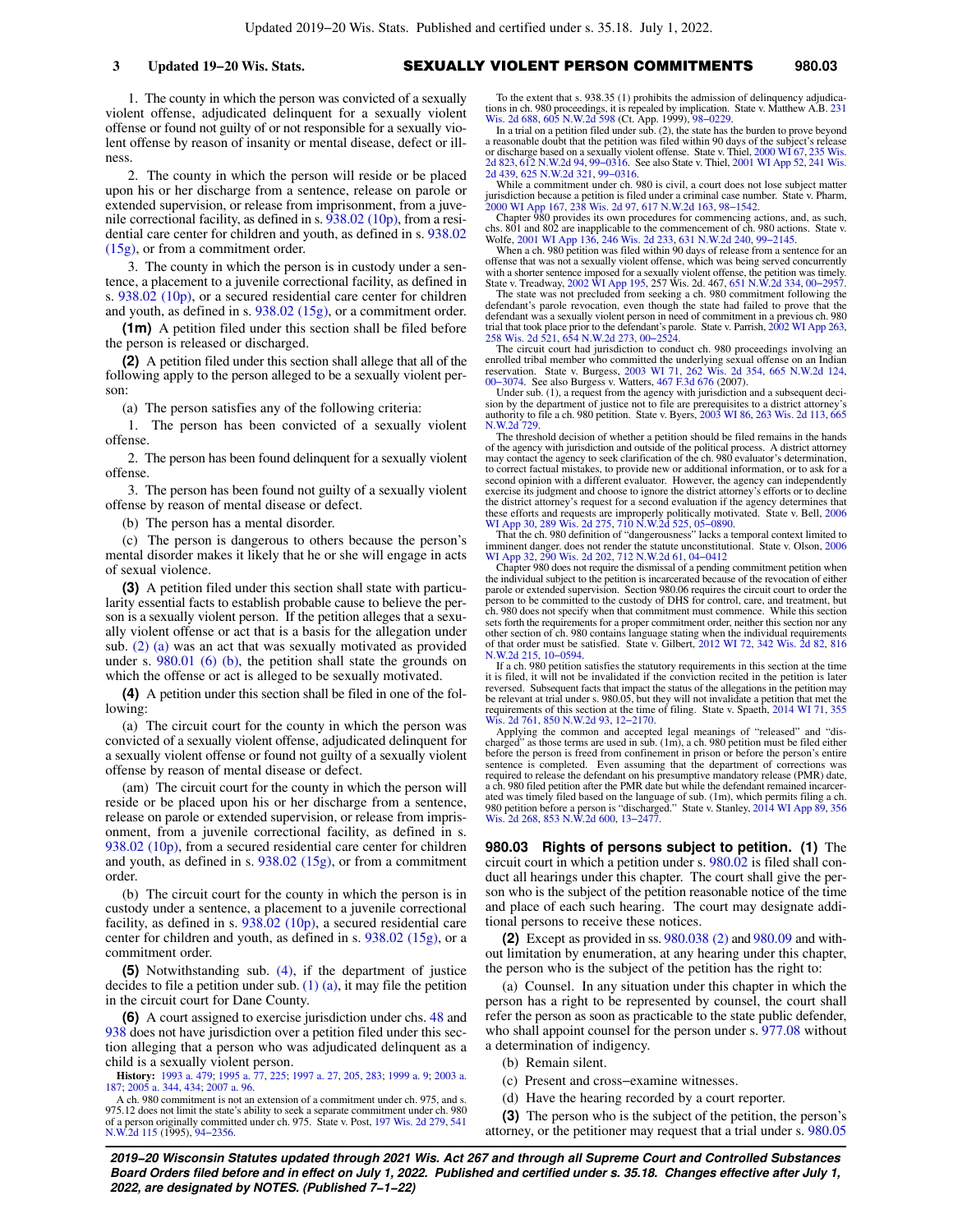## **980.03** SEXUALLY VIOLENT PERSON COMMITMENTS **Updated 19−20 Wis. Stats. 4**

be to a jury. A request for a jury trial shall be made as provided under s. [980.05 \(2\)](https://docs.legis.wisconsin.gov/document/statutes/980.05(2)). Notwithstanding s. [980.05 \(2\),](https://docs.legis.wisconsin.gov/document/statutes/980.05(2)) if the person, the person's attorney, or the petitioner does not request a jury trial, the court may on its own motion require that the trial be to a jury. The jury shall be selected as provided under s. [980.05 \(2m\).](https://docs.legis.wisconsin.gov/document/statutes/980.05(2m)) A verdict of a jury under this chapter is not valid unless it is unanimous.

**History:** [1993 a. 479](https://docs.legis.wisconsin.gov/document/acts/1993/479); [1997 a. 252](https://docs.legis.wisconsin.gov/document/acts/1997/252); [1999 a. 9;](https://docs.legis.wisconsin.gov/document/acts/1999/9) [2005 a. 434](https://docs.legis.wisconsin.gov/document/acts/2005/434); [2017 a. 184](https://docs.legis.wisconsin.gov/document/acts/2017/184).

There are circumstances when comment on the defendant's silence is permitted. If a defendant refuses to be interviewed by the state's psychologist and the defense attorney challenges the psychologist's findings based on the lack of an interview, it is appropriate for the psychologist to testify about the refusal. State v. Adams, [223](https://docs.legis.wisconsin.gov/document/courts/223%20Wis.%202d%2060) [Wis. 2d 60](https://docs.legis.wisconsin.gov/document/courts/223%20Wis.%202d%2060), [588 N.W.2d 336](https://docs.legis.wisconsin.gov/document/courts/588%20N.W.2d%20336) (Ct. App. 1998), [96−3136.](https://docs.legis.wisconsin.gov/document/wicourtofappeals/96-3136)

If all jurors agree that the defendant suffers from a mental disease, unanimity requirements are met even if the jurors disagree on the disease that predisposes the defendant to reoffend. State v. Pletz, [2000 WI App 221](https://docs.legis.wisconsin.gov/document/courts/2000%20WI%20App%20221), [239 Wis. 2d 49,](https://docs.legis.wisconsin.gov/document/courts/239%20Wis.%202d%2049) [619 N.W.2d](https://docs.legis.wisconsin.gov/document/courts/619%20N.W.2d%2097) 98–245

Chapter 980 provides its own procedures for commencing actions, and, as such, chs. 801 and 802 are inapplicable to the commencement of ch. 980 actions. State v. Wolfe, [2001 WI App 136](https://docs.legis.wisconsin.gov/document/courts/2001%20WI%20App%20136), [246 Wis. 2d 233,](https://docs.legis.wisconsin.gov/document/courts/246%20Wis.%202d%20233) [631 N.W.2d 240](https://docs.legis.wisconsin.gov/document/courts/631%20N.W.2d%20240), [99−2145](https://docs.legis.wisconsin.gov/document/wicourtofappeals/99-2145).

The circuit court must appoint an examiner for the court under sub. (3) regardless of whether the court also appointed an examiner for the petitioner under sub.  $(\tilde{4})$ , 2001 stats. An indigent party petitioning for supervised release is not entitled under sub. (4), 2001 stats., to an examiner of his or her choice, but is entitled to a "qualified and available" court−appointed examiner. Requirements for a qualified examiner are dis-cussed. State v. Thiel, [2004 WI App 225,](https://docs.legis.wisconsin.gov/document/courts/2004%20WI%20App%20225) [277 Wis. 2d 698,](https://docs.legis.wisconsin.gov/document/courts/277%20Wis.%202d%20698) [691 N.W.2d 388,](https://docs.legis.wisconsin.gov/document/courts/691%20N.W.2d%20388) [03−2649](https://docs.legis.wisconsin.gov/document/wicourtofappeals/03-2649).

**980.0305 Reimbursement for counsel provided by the** state. (1) INQUIRY. At or after the conclusion of a proceeding under this chapter in which the state public defender has provided counsel for a person, the court may inquire as to the person's ability to reimburse the state for the costs of representation. If the court determines that the person is able to make reimbursement for all or part of the costs of representation, the court may order the person to reimburse the state an amount not to exceed the maximum amount established by the public defender board under s. [977.075 \(4\)](https://docs.legis.wisconsin.gov/document/statutes/977.075(4)). Upon the court's request, the state public defender shall conduct a determination of indigency under s. [977.07](https://docs.legis.wisconsin.gov/document/statutes/977.07) and report the results of the determination to the court.

**(2)** PAYMENT. Reimbursement ordered under this section shall be made to the clerk of courts of the county where the proceedings took place. The clerk of courts shall transmit payments under this section to the county treasurer, who shall deposit 25 percent of the payment amount in the county treasury and transmit the remainder to the secretary of administration. Payments transmitted to the secretary of administration shall be deposited in the general fund and credited to the appropriation account under s. [20.550 \(1\) \(L\).](https://docs.legis.wisconsin.gov/document/statutes/20.550(1)(L))

**(3)** REPORT. By January 31st of each year, the clerk of courts for each county shall report to the state public defender the total amount of reimbursements ordered under sub.  $(1)$  in the previous calendar year and the total amount of reimbursements paid to the clerk under sub.  $(2)$  in the previous year.

**History:** [2017 a. 184](https://docs.legis.wisconsin.gov/document/acts/2017/184).

**980.031 Examinations. (1)** If a person who is the subject of a petition filed under s. [980.02](https://docs.legis.wisconsin.gov/document/statutes/980.02) denies the facts alleged in the petition, the court may appoint at least one qualified licensed physician, licensed psychologist, or other mental health professional to conduct an examination of the person's mental condition and testify at trial.

**(2)** The state may retain a licensed physician, licensed psychologist, or other mental health professional to examine the mental condition of a person who is the subject of a petition under s. [980.02](https://docs.legis.wisconsin.gov/document/statutes/980.02) or who has been committed under s. [980.06](https://docs.legis.wisconsin.gov/document/statutes/980.06) and to testify at trial or at any other proceeding under this chapter at which testimony is authorized.

**(3)** Whenever a person who is the subject of a petition filed under s. [980.02](https://docs.legis.wisconsin.gov/document/statutes/980.02) or who has been committed under s. [980.06](https://docs.legis.wisconsin.gov/document/statutes/980.06) is required to submit to an examination of his or her mental condition under this chapter, he or she may retain a licensed physician, licensed psychologist, or other mental health professional to perform an examination. If the person is indigent, the court shall, upon the person's request, appoint a qualified and available licensed physician, licensed psychologist, or other mental health professional to perform an examination of the person's mental

condition and participate on the person's behalf in a trial or other proceeding under this chapter at which testimony is authorized. Upon the order of the circuit court, the county shall pay, as part of the costs of the action, the costs of a licensed physician, licensed psychologist, or other mental health professional appointed by a court under this subsection to perform an examination and participate in the trial or other proceeding on behalf of an indigent person.

**(4)** If a party retains or the court appoints a licensed physician, licensed psychologist, or other mental health professional to conduct an examination under this chapter of the person's mental condition, the examiner shall have reasonable access to the person for the purpose of the examination, as well as to the person's past and present treatment records, as defined in s. [51.30 \(1\) \(b\),](https://docs.legis.wisconsin.gov/document/statutes/51.30(1)(b)) and patient health care records as provided under s. [146.82 \(2\) \(cm\),](https://docs.legis.wisconsin.gov/document/statutes/146.82(2)(cm)) past and present juvenile records, as provided under ss. [48.396 \(6\)](https://docs.legis.wisconsin.gov/document/statutes/48.396(6)), [48.78](https://docs.legis.wisconsin.gov/document/statutes/48.78(2)(e)) [\(2\) \(e\)](https://docs.legis.wisconsin.gov/document/statutes/48.78(2)(e)), [938.396 \(10\)](https://docs.legis.wisconsin.gov/document/statutes/938.396(10)), and [938.78 \(2\) \(e\),](https://docs.legis.wisconsin.gov/document/statutes/938.78(2)(e)) and the person's past and present correctional records, including presentence investigation reports under s. [972.15 \(6\)](https://docs.legis.wisconsin.gov/document/statutes/972.15(6)).

**(5)** A licensed physician, licensed psychologist, or other mental health professional who is expected to be called as a witness by one of the parties or by the court may not be subject to any order by the court for the sequestration of witnesses at any proceeding under this chapter. No licensed physician, licensed psychologist, or other mental health professional who is expected to be called as a witness by one of the parties or by the court may testify at any proceeding under this chapter unless a written report of his or her examination has been submitted to the court and to both parties at least 10 days before the proceeding.

**History:** [2005 a. 434](https://docs.legis.wisconsin.gov/document/acts/2005/434) ss. [88](https://docs.legis.wisconsin.gov/document/acts/2005/434,%20s.%2088), [90,](https://docs.legis.wisconsin.gov/document/acts/2005/434,%20s.%2090) [91](https://docs.legis.wisconsin.gov/document/acts/2005/434,%20s.%2091).

**980.034 Change of place of trial or jury from another county.** (1) A person who is the subject of a petition filed under s. [980.02](https://docs.legis.wisconsin.gov/document/statutes/980.02) or who has been committed under this chapter may move to change the place of a jury trial under s. [980.05](https://docs.legis.wisconsin.gov/document/statutes/980.05) on the ground that an impartial trial cannot be had in the county in which the trial is set to be held. The motion shall be made within 20 days after the completion or waiver of the probable cause hearing under s. [980.04 \(2\)](https://docs.legis.wisconsin.gov/document/statutes/980.04(2)), whichever is applicable, except that it may be made after that time for cause.

**(2)** The motion shall be in writing and supported by affidavit which shall state evidentiary facts showing the nature of the prejudice alleged. The petitioner may file counter affidavits.

**(3)** If the court determines that there exists in the county where the action is pending such prejudice that a fair trial cannot be had, it shall, except as provided in sub. [\(4\),](https://docs.legis.wisconsin.gov/document/statutes/980.034(4)) order that the trial be held in any county where an impartial trial can be had. Only one change may be granted under this subsection. The judge who orders the change in the place of trial shall preside at the trial. Preliminary matters before trial may be conducted in either county at the discretion of the court.

**(4)** (a) Instead of changing the place of trial under sub. [\(3\),](https://docs.legis.wisconsin.gov/document/statutes/980.034(3)) the court may require the selection of a jury under par. [\(b\)](https://docs.legis.wisconsin.gov/document/statutes/980.034(4)(b)) if all of the following apply:

1. The court will sequester the jurors during the trial.

2. There are grounds for changing the place of trial under sub. [\(1\).](https://docs.legis.wisconsin.gov/document/statutes/980.034(1))

3. The estimated cost to the county of using the procedure under this subsection is less than the estimated cost to the county of holding the trial in another county.

(b) A court that proceeds under this subsection shall follow the procedure under sub. [\(3\)](https://docs.legis.wisconsin.gov/document/statutes/980.034(3)) until the jury is chosen in the 2nd county. At that time, the proceedings shall return to the original county using the jurors selected in the 2nd county. The original county shall reimburse the 2nd county for all applicable costs under s. [814.22.](https://docs.legis.wisconsin.gov/document/statutes/814.22)

**History:** [2005 a. 434.](https://docs.legis.wisconsin.gov/document/acts/2005/434)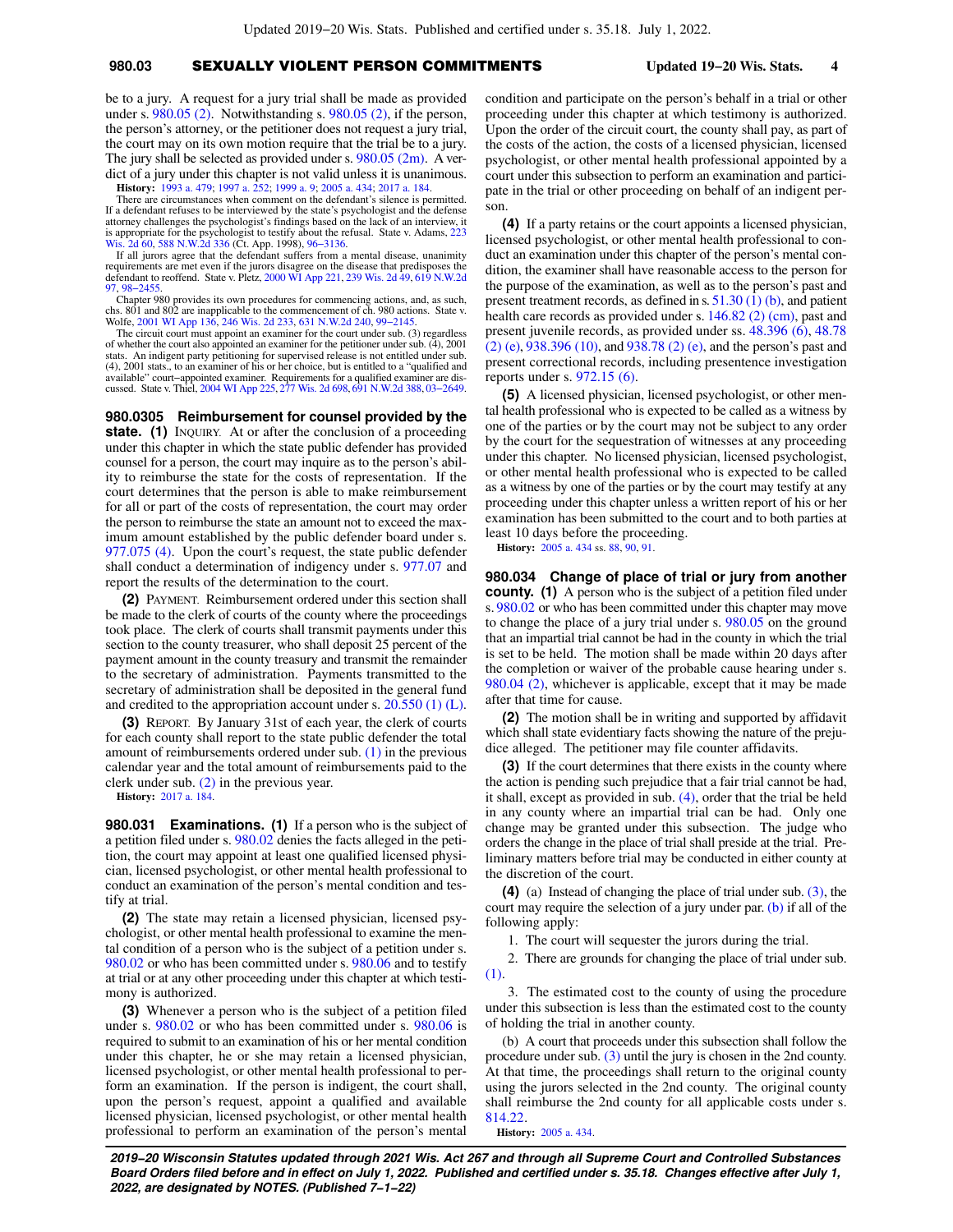### **980.036 Discovery and inspection. (1) DEFINITIONS. In** this section:

(a) "Person subject to this chapter" means a person who is sub-ject to a petition filed under s. [980.02](https://docs.legis.wisconsin.gov/document/statutes/980.02) or a person who has been committed under s. [980.06.](https://docs.legis.wisconsin.gov/document/statutes/980.06)

(b) "Prosecuting attorney" means an attorney representing the state in a proceeding under this chapter.

**(2)** WHAT A PROSECUTING ATTORNEY MUST DISCLOSE TO A PER-SON SUBJECT TO THIS CHAPTER. Upon demand, a prosecuting attorney shall disclose to a person subject to this chapter or his or her attorney, and permit the person subject to this chapter or his or her attorney to inspect and copy or photograph, all of the following materials and information, if the material or information is within the possession, custody, or control of the state:

(a) Any written or recorded statement made by the person subject to this chapter concerning the allegations in the petition filed under s. [980.02](https://docs.legis.wisconsin.gov/document/statutes/980.02) or concerning other matters at issue in the trial or proceeding and the names of witnesses to the written statements of the person subject to this chapter.

(b) A written summary of all oral statements of the person subject to this chapter that the prosecuting attorney plans to use at the trial or proceeding and the names of witnesses to the oral statements of the person subject to this chapter.

(c) Evidence obtained in the manner described under s. [968.31](https://docs.legis.wisconsin.gov/document/statutes/968.31(2)(b)) [\(2\) \(b\)](https://docs.legis.wisconsin.gov/document/statutes/968.31(2)(b)), if the prosecuting attorney intends to use the evidence at the trial or proceeding.

(d) A copy of the criminal record of the person subject to this chapter.

(e) A list of all witnesses whom the prosecuting attorney intends to call at the trial or proceeding, together with their addresses. This paragraph does not apply to rebuttal witnesses or witnesses called for impeachment only.

(f) Any relevant written or recorded statements of a witness listed under par. [\(e\)](https://docs.legis.wisconsin.gov/document/statutes/980.036(2)(e)), including all of the following:

1. Any videotaped oral statement of a child under s. [908.08.](https://docs.legis.wisconsin.gov/document/statutes/908.08)

2. Any reports prepared in accordance with s. [980.031 \(5\).](https://docs.legis.wisconsin.gov/document/statutes/980.031(5))

(g) The criminal record of a witness listed under par. [\(e\)](https://docs.legis.wisconsin.gov/document/statutes/980.036(2)(e)) that is known to the prosecuting attorney.

(h) The results of any physical or mental examination or any scientific or psychological test, instrument, experiment, or comparison that the prosecuting attorney intends to offer in evidence at the trial or proceeding, and any raw data that were collected, used, or considered in any manner as part of the examination, test, instrument, experiment, or comparison.

(i) Any physical or documentary evidence that the prosecuting attorney intends to offer in evidence at the trial or proceeding.

(j) Any exculpatory evidence.

**(3)** WHAT A PERSON SUBJECT TO THIS CHAPTER MUST DISCLOSE TO THE PROSECUTING ATTORNEY. Upon demand, a person who is subject to this chapter or his or her attorney shall disclose to the prosecuting attorney, and permit the prosecuting attorney to inspect and copy or photograph, all of the following materials and information, if the material or information is within the possession, custody, or control of the person who is subject to this chapter or his or her attorney:

(a) A list of all witnesses, other than the person who is subject to this chapter, whom the person who is subject to this chapter intends to call at the trial or proceeding, together with their addresses. This paragraph does not apply to rebuttal witnesses or witnesses called for impeachment only.

(b) Any relevant written or recorded statements of a witness listed under par. [\(a\)](https://docs.legis.wisconsin.gov/document/statutes/980.036(3)(a)), including any reports prepared in accordance with s. [980.031 \(5\)](https://docs.legis.wisconsin.gov/document/statutes/980.031(5)).

(c) The criminal record of a witness listed under par. [\(a\)](https://docs.legis.wisconsin.gov/document/statutes/980.036(3)(a)) if the criminal record is known to the attorney for the person who is subject to this chapter.

(d) The results of any physical or mental examination or any scientific or psychological test, instrument, experiment, or comparison that the person who is subject to this chapter intends to offer in evidence at the trial or proceeding, and any raw data that were collected, used, or considered in any manner as part of the examination, test, instrument, experiment, or comparison.

(e) Any physical or documentary evidence that the person who is subject to this chapter intends to offer in evidence at the trial or proceeding.

**(3m)** WHEN DISCLOSURE MUST BE MADE. A party required to make a disclosure under this section shall do so within a reasonable time after the probable cause hearing and within a reasonable time before a trial under s. [980.05](https://docs.legis.wisconsin.gov/document/statutes/980.05), if the other party's demand is made in connection with a trial. If the demand is made in connection with a proceeding under s. [980.08](https://docs.legis.wisconsin.gov/document/statutes/980.08) or [980.09 \(3\),](https://docs.legis.wisconsin.gov/document/statutes/980.09(3)) the party shall make the disclosure within a reasonable time before the start of that proceeding.

**(4)** COMMENT OR INSTRUCTION ON FAILURE TO CALL WITNESS. No comment or instruction regarding the failure to call a witness at the trial may be made or given if the sole basis for the comment or instruction is the fact that the name of the witness appears upon a list furnished under this section.

**(5)** TESTING OR ANALYSIS OF EVIDENCE. On motion of a party, the court may order the production of any item of evidence or raw data that is intended to be introduced at the trial for testing or analysis under such terms and conditions as the court prescribes.

**(6)** PROTECTIVE ORDER. Upon motion of a party, the court may at any time order that discovery, inspection, or the listing of witnesses required under this section be denied, restricted, or deferred, or make other appropriate orders. If the prosecuting attorney or the attorney for a person subject to this chapter certifies that listing a witness under sub.  $(2)$  (e) or  $(3)$  (a) may subject the witness or others to physical or economic harm or coercion, the court may order that the deposition of the witness be taken under s. [967.04 \(2\)](https://docs.legis.wisconsin.gov/document/statutes/967.04(2)) to [\(6\)](https://docs.legis.wisconsin.gov/document/statutes/967.04(6)). The name of the witness need not be divulged prior to the taking of such deposition. If the witness becomes unavailable or changes his or her testimony, the deposition shall be admissible at trial as substantive evidence.

**(7)** IN CAMERA PROCEEDINGS. Either party may move for an in camera inspection of any document required to be disclosed under sub. [\(2\)](https://docs.legis.wisconsin.gov/document/statutes/980.036(2)) or [\(3\)](https://docs.legis.wisconsin.gov/document/statutes/980.036(3)) for the purpose of masking or deleting any material that is not relevant to the case being tried. The court shall mask or delete any irrelevant material.

**(8)** CONTINUING DUTY TO DISCLOSE. If, after complying with a requirement of this section, and before or during trial, a party discovers additional material or the names of additional witnesses requested that are subject to discovery, inspection, or production under this section, the party shall promptly notify the other party of the existence of the additional material or names.

**(9)** SANCTIONS FOR FAILURE TO COMPLY. (a) The court shall exclude any witness not listed or evidence not presented for inspection, copying, or photographing required by this section, unless good cause is shown for failure to comply. The court may in appropriate cases grant the opposing party a recess or a continuance.

(b) In addition to or in place of any sanction specified in par. [\(a\)](https://docs.legis.wisconsin.gov/document/statutes/980.036(9)(a)), a court may, subject to sub. [\(4\),](https://docs.legis.wisconsin.gov/document/statutes/980.036(4)) advise the jury of any failure or refusal to disclose material or information required to be disclosed under sub.  $(2)$  or  $(3)$ , or of any untimely disclosure of material or information required to be disclosed under sub. [\(2\)](https://docs.legis.wisconsin.gov/document/statutes/980.036(2)) or [\(3\).](https://docs.legis.wisconsin.gov/document/statutes/980.036(3))

**(10)** PAYMENT OF COPYING COSTS IN CASES INVOLVING INDIGENT RESPONDENTS. When the state public defender or a private attorney appointed under s. [977.08](https://docs.legis.wisconsin.gov/document/statutes/977.08) requests copies, in any format, of any item that is discoverable under this section, the state public defender shall pay any fee charged for the copies from the appropriation account under s. [20.550 \(1\) \(a\)](https://docs.legis.wisconsin.gov/document/statutes/20.550(1)(a)). If the person providing copies under this section charges the state public defender a fee for the copies, the fee may not exceed the applicable maximum fee for copies of discoverable materials that is established by rule under s. [977.02 \(9\).](https://docs.legis.wisconsin.gov/document/statutes/977.02(9))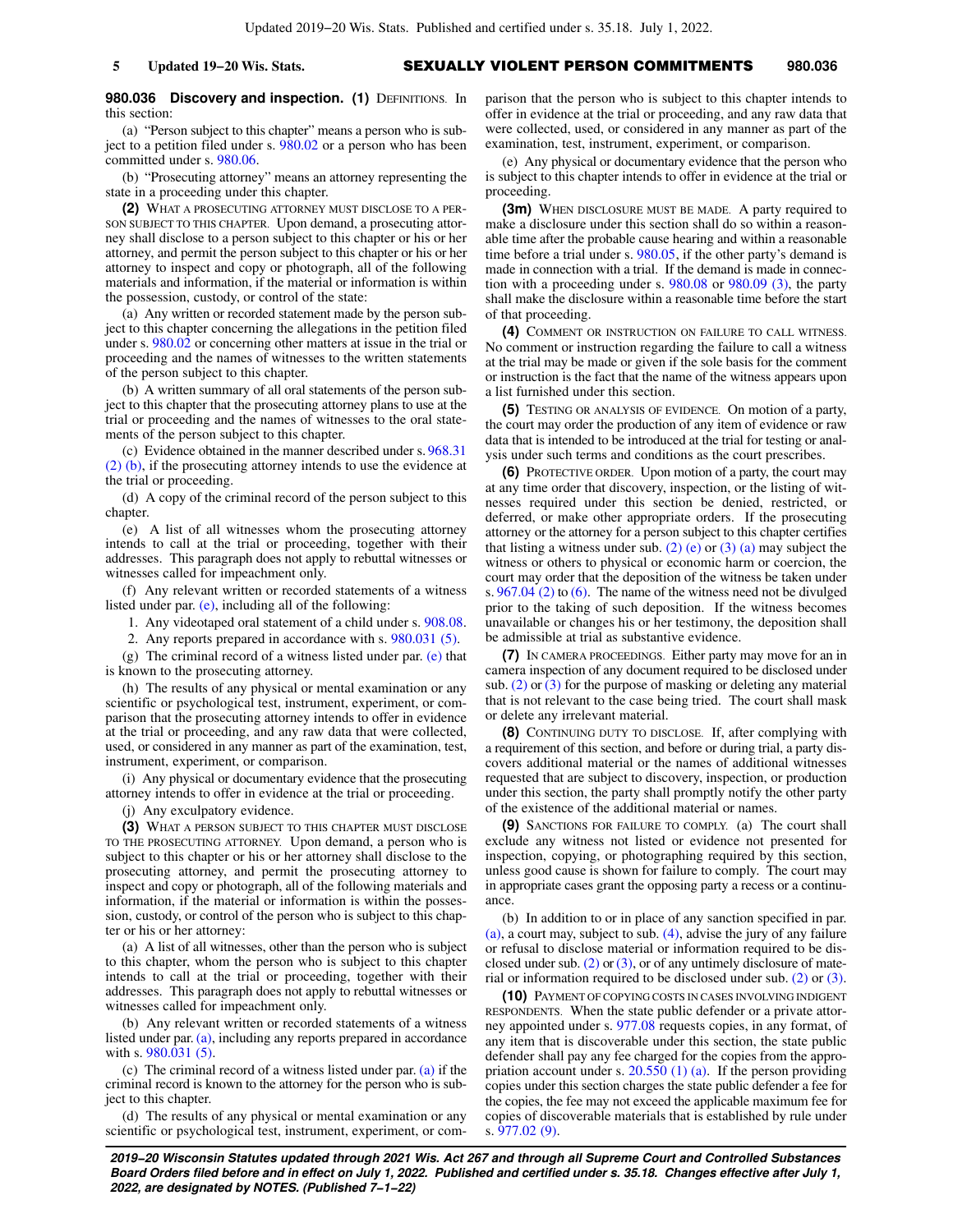## **980.036** SEXUALLY VIOLENT PERSON COMMITMENTS **Updated 19−20 Wis. Stats. 6**

**(11)** EXCLUSIVE METHOD OF DISCOVERY. Chapter [804](https://docs.legis.wisconsin.gov/document/statutes/ch.%20804) does not apply to proceedings under this chapter. This section provides the only methods of obtaining discovery and inspection in proceedings under this chapter.

**History:** [2005 a. 434](https://docs.legis.wisconsin.gov/document/acts/2005/434); [2007 a. 20;](https://docs.legis.wisconsin.gov/document/acts/2007/20) [2009 a. 28.](https://docs.legis.wisconsin.gov/document/acts/2009/28)

**980.038 Miscellaneous procedural provisions. (1)** MOTIONS CHALLENGING JURISDICTION OR COMPETENCY OF COURT OR TIMELINESS OF PETITION. (a) A motion challenging the jurisdiction or competency of the court or the timeliness of a petition filed under s. [980.02](https://docs.legis.wisconsin.gov/document/statutes/980.02) shall be filed within 30 days after the court holds the probable cause hearing under s. [980.04 \(2\).](https://docs.legis.wisconsin.gov/document/statutes/980.04(2)) Failure to file a motion within the time specified in this paragraph waives the right to challenge the jurisdiction or competency of the court or the timeliness of a petition filed under s. [980.02](https://docs.legis.wisconsin.gov/document/statutes/980.02).

(b) Notwithstanding s. [801.11](https://docs.legis.wisconsin.gov/document/statutes/801.11), a court may exercise personal jurisdiction over a person who is the subject of a petition filed under s. [980.02](https://docs.legis.wisconsin.gov/document/statutes/980.02) even though the person is not served as provided under s.  $801.11(1)$  or  $(2)$  with a verified petition and summons or with an order for detention under s.  $980.04(1)$  and the person has not had a probable cause hearing under s. [980.04 \(2\).](https://docs.legis.wisconsin.gov/document/statutes/980.04(2))

**(2)** EVIDENCE OF REFUSAL TO PARTICIPATE IN EXAMINATION. (a) At any hearing under this chapter, the state may present evidence or comment on evidence that a person who is the subject of a petition filed under s. [980.02](https://docs.legis.wisconsin.gov/document/statutes/980.02) or a person who has been committed under this chapter refused to participate in an examination of his or her mental condition that was being conducted under this chapter or that was conducted for the purpose of evaluating whether to file a petition before the petition under s. [980.02](https://docs.legis.wisconsin.gov/document/statutes/980.02) was filed.

(b) A licensed physician, licensed psychologist, or other mental health professional may indicate in any written report that he or she prepares in connection with a proceeding under this chapter that the person whom he or she examined refused to participate in the examination.

**(3)** TESTIMONY BY TELEPHONE OR LIVE AUDIOVISUAL MEANS. Unless good cause to the contrary is shown, proceedings under ss. [980.04 \(2\) \(a\)](https://docs.legis.wisconsin.gov/document/statutes/980.04(2)(a)) and [980.08 \(7\) \(d\)](https://docs.legis.wisconsin.gov/document/statutes/980.08(7)(d)) may be conducted by telephone or audiovisual means, if available. If the proceedings are required to be reported under [SCR 71.02](https://docs.legis.wisconsin.gov/document/scr/71.02) (2), the proceedings shall be reported by a court reporter who is in simultaneous voice communication with all parties to the proceeding. Regardless of the physical location of any party to the telephone call, any action taken by the court or any party has the same effect as if made in open court. A proceeding under this subsection shall be conducted in a courtroom or other place reasonably accessible to the public. Simultaneous access to the proceeding shall be provided to a person entitled to attend by means of a loudspeaker or, upon request to the court, by making the person party to the telephone call without charge.

**(4)** MOTIONS FOR POSTCOMMITMENT RELIEF; APPEAL. (a) A motion for postcommitment relief by a person committed under s. [980.06](https://docs.legis.wisconsin.gov/document/statutes/980.06) shall be made in the time and manner provided in ss. [809.30](https://docs.legis.wisconsin.gov/document/statutes/809.30) to [809.32.](https://docs.legis.wisconsin.gov/document/statutes/809.32) An appeal by a person who has been committed under s. [980.06](https://docs.legis.wisconsin.gov/document/statutes/980.06) from a final order under s. [980.06,](https://docs.legis.wisconsin.gov/document/statutes/980.06) [980.08](https://docs.legis.wisconsin.gov/document/statutes/980.08), or [980.09](https://docs.legis.wisconsin.gov/document/statutes/980.09) or from an order denying a motion for postcommitment relief or from both shall be taken in the time and manner provided in ss. [808.04 \(3\)](https://docs.legis.wisconsin.gov/document/statutes/808.04(3)) and [809.30](https://docs.legis.wisconsin.gov/document/statutes/809.30) to [809.32](https://docs.legis.wisconsin.gov/document/statutes/809.32). If a person is seeking relief from an order of commitment under s.  $980.06$ , the person shall file a motion for postcommitment relief in the trial court prior to an appeal unless the grounds for seeking relief are sufficiency of the evidence or issues previously raised.

(b) An appeal by the state from a final judgment or order under this chapter may be taken to the court of appeals within the time specified in s. [808.04 \(4\)](https://docs.legis.wisconsin.gov/document/statutes/808.04(4)) and in the manner provided for civil appeals under chs. [808](https://docs.legis.wisconsin.gov/document/statutes/ch.%20808) and [809.](https://docs.legis.wisconsin.gov/document/statutes/ch.%20809)

**(5)** FAILURE TO COMPLY WITH TIME LIMITS; EFFECT. Failure to comply with any time limit specified in this chapter does not deprive the circuit court of personal or subject matter jurisdiction or of competency to exercise that jurisdiction. Failure to comply with any time limit specified in this chapter is not grounds for an appeal or grounds to vacate any order, judgment, or commitment issued or entered under this chapter. Failure to object to a period of delay or a continuance waives the time limit that is the subject of the period of delay or continuance.

**(6)** ERRORS AND DEFECTS NOT AFFECTING SUBSTANTIAL RIGHTS. The court shall, in every stage of a proceeding under this chapter, disregard any error or defect in the pleadings or proceedings that does not affect the substantial rights of either party.

**History:** [2005 a. 434;](https://docs.legis.wisconsin.gov/document/acts/2005/434) [2007 a. 96;](https://docs.legis.wisconsin.gov/document/acts/2007/96) [2009 a. 26.](https://docs.legis.wisconsin.gov/document/acts/2009/26)

**980.04 Detention; probable cause hearing; transfer for examination.** (1) Upon the filing of a petition under s. [980.02,](https://docs.legis.wisconsin.gov/document/statutes/980.02) the court shall review the petition to determine whether to issue an order for detention of the person who is the subject of the petition. The person shall be detained only if there is probable cause to believe that the person is eligible for commitment under s. [980.05 \(5\).](https://docs.legis.wisconsin.gov/document/statutes/980.05(5)) A person detained under this subsection shall be held in a facility approved by the department. If the person is serving a sentence of imprisonment, is in a juvenile correctional facility, as defined in s. [938.02 \(10p\),](https://docs.legis.wisconsin.gov/document/statutes/938.02(10p)) or a secured residential care center for children and youth, as defined in s. [938.02 \(15g\)](https://docs.legis.wisconsin.gov/document/statutes/938.02(15g)), or is committed to institutional care, and the court orders detention under this subsection, the court shall order that the person be transferred to a detention facility approved by the department. A detention order under this subsection remains in effect until the petition is dismissed after a hearing under sub. [\(3\)](https://docs.legis.wisconsin.gov/document/statutes/980.04(3)) or after a trial under s. [980.05 \(5\)](https://docs.legis.wisconsin.gov/document/statutes/980.05(5)) or until the effective date of a commitment order under s. [980.06,](https://docs.legis.wisconsin.gov/document/statutes/980.06) whichever is applicable.

**(2)** (a) Whenever a petition is filed under s. [980.02](https://docs.legis.wisconsin.gov/document/statutes/980.02), the court shall hold a hearing to determine whether there is probable cause to believe that the person named in the petition is a sexually violent person.

(b) 1. Except as provided in subd. [2.,](https://docs.legis.wisconsin.gov/document/statutes/980.04(2)(b)2.) the court shall hold the probable cause hearing within 30 days, excluding Saturdays, Sundays, and legal holidays, after the filing of the petition, unless that time is extended by the court for good cause shown upon its own motion, the motion of any party, or the stipulation of the parties.

2. If the person named in the petition is in custody under a sentence, dispositional order, or commitment and the probable cause hearing will be held after the date on which the person is scheduled to be released or discharged from the sentence, dispositional order, or commitment, the probable cause hearing under par. [\(a\)](https://docs.legis.wisconsin.gov/document/statutes/980.04(2)(a)) shall be held no later than 10 days after the person's scheduled release or discharge date, excluding Saturdays, Sundays, and legal holidays, unless that time is extended by the court for good cause shown upon its own motion, the motion of any party, or the stipulation of the parties.

**(3)** If the court determines after a hearing that there is probable cause to believe that the person named in the petition is a sexually violent person, the court shall order that the person be taken into custody if he or she is not in custody and shall order the person to be transferred within a reasonable time to an appropriate facility specified by the department for an evaluation by the department as to whether the person is a sexually violent person. If the court determines that probable cause does not exist to believe that the person is a sexually violent person, the court shall dismiss the petition.

**(4)** The department shall promulgate rules that provide the qualifications for persons conducting evaluations under sub. [\(3\).](https://docs.legis.wisconsin.gov/document/statutes/980.04(3))

**(5)** If the person named in the petition claims or appears to be indigent, the court shall, prior to the probable cause hearing under sub.  $(2)$  (a), refer the person to the authority for indigency determinations under s. [977.07 \(1\)](https://docs.legis.wisconsin.gov/document/statutes/977.07(1)) and, if applicable, the appointment of counsel.

**History:** [1993 a. 479;](https://docs.legis.wisconsin.gov/document/acts/1993/479) [1995 a. 77;](https://docs.legis.wisconsin.gov/document/acts/1995/77) [1999 a. 9](https://docs.legis.wisconsin.gov/document/acts/1999/9); [2005 a. 344](https://docs.legis.wisconsin.gov/document/acts/2005/344), [434](https://docs.legis.wisconsin.gov/document/acts/2005/434); [2007 a. 97](https://docs.legis.wisconsin.gov/document/acts/2007/97).

**Cross−reference:** See also ch. [DHS 99](https://docs.legis.wisconsin.gov/document/administrativecode/ch.%20DHS%2099), Wis. adm. code. The rules of evidence apply to probable cause hearings under ch. 980. The exceptions to the rules for preliminary examinations also apply. Although s. 907.03 allows an expert to base an opinion on hearsay, an expert's opinion based solely on hearsay cannot constitute probable cause. State v. Watson, [227 Wis. 2d 167](https://docs.legis.wisconsin.gov/document/courts/227%20Wis.%202d%20167), [595 N.W.2d 403](https://docs.legis.wisconsin.gov/document/courts/595%20N.W.2d%20403) (1999), [95−1067.](https://docs.legis.wisconsin.gov/document/wisupremecourt/95-1067)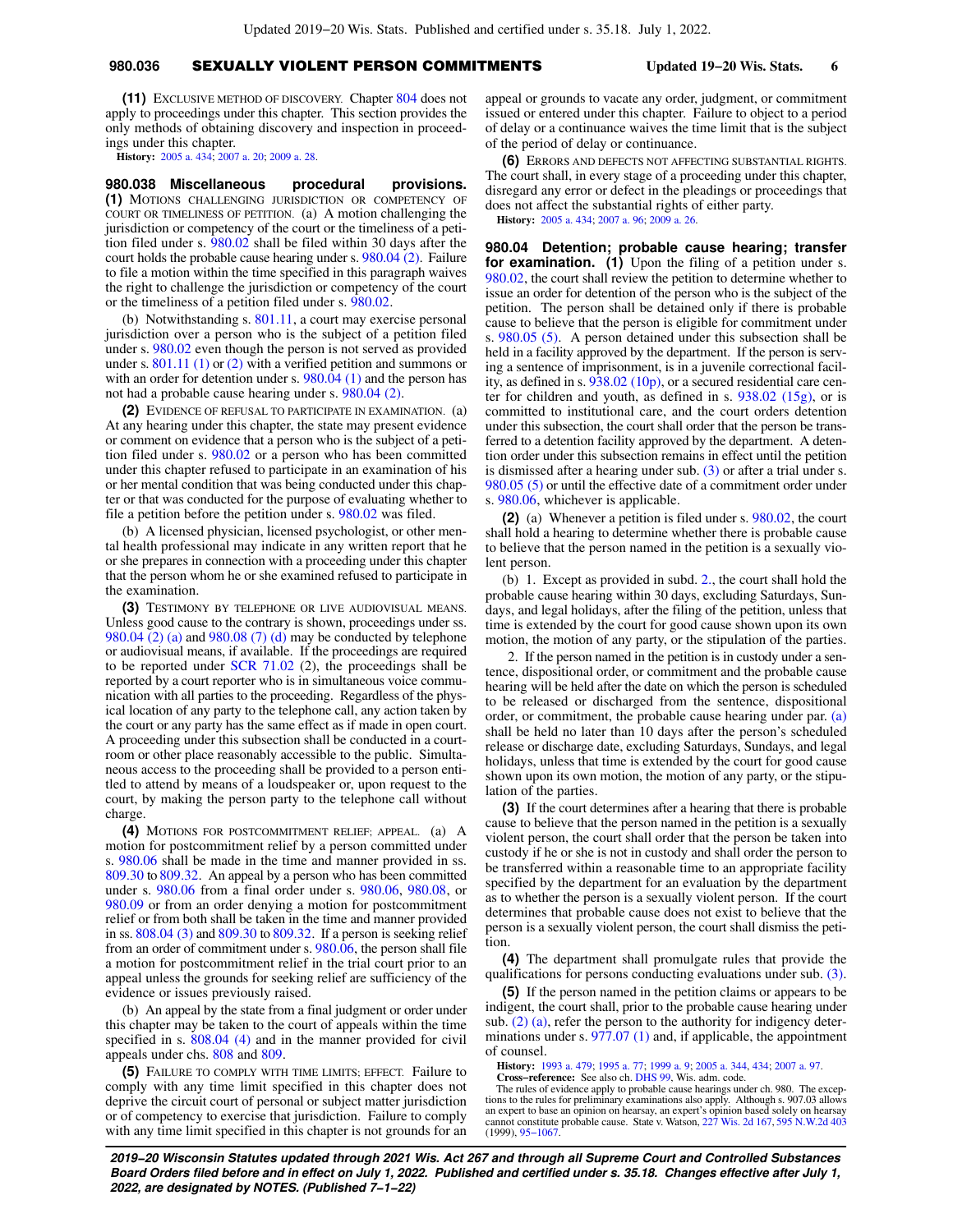In sub. (2), "in custody" means in custody pursuant to ch. 980 and does not apply to custody under a previously imposed sentence. State v. Brissette, [230 Wis. 2d 82](https://docs.legis.wisconsin.gov/document/courts/230%20Wis.%202d%2082), [601 N.W.2d 678](https://docs.legis.wisconsin.gov/document/courts/601%20N.W.2d%20678) (Ct. App. 1999), [98−2152](https://docs.legis.wisconsin.gov/document/wicourtofappeals/98-2152).

Chapter 980 provides its own procedures for commencing actions, and, as such, chs. 801 and 802 are inapplicable to the commencement of ch. 980 actions. State v. Wolfe, [2001 WI App 136](https://docs.legis.wisconsin.gov/document/courts/2001%20WI%20App%20136), [246 Wis. 2d 233,](https://docs.legis.wisconsin.gov/document/courts/246%20Wis.%202d%20233) [631 N.W.2d 240](https://docs.legis.wisconsin.gov/document/courts/631%20N.W.2d%20240), [99−2145](https://docs.legis.wisconsin.gov/document/wicourtofappeals/99-2145).

The 72−hour time limit in sub. (2) is directory rather than mandatory. However, the individual's due process rights prevent the state from indefinitely delaying the probable cause hearing when the subject of the petition is in custody awaiting the hearing and has made a request for judicial substitution. State v. Beyer, [2001 WI App](https://docs.legis.wisconsin.gov/document/courts/2001%20WI%20App%20167) [167](https://docs.legis.wisconsin.gov/document/courts/2001%20WI%20App%20167), [247 Wis. 2d 13](https://docs.legis.wisconsin.gov/document/courts/247%20Wis.%202d%2013), [633 N.W.2d 627](https://docs.legis.wisconsin.gov/document/courts/633%20N.W.2d%20627), [00−0036](https://docs.legis.wisconsin.gov/document/wicourtofappeals/00-0036).

Sub. (3) is not a rule regarding the admissibility of expert testimony. It provides the procedure for determining probable cause to believe a person is a sexually violent offender. The general rule for determining the qualification of an expert applies. State v. Sprosty, [2001 WI App 231](https://docs.legis.wisconsin.gov/document/courts/2001%20WI%20App%20231), [248 Wis. 2d 480,](https://docs.legis.wisconsin.gov/document/courts/248%20Wis.%202d%20480) [636 N.W.2d 213,](https://docs.legis.wisconsin.gov/document/courts/636%20N.W.2d%20213) [00−2404.](https://docs.legis.wisconsin.gov/document/wicourtofappeals/00-2404)

**980.05 Trial. (1)** A trial to determine whether the person who is the subject of a petition under s. [980.02](https://docs.legis.wisconsin.gov/document/statutes/980.02) is a sexually violent person shall commence no later than 90 days after the date of the probable cause hearing under s. [980.04 \(2\) \(a\)](https://docs.legis.wisconsin.gov/document/statutes/980.04(2)(a)). The court may grant one or more continuances of the trial date for good cause upon its own motion, the motion of any party or the stipulation of the parties.

**(2)** The person who is the subject of the petition, the person's attorney, or the petitioner may request that a trial under this section be to a jury of 12. A request for a jury trial under this subsection shall be made within 10 days after the probable cause hearing under s. [980.04 \(2\) \(a\).](https://docs.legis.wisconsin.gov/document/statutes/980.04(2)(a)) If no request is made, the trial shall be to the court. The person, the person's attorney, or the petitioner may withdraw his, her, or its request for a jury trial if the 2 persons who did not make the request consent to the withdrawal.

**(2m)** (a) At a jury trial under this section, juries shall be selected and treated in the same manner as they are selected and treated in civil actions in circuit court, except that, notwithstanding s. [805.08 \(3\)](https://docs.legis.wisconsin.gov/document/statutes/805.08(3)), each party shall be entitled to 4 peremptory challenges or, if the court orders additional jurors to be selected under s. [805.08 \(2\)](https://docs.legis.wisconsin.gov/document/statutes/805.08(2)), to 5 peremptory challenges. A party may waive in advance any or all of its peremptory challenges and the number of jurors called under par.  $(b)$  shall be reduced by this number.

(b) The number of jurors selected shall be the number prescribed in sub.  $(2)$ , unless a lesser number has been stipulated to and approved under par. [\(c\)](https://docs.legis.wisconsin.gov/document/statutes/980.05(2m)(c)) or the court orders that additional jurors be selected. That number of jurors, plus the number of peremptory challenges available to all of the parties, shall be called initially and maintained in the jury box by calling others to replace jurors excused for cause until all jurors have been examined. The parties shall exercise in their order, the state beginning, the peremptory challenges available to them, and if any party declines to challenge, the challenge shall be made by the clerk by lot.

(c) At any time before the verdict in a jury trial under this section, the parties may stipulate in writing or by statement in open court, on the record, with the approval of the court, that the jury shall consist of any number less than the number prescribed in sub. [\(2\)](https://docs.legis.wisconsin.gov/document/statutes/980.05(2)).

**(3)** (a) At a trial on a petition under this chapter, the petitioner has the burden of proving beyond a reasonable doubt that the person who is the subject of the petition is a sexually violent person.

(b) If the state alleges that the sexually violent offense or act that forms the basis for the petition was an act that was sexually motivated as provided in s.  $980.01$  (6) (b) or [\(bm\)](https://docs.legis.wisconsin.gov/document/statutes/980.01(6)(bm)), the state is required to prove beyond a reasonable doubt that the alleged sexually violent act was sexually motivated.

**(4)** Evidence that the person who is the subject of a petition under s. [980.02](https://docs.legis.wisconsin.gov/document/statutes/980.02) was convicted for or committed sexually violent offenses before committing the offense or act on which the petition is based is not sufficient to establish beyond a reasonable doubt that the person has a mental disorder.

**(5)** If the court or jury determines that the person who is the subject of a petition under s. [980.02](https://docs.legis.wisconsin.gov/document/statutes/980.02) is a sexually violent person, the court shall enter a judgment on that finding and shall commit the person as provided under s. [980.06](https://docs.legis.wisconsin.gov/document/statutes/980.06). If the court or jury is not satisfied beyond a reasonable doubt that the person is a sexually

violent person, the court shall dismiss the petition and direct that the person be released unless he or she is under some other lawful restriction.

**History:** [1993 a. 479;](https://docs.legis.wisconsin.gov/document/acts/1993/479) [1999 a. 9](https://docs.legis.wisconsin.gov/document/acts/1999/9); [2005 a. 434.](https://docs.legis.wisconsin.gov/document/acts/2005/434)

The trier of fact is free to weigh expert testimony that conflicts and decide which is more reliable, to accept or reject an expert's testimony, including accepting only parts of the testimony, and to consider all non−expert testimony. State v. Kienitz, [227](https://docs.legis.wisconsin.gov/document/courts/227%20Wis.%202d%20423) [Wis. 2d 423,](https://docs.legis.wisconsin.gov/document/courts/227%20Wis.%202d%20423) [597 N.W.2d 712](https://docs.legis.wisconsin.gov/document/courts/597%20N.W.2d%20712) (1999), 97-1460.

This section does not confine expert testimony to any specific standard nor mandate the type or character of relevant evidence that the state may choose to meet its burden of proof. State v. Zanelli, [223 Wis. 2d 545](https://docs.legis.wisconsin.gov/document/courts/223%20Wis.%202d%20545), [589 N.W.2d 687](https://docs.legis.wisconsin.gov/document/courts/589%20N.W.2d%20687) (Ct. App. 1998), [98−0733.](https://docs.legis.wisconsin.gov/document/wicourtofappeals/98-0733)

The standard of review for commitments under ch. 980 is the standard applicable to the review of criminal cases — whether the evidence could have led the trier of fact<br>to find beyond a reasonable doubt that the person subject to commitment is a sexually<br>violent person. State v. Curiel, 227 Wis. 2d 389

The right to a jury trial under ch. 980 is governed by sub. (2) rather than case law governing the right to a jury trial in criminal proceedings. State v. Bernstein, [231 Wis.](https://docs.legis.wisconsin.gov/document/courts/231%20Wis.%202d%20392) [2d 392](https://docs.legis.wisconsin.gov/document/courts/231%20Wis.%202d%20392), [605 N.W.2d 555](https://docs.legis.wisconsin.gov/document/courts/605%20N.W.2d%20555) (1999), [98−2259.](https://docs.legis.wisconsin.gov/document/wisupremecourt/98-2259)

The sub. (2) requirement that the 2 persons who did not request the withdrawal of a request for a jury trial consent to the withdrawal does not require a personal state-ment from the person subject to the commitment proceeding. Consent may be granted by defense counsel. State v. Bernstein, [231 Wis. 2d 392](https://docs.legis.wisconsin.gov/document/courts/231%20Wis.%202d%20392), [605 N.W.2d 555](https://docs.legis.wisconsin.gov/document/courts/605%20N.W.2d%20555) (1999), [98−2259.](https://docs.legis.wisconsin.gov/document/wisupremecourt/98-2259)

To the extent that s. 938.35 (1) prohibits the admission of delinquency adjudications in ch. 980 proceedings, it is repealed by implication. State v. Matthew A.B. [231](https://docs.legis.wisconsin.gov/document/courts/231%20Wis.%202d%20688) [Wis. 2d 688,](https://docs.legis.wisconsin.gov/document/courts/231%20Wis.%202d%20688) [605 N.W.2d 598](https://docs.legis.wisconsin.gov/document/courts/605%20N.W.2d%20598) (Ct. App. 1999), [98−0229.](https://docs.legis.wisconsin.gov/document/wicourtofappeals/98-0229)

Sub. (2) does not require that a respondent be advised by the court that a jury verdict must be unanimous in order for the withdrawal of a request for a jury trial to be valid. State v. Denman, [2001 WI App 96,](https://docs.legis.wisconsin.gov/document/courts/2001%20WI%20App%2096) [243 Wis. 2d 14,](https://docs.legis.wisconsin.gov/document/courts/243%20Wis.%202d%2014) [626 N.W.2d 296,](https://docs.legis.wisconsin.gov/document/courts/626%20N.W.2d%20296) [99−1829.](https://docs.legis.wisconsin.gov/document/wicourtofappeals/99-1829)

Chapter 980 respondents are afforded the same constitutional protections as crimi-nal defendants. Although the doctrine of issue preclusion may generally apply in ch. 980 cases, application of the doctrine may be fundamentally unfair. When new evidence of victim recantation was offered at the ch. 980 trial, the defendant had a due process interest in gaining admission of the evidence to ensure accurate expert opinions on his mental disorder and future dangerousness when the experts' opinions presented were based heavily on the fact that the defendants committed the underlying crime. State v. Sorenson, [2002 WI 78,](https://docs.legis.wisconsin.gov/document/courts/2002%20WI%2078) [254 Wis. 2d 54,](https://docs.legis.wisconsin.gov/document/courts/254%20Wis.%202d%2054) [646 N.W.2d 354](https://docs.legis.wisconsin.gov/document/courts/646%20N.W.2d%20354), [98−3107](https://docs.legis.wisconsin.gov/document/wisupremecourt/98-3107).

A sexually violent person committed under ch. 980 preserves the right to appeal, as a matter of right, by filing postverdict motions within 20 days of the commitment order. State v. Treadway, [2002 WI App 195,](https://docs.legis.wisconsin.gov/document/courts/2002%20WI%20App%20195) 257 Wis. 2d. 467, [651 N.W.2d 334](https://docs.legis.wisconsin.gov/document/courts/651%20N.W.2d%20334), [00−2957.](https://docs.legis.wisconsin.gov/document/wicourtofappeals/00-2957)

A parole and probation agent who had been employed full−time in a specialized sex−offender unit for 3 years during which he had supervised hundreds of sex offenders was prepared by both training and experience to assess a sex offender, and was qualified to render an opinion on whether he would reoffend. That the agent did not provide the nexus to any mental disorder did not render his testimony inadmissible.<br>State v. Treadway, [2002 WI App 195,](https://docs.legis.wisconsin.gov/document/courts/2002%20WI%20App%20195) 257 Wis. 2d. 467, [651 N.W.2d 334,](https://docs.legis.wisconsin.gov/document/courts/651%20N.W.2d%20334) 00–2957.<br>Neither ch. 980 nor ch. 51 grants persons being committed u

hearings are not does not violate equal protection. State v. Burgess, [2002 WI App](https://docs.legis.wisconsin.gov/document/courts/2002%20WI%20App%20264) [264,](https://docs.legis.wisconsin.gov/document/courts/2002%20WI%20App%20264) [258 Wis. 2d 548](https://docs.legis.wisconsin.gov/document/courts/258%20Wis.%202d%20548), [654 N.W.2d 81](https://docs.legis.wisconsin.gov/document/courts/654%20N.W.2d%2081), [00−3074](https://docs.legis.wisconsin.gov/document/wicourtofappeals/00-3074).

Affirmed. [2003 WI 71,](https://docs.legis.wisconsin.gov/document/courts/2003%20WI%2071) [262 WI 2d](https://docs.legis.wisconsin.gov/document/courts/262%20WI%202) 354, [665 N.W.2d 124.](https://docs.legis.wisconsin.gov/document/courts/665%20N.W.2d%20124) See also Burgess v. Watters, [467 F.3d 676](https://docs.legis.wisconsin.gov/document/courts/467%20F.3d%20676) (2007).

Article I, section 7 does not prohibit the legislature from enacting statutes requiring that trials be held in certain counties. The legislature could properly provide in sub. (2) that ch. 980 proceedings be held in a county other than the one in which the predi-cate offense was committed. State v. Tainter, [2002 WI App 296](https://docs.legis.wisconsin.gov/document/courts/2002%20WI%20App%20296), [259 Wis. 2d 387](https://docs.legis.wisconsin.gov/document/courts/259%20Wis.%202d%20387), [655 N.W.2d 538](https://docs.legis.wisconsin.gov/document/courts/655%20N.W.2d%20538), [01−2644](https://docs.legis.wisconsin.gov/document/wicourtofappeals/01-2644).

During a commitment proceeding under ch. 980, s. 904.04 (2), relating to other crimes evidence, does not apply to evidence offered to prove that the respondent has a mental disorder that makes it substantially probable that the respondent will commit acts of sexual violence in the future, as required under [former] s. 980.01 (7). State v. Franklin, [2004 WI 38](https://docs.legis.wisconsin.gov/document/courts/2004%20WI%2038), [270 Wis. 2d 271,](https://docs.legis.wisconsin.gov/document/courts/270%20Wis.%202d%20271) [677 N.W.2d 276,](https://docs.legis.wisconsin.gov/document/courts/677%20N.W.2d%20276) [00−2426.](https://docs.legis.wisconsin.gov/document/wisupremecourt/00-2426)

No error was found in giving a jury a general verdict form in a ch. 980 hearing when the defendant failed to establish that ch. 980 respondents are routinely deprived of special verdicts and that general verdicts are more likely to result in commitments.<br>State v. Madison, [2004 WI App 46,](https://docs.legis.wisconsin.gov/document/courts/2004%20WI%20App%2046) [271 Wis. 2d 218](https://docs.legis.wisconsin.gov/document/courts/271%20Wis.%202d%20218), [678 N.W.2d 607,](https://docs.legis.wisconsin.gov/document/courts/678%20N.W.2d%20607) 02-3099.<br>When a defendant seeks to exclude prior statements based upon

amendment privilege, he or she must first establish that the statements at issue are 1) testimonial; 2) compelled; and 3) incriminating. The mere fact that a statement is compelled does not require it to be excluded from a ch. 980 commitment trial. While an individual has a pre−petition or pre−arrest right against self−incrimination, that right is ordinarily not self−executing and must be invoked. State v. Mark, [2006 WI](https://docs.legis.wisconsin.gov/document/courts/2006%20WI%2078) [78](https://docs.legis.wisconsin.gov/document/courts/2006%20WI%2078), [292 Wis. 2d 1,](https://docs.legis.wisconsin.gov/document/courts/292%20Wis.%202d%201) [718 N.W.2d 90,](https://docs.legis.wisconsin.gov/document/courts/718%20N.W.2d%2090) [03−2068.](https://docs.legis.wisconsin.gov/document/wisupremecourt/03-2068)

Under *Mark*, [2006 WI 78](https://docs.legis.wisconsin.gov/document/courts/2006%20WI%2078), the respondent has the same 5th amendment privilege against self−incrimination as does a defendant at a criminal trial. *Kastigar*, [406 U.S.](https://docs.legis.wisconsin.gov/document/courts/406%20U.S.%20441) [441,](https://docs.legis.wisconsin.gov/document/courts/406%20U.S.%20441) articulates the scope of the privilege in terms of the protection at trial when a criminal defendant has given an immunized statement, providing that immunity from the use of compelled testimony, as well as evidence derived directly and indirectly therefrom, affords the protection of the 5th amendment privilege. It prohibits the pro-secutorial authorities from using the compelled testimony in any respect, and it there-fore insures that the testimony cannot lead to the infliction of criminal penalties on the witness. State v. Harrell, [2008 WI App 37](https://docs.legis.wisconsin.gov/document/courts/2008%20WI%20App%2037), [308 Wis. 2d 166,](https://docs.legis.wisconsin.gov/document/courts/308%20Wis.%202d%20166) [747 N.W.2d 770](https://docs.legis.wisconsin.gov/document/courts/747%20N.W.2d%20770), [05−2393.](https://docs.legis.wisconsin.gov/document/wicourtofappeals/05-2393)

Testimony referring to incidents revealed by the defendants compelled testimony and two experts' opinions that the defendant was much more likely than not to reof-fend should have been excluded because that evidence was derived from compelled statements that were testimonial and incriminating. State v. Mark, [2008 WI App 44](https://docs.legis.wisconsin.gov/document/courts/2008%20WI%20App%2044), [308 Wis. 2d 191](https://docs.legis.wisconsin.gov/document/courts/308%20Wis.%202d%20191), [747 N.W.2d 727,](https://docs.legis.wisconsin.gov/document/courts/747%20N.W.2d%20727) [07−0522.](https://docs.legis.wisconsin.gov/document/wicourtofappeals/07-0522)

A person against whom a ch. 980 petition has been filed is not entitled to a compe-tency evaluation under s. 971.14. Although the result of a successful ch. 980 petition is confinement, the confinement is for treatment not punishment and there is no crimi-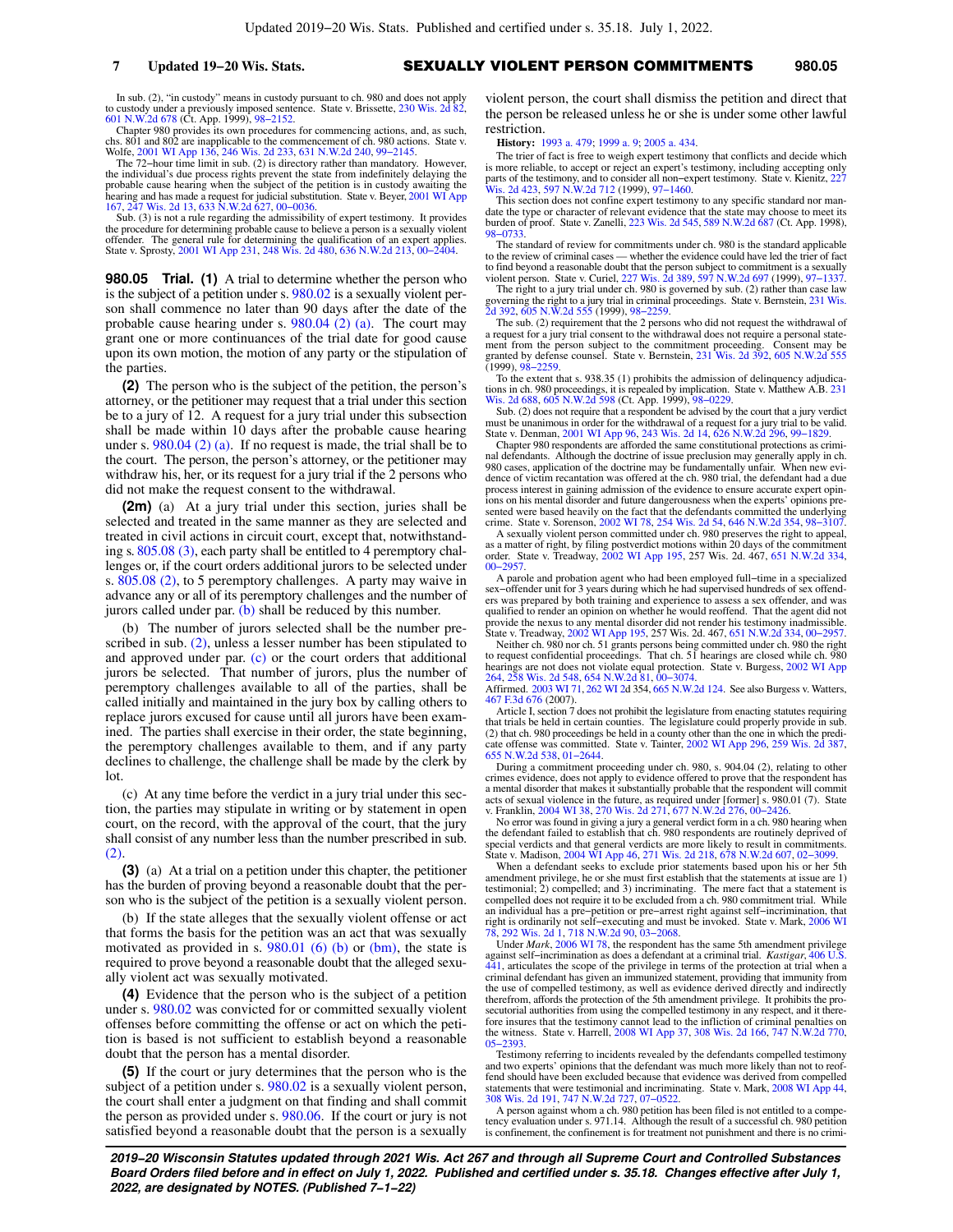### **980.05** SEXUALLY VIOLENT PERSON COMMITMENTS **Updated 19−20 Wis. Stats. 8**

nal−law−based due−process right to a competency hearing in a ch. 980 proceeding. State v. Luttrell, [2008 WI App 93,](https://docs.legis.wisconsin.gov/document/courts/2008%20WI%20App%2093) [312 Wis. 2d 695](https://docs.legis.wisconsin.gov/document/courts/312%20Wis.%202d%20695), [754 N.W.2d 249](https://docs.legis.wisconsin.gov/document/courts/754%20N.W.2d%20249), [07−1840](https://docs.legis.wisconsin.gov/document/wicourtofappeals/07-1840).

Section 904.04 (2) does not apply in ch. 980 commitment proceedings. The *Franklin* court discerned an unambiguous legislative intent to restrict the application of s. 904.04 (2) to analyzing evidence used to prove past acts. Future conduct is the rele-vant question in ch. 980 proceedings. The nature of ch. 980 hearings demands the jury consider evidence that would normally be barred in a traditional criminal trial. Although *Franklin* did not discuss the due process implications of its decision, the inapplicability of s. 904.04 (2) is consistent with the demands of due process under both the United States and Wisconsin constitutions. State v. Kaminski, [2009 WI App](https://docs.legis.wisconsin.gov/document/courts/2009%20WI%20App%20175) [175](https://docs.legis.wisconsin.gov/document/courts/2009%20WI%20App%20175), [322 Wis. 2d 653,](https://docs.legis.wisconsin.gov/document/courts/322%20Wis.%202d%20653) [777 N.W.2d 654,](https://docs.legis.wisconsin.gov/document/courts/777%20N.W.2d%20654) [08−2439.](https://docs.legis.wisconsin.gov/document/wicourtofappeals/08-2439)

At the defendant's trial for commitment as a sexually violent person under this chapter, the circuit court did not erroneously exercise its discretion under s. 907.02 (1) when the court admitted expert testimony based on the results of the Minnesota Sex Offender Screening Tool−Revised (MnSOST−R) and the Rapid Risk Assessment for Sexual Offense Recidivism (RRASOR), which are actuarial instruments designed to measure an offender's risk of reoffending. The court evaluated the relevant facts under the proper standard and articulated a reasonable basis for the court's decision. State v. Jones, [2018 WI 44,](https://docs.legis.wisconsin.gov/document/courts/2018%20WI%2044) [381 Wis. 2d 284](https://docs.legis.wisconsin.gov/document/courts/381%20Wis.%202d%20284), [911 N.W.2d 97](https://docs.legis.wisconsin.gov/document/courts/911%20N.W.2d%2097), [15−2665](https://docs.legis.wisconsin.gov/document/wisupremecourt/15-2665).

**980.06 Commitment.** If a court or jury determines that the person who is the subject of a petition under s. [980.02](https://docs.legis.wisconsin.gov/document/statutes/980.02) is a sexually violent person, the court shall order the person to be committed to the custody of the department for control, care and treatment until such time as the person is no longer a sexually violent person. A commitment order under this section shall specify that the person be placed in institutional care.

**History:** [1993 a. 479](https://docs.legis.wisconsin.gov/document/acts/1993/479); [1995 a. 276](https://docs.legis.wisconsin.gov/document/acts/1995/276); [1997 a. 27](https://docs.legis.wisconsin.gov/document/acts/1997/27), [275](https://docs.legis.wisconsin.gov/document/acts/1997/275), [284](https://docs.legis.wisconsin.gov/document/acts/1997/284); [1999 a. 9.](https://docs.legis.wisconsin.gov/document/acts/1999/9)

In the event that there is a failure to develop an appropriate treatment program, the remedy is to obtain appropriate treatment and not supervised release. State v. Seibert, [220 Wis. 2d 308,](https://docs.legis.wisconsin.gov/document/courts/220%20Wis.%202d%20308) [582 N.W.2d 745](https://docs.legis.wisconsin.gov/document/courts/582%20N.W.2d%20745) (Ct. App. 1998), [97−2554.](https://docs.legis.wisconsin.gov/document/wicourtofappeals/97-2554)

Chapter 980 and s. 51.61 provide the statutory basis for a court to issue an involuntary medication order for individuals who suffer from a chronic mental illness and are committed under ch. 980. State v. Anthony D.B. [2000 WI 94](https://docs.legis.wisconsin.gov/document/courts/2000%20WI%2094), [237 Wis. 2d 1,](https://docs.legis.wisconsin.gov/document/courts/237%20Wis.%202d%201) [614](https://docs.legis.wisconsin.gov/document/courts/614%20N.W.2d%20435) N.2d 435, 98-0576.

The incremental infringement by s. 980.06 on the liberty interests of those who have a sexually violent, predatory past and are currently suffering from a mental disorder that makes them dangerous sexual predators does not violate constitutional guarantees of due process. State v. Ransdell, [2001 WI App 202,](https://docs.legis.wisconsin.gov/document/courts/2001%20WI%20App%20202) [247 Wis. 2d 613,](https://docs.legis.wisconsin.gov/document/courts/247%20Wis.%202d%20613) [634](https://docs.legis.wisconsin.gov/document/courts/634%20N.W.2d%20871) [N.W.2d 871,](https://docs.legis.wisconsin.gov/document/courts/634%20N.W.2d%20871) [00−2224.](https://docs.legis.wisconsin.gov/document/wicourtofappeals/00-2224)

Although ch. 51 is more "lenient" with those who are subject to its provisions than is ch. 980, the significant differences between the degree of danger posed by each of the two classes of persons subject to commitment under the two chapters, as well as the differences in what must be proven in order to commit under each, does not result in a violation of equal protection. State v. Williams, [2001 WI App 263,](https://docs.legis.wisconsin.gov/document/courts/2001%20WI%20App%20263) [249 Wis. 2d](https://docs.legis.wisconsin.gov/document/courts/249%20Wis.%202d%201) [1](https://docs.legis.wisconsin.gov/document/courts/249%20Wis.%202d%201), [637 N.W.2d 791,](https://docs.legis.wisconsin.gov/document/courts/637%20N.W.2d%20791) [00−2899](https://docs.legis.wisconsin.gov/document/wicourtofappeals/00-2899).

Chapter 980, as amended, is not a punitive criminal statute. Because whether a statute is punitive is a threshold question for both double jeopardy and ex post facto analysis, neither of those clauses is violated by ch. 980. State v. Rachel, [2002 WI 81](https://docs.legis.wisconsin.gov/document/courts/2002%20WI%2081), [254 Wis. 2d 215,](https://docs.legis.wisconsin.gov/document/courts/254%20Wis.%202d%20215) [646 N.W.2d 375,](https://docs.legis.wisconsin.gov/document/courts/646%20N.W.2d%20375) [00−0467.](https://docs.legis.wisconsin.gov/document/wisupremecourt/00-0467)

The mere limitation of a committed person's access to supervised release does not impose a restraint to the point that it violates due process. As amended, ch. 980 serves the legitimate and compelling state interests of providing treatment to, and protecting the public from, the dangerously mentally ill. The statute is narrowly tailored to meet those interests, and, as such, it does not violate substantive due process. State v. Rachel, [2002 WI 81](https://docs.legis.wisconsin.gov/document/courts/2002%20WI%2081), [254 Wis. 2d 215,](https://docs.legis.wisconsin.gov/document/courts/254%20Wis.%202d%20215) [646 N.W.2d 375](https://docs.legis.wisconsin.gov/document/courts/646%20N.W.2d%20375), [00−0467.](https://docs.legis.wisconsin.gov/document/wisupremecourt/00-0467)

Commitment under ch. 980 does not require a separate factual finding that an individual's mental disorder involves serious difficulty for the person in controlling his or her behavior. Proof that the person's mental disorder predisposes the individual to engage in acts of sexual violence and establishes a substantial probability that the person will again commit those acts necessarily and implicitly includes proof that the person's mental disorder involves serious difficulty in controlling his or her behavior. State v. Laxton, [2002 WI 82,](https://docs.legis.wisconsin.gov/document/courts/2002%20WI%2082) [254 Wis. 2d 185](https://docs.legis.wisconsin.gov/document/courts/254%20Wis.%202d%20185), [647 N.W.2d 784](https://docs.legis.wisconsin.gov/document/courts/647%20N.W.2d%20784), [99−3164](https://docs.legis.wisconsin.gov/document/wisupremecourt/99-3164).

Chapter 980 does not preclude finding that a person with a sexually−related mental disorder has difficulty in controlling his or her behavior even if that person is able to conform his conduct to the requirements of the law. State v. Burgess, [2002 WI App](https://docs.legis.wisconsin.gov/document/courts/2002%20WI%20App%20264) [264](https://docs.legis.wisconsin.gov/document/courts/2002%20WI%20App%20264), [258 Wis. 2d 548,](https://docs.legis.wisconsin.gov/document/courts/258%20Wis.%202d%20548) [654 N.W.2d 81](https://docs.legis.wisconsin.gov/document/courts/654%20N.W.2d%2081), [00−3074](https://docs.legis.wisconsin.gov/document/wicourtofappeals/00-3074). Affirmed. [2003 WI 71](https://docs.legis.wisconsin.gov/document/courts/2003%20WI%2071), [262 WI 2](https://docs.legis.wisconsin.gov/document/courts/262%20WI%202)d 354, [665 N.W.2d 354.](https://docs.legis.wisconsin.gov/document/courts/665%20N.W.2d%20354)

Chapter 980 does not require the dismissal of a pending commitment petition when the individual subject to the petition is incarcerated because of the revocation of either parole or extended supervision. This section requires the circuit court to order the person to be committed to the custody of DHS for control, care, and treatment, but ch. 980 does not specify when that commitment must commence. While this section sets forth the requirements for a proper commitment order, neither that section nor any other section of ch. 980 contains language stating when the individual require-ments of that order must be satisfied. State v. Gilbert, [2012 WI 72,](https://docs.legis.wisconsin.gov/document/courts/2012%20WI%2072) [342 Wis. 2d 82](https://docs.legis.wisconsin.gov/document/courts/342%20Wis.%202d%2082), [816 N.W.2d 215,](https://docs.legis.wisconsin.gov/document/courts/816%20N.W.2d%20215) [10−0594](https://docs.legis.wisconsin.gov/document/wisupremecourt/10-0594).

Patients civilly committed under ch. 980 are not employees under federal or Wis-consin minimum wage law. Tran v. Speech, [2010 WI App 58,](https://docs.legis.wisconsin.gov/document/courts/2010%20WI%20App%2058) [324 Wis. 2d 567](https://docs.legis.wisconsin.gov/document/courts/324%20Wis.%202d%20567), [782](https://docs.legis.wisconsin.gov/document/courts/782%20N.W.2d%20107) [N.W.2d 107,](https://docs.legis.wisconsin.gov/document/courts/782%20N.W.2d%20107) [09−0884.](https://docs.legis.wisconsin.gov/document/wicourtofappeals/09-0884)

Chapter 980 does not require dismissal of a pending commitment petition when the person who is the subject of the petition is incarcerated because of a new sentence or a parole/extended supervision revocation. The wide discretion given to the trial court regarding the timing of the probable cause hearing together with the evident recognition that the subject of the petition might be incarcerated during the commitment proceedings compels the conclusion that the legislature did not intend for commitment proceedings to stop because the person subject to the petition is returned to department of corrections custody. State v. Gilbert, [2011 WI App 61,](https://docs.legis.wisconsin.gov/document/courts/2011%20WI%20App%2061) [333 Wis. 2d 157](https://docs.legis.wisconsin.gov/document/courts/333%20Wis.%202d%20157), [798](https://docs.legis.wisconsin.gov/document/courts/798%20N.W.2d%20889) [N.W.2d 889,](https://docs.legis.wisconsin.gov/document/courts/798%20N.W.2d%20889) [10−0594.](https://docs.legis.wisconsin.gov/document/wicourtofappeals/10-0594)

The use of polygraph tests as part of a sex offender treatment program does not violate due process. Wilson v. Watters, [348 F. Supp. 2d 1031](https://docs.legis.wisconsin.gov/document/courts/348%20F.%20Supp.%202d%201031) (2004).

To the extent that plaintiffs are uncontrollably violent and pose a danger to others, the state is entitled to hold them in segregation for that reason alone. Preserving the safety of the staff and other detainees takes precedence over medical goals. West v. Schwebke, [333 F.3d 745](https://docs.legis.wisconsin.gov/document/courts/333%20F.3d%20745) (2003).

**980.063 Deoxyribonucleic acid analysis requirements.** (1) (a) If a person is found to be a sexually violent person under this chapter, the court shall require the person to provide a biological specimen to the state crime laboratories for deoxyribonucleic acid analysis. The court shall inform the person that he or she may request expungement under s. [165.77 \(4\)](https://docs.legis.wisconsin.gov/document/statutes/165.77(4)).

(b) The results from deoxyribonucleic acid analysis of a specimen under par. [\(a\)](https://docs.legis.wisconsin.gov/document/statutes/980.063(1)(a)) may be used only as authorized under s. [165.77](https://docs.legis.wisconsin.gov/document/statutes/165.77(3)) [\(3\).](https://docs.legis.wisconsin.gov/document/statutes/165.77(3))

**(2)** Biological samples required under sub. [\(1\) \(a\)](https://docs.legis.wisconsin.gov/document/statutes/980.063(1)(a)) shall be obtained and submitted as specified in rules promulgated by the department of justice under s. [165.76 \(4\)](https://docs.legis.wisconsin.gov/document/statutes/165.76(4)).

**History:** [1995 a. 440;](https://docs.legis.wisconsin.gov/document/acts/1995/440) [2013 a. 20.](https://docs.legis.wisconsin.gov/document/acts/2013/20)

**980.065 Institutional care for sexually violent persons. (1m)** The department shall place a person committed under s. [980.06](https://docs.legis.wisconsin.gov/document/statutes/980.06) at the secure mental health facility established under s. [46.055,](https://docs.legis.wisconsin.gov/document/statutes/46.055) the Wisconsin resource center established under s. [46.056](https://docs.legis.wisconsin.gov/document/statutes/46.056) or a secure mental health unit or facility provided by the department of corrections under sub. [\(2\)](https://docs.legis.wisconsin.gov/document/statutes/980.065(2)).

**(1r)** Notwithstanding sub. [\(1m\)](https://docs.legis.wisconsin.gov/document/statutes/980.065(1m)), the department may place a female person committed under s. [980.06](https://docs.legis.wisconsin.gov/document/statutes/980.06) at Mendota Mental Health Institute, Wisconsin Women's Resource Center, Winnebago Mental Health Institute, or a privately operated residential facility under contract with the department of health services.

**(2)** The department may contract with the department of corrections for the provision of a secure mental health unit or facility for persons committed under s. [980.06.](https://docs.legis.wisconsin.gov/document/statutes/980.06) The department shall operate a secure mental health unit or facility provided by the department of corrections under this subsection and shall promulgate rules governing the custody and discipline of persons placed by the department in the secure mental health unit or facility pro-

vided by the department of corrections under this subsection. **History:** [1993 a. 479;](https://docs.legis.wisconsin.gov/document/acts/1993/479) [1997 a. 27;](https://docs.legis.wisconsin.gov/document/acts/1997/27) [1999 a. 9;](https://docs.legis.wisconsin.gov/document/acts/1999/9) [2001 a. 16;](https://docs.legis.wisconsin.gov/document/acts/2001/16) [2007 a. 20](https://docs.legis.wisconsin.gov/document/acts/2007/20) s. [9121 \(6\) \(a\)](https://docs.legis.wisconsin.gov/document/acts/2007/20,%20s.%209121); [2013 a. 84](https://docs.legis.wisconsin.gov/document/acts/2013/84).

Chapter 980 does not require dismissal of a pending commitment petition when the person who is the subject of the petition is incarcerated because of a new sentence or a parole/extended supervision revocation. The wide discretion given to the trial court regarding the timing of the probable cause hearing together with the evident recognition that the subject of the petition might be incarcerated during the commitment proceedings compels the conclusion that the legislature did not intend for commitment proceedings to stop because the person subject to the petition is returned to depart-<br>ment of corrections custody. State v. Gilbert, [2011 WI App 61,](https://docs.legis.wisconsin.gov/document/courts/2011%20WI%20App%2061) [333 Wis. 2d 157,](https://docs.legis.wisconsin.gov/document/courts/333%20Wis.%202d%20157) [798](https://docs.legis.wisconsin.gov/document/courts/798%20N.W.2d%20889) [N.W.2d 889,](https://docs.legis.wisconsin.gov/document/courts/798%20N.W.2d%20889) [10−0594.](https://docs.legis.wisconsin.gov/document/wicourtofappeals/10-0594)

Nothing in the U.S. Constitution prevents state officials from temporarily detaining a civil committee in conditions normally reserved for inmates so that he or she may attend court proceedings concerning his commitment. Thiel v. State, [399 F.](https://docs.legis.wisconsin.gov/document/courts/399%20F.%20Supp.%20929) [Supp. 929](https://docs.legis.wisconsin.gov/document/courts/399%20F.%20Supp.%20929) (2005).

**980.067 Activities off grounds.** The superintendent of the facility at which a person is placed under s. [980.065](https://docs.legis.wisconsin.gov/document/statutes/980.065) may allow the person to leave the grounds of the facility under escort. The department of health services shall promulgate rules for the administration of this section.

**History:** [2001 a. 16](https://docs.legis.wisconsin.gov/document/acts/2001/16); [2007 a. 20](https://docs.legis.wisconsin.gov/document/acts/2007/20) s. [9121 \(6\) \(a\).](https://docs.legis.wisconsin.gov/document/acts/2007/20,%20s.%209121)

**Cross−reference:** See also s. [DHS 95.10,](https://docs.legis.wisconsin.gov/document/administrativecode/DHS%2095.10) Wis. adm. code.

**980.07 Periodic reexamination and treatment progress; report from the department. (1)** If a person is committed under s. [980.06](https://docs.legis.wisconsin.gov/document/statutes/980.06) and has not been discharged under s. [980.09 \(4\),](https://docs.legis.wisconsin.gov/document/statutes/980.09(4)) the department shall appoint an examiner to conduct a reexamination of the person's mental condition within 12 months after the date of the initial commitment order under s. [980.06](https://docs.legis.wisconsin.gov/document/statutes/980.06) and again thereafter at least once each 12 months to determine whether the person has made sufficient progress for the court to consider whether the person should be placed on supervised release or discharged. The examiner shall apply the criteria under s. [980.08 \(4\) \(cg\)](https://docs.legis.wisconsin.gov/document/statutes/980.08(4)(cg)) when considering if the person should be placed on supervised release and shall apply the criteria under s. [980.09](https://docs.legis.wisconsin.gov/document/statutes/980.09(3)) [\(3\)](https://docs.legis.wisconsin.gov/document/statutes/980.09(3)) when considering if the person should be discharged. At the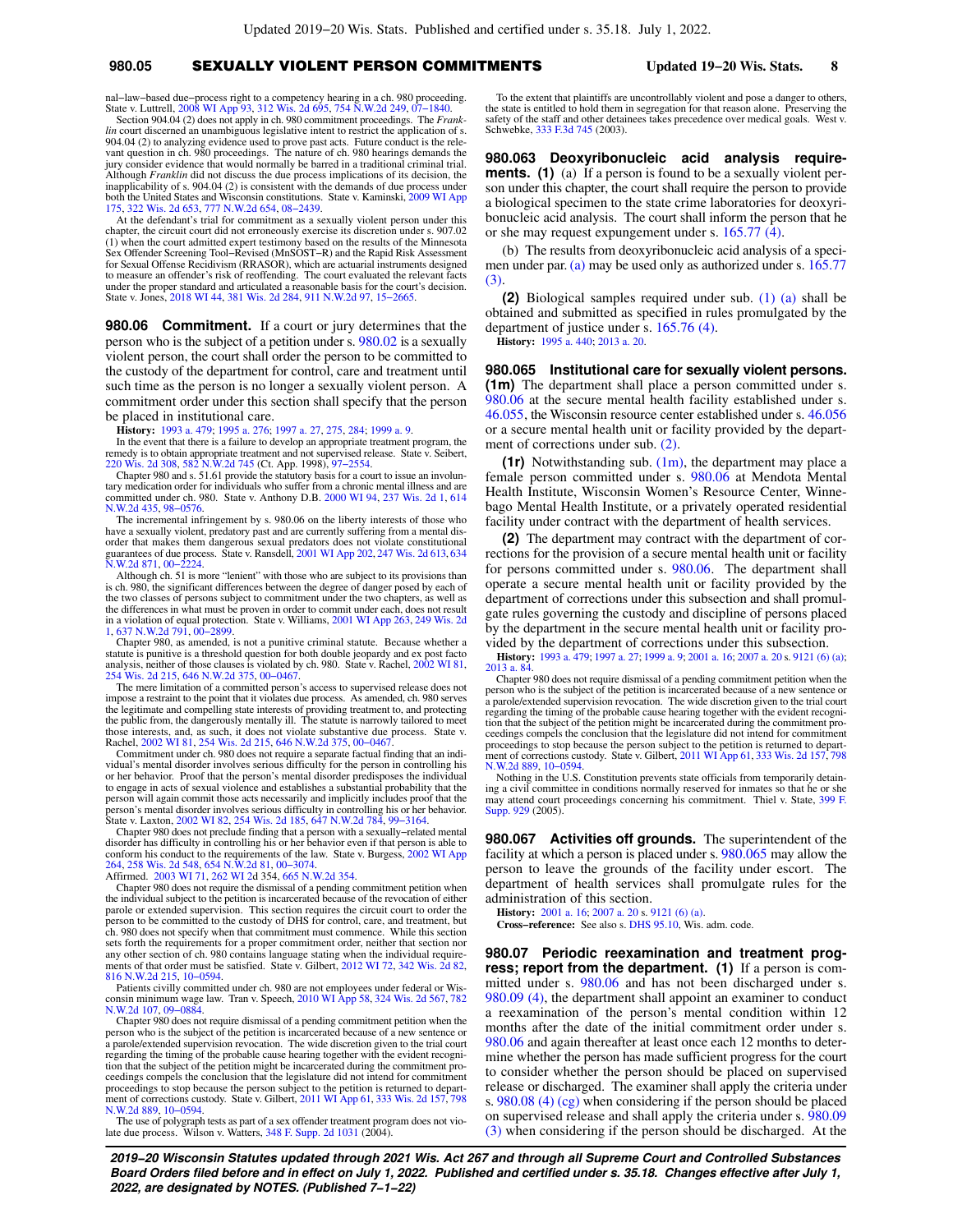time of a reexamination under this section, the court shall appoint an examiner as provided under s. [980.031 \(3\)](https://docs.legis.wisconsin.gov/document/statutes/980.031(3)) upon request of the committed person or the person may retain an examiner. The county shall pay the costs of an examiner appointed by the court as provided under s. [51.20 \(18\) \(a\)](https://docs.legis.wisconsin.gov/document/statutes/51.20(18)(a)).

**(2)** Any examiner conducting a reexamination under sub. [\(1\)](https://docs.legis.wisconsin.gov/document/statutes/980.07(1)) shall prepare a written report of the reexamination no later than 30 days after the date of the reexamination. The examiner shall provide a copy of the report to the department.

**(3)** Notwithstanding sub. [\(1\)](https://docs.legis.wisconsin.gov/document/statutes/980.07(1)), the court that committed a person under s. [980.06](https://docs.legis.wisconsin.gov/document/statutes/980.06) may order a reexamination of the person at any time during the period in which the person is subject to the commitment order. Any reexamination ordered under this subsection shall conform to sub. [\(1\).](https://docs.legis.wisconsin.gov/document/statutes/980.07(1))

**(4)** At any reexamination under sub. [\(1\)](https://docs.legis.wisconsin.gov/document/statutes/980.07(1)), the treating professional shall prepare a treatment progress report. The treating professional shall provide a copy of the treatment progress report to the department. The treatment progress report shall consider all of the following:

(a) The specific factors associated with the person's risk for committing another sexually violent offense.

(b) Whether the person is making significant progress in treatment or has refused treatment.

(c) The ongoing treatment needs of the person.

(d) Any specialized needs or conditions associated with the person that must be considered in future treatment planning.

**(5)** Any examiners under sub. [\(1\)](https://docs.legis.wisconsin.gov/document/statutes/980.07(1)) and treating professionals under sub. [\(4\)](https://docs.legis.wisconsin.gov/document/statutes/980.07(4)) shall have reasonable access to the person for purposes of reexamination, to the person's past and present treatment records, as defined in s.  $51.30(1)(b)$ , and to the person's patient health care records, as provided under s. [146.82 \(2\) \(c\).](https://docs.legis.wisconsin.gov/document/statutes/146.82(2)(c))

**(6)** (a) The department shall submit an annual report comprised of the reexamination report under sub. [\(1\)](https://docs.legis.wisconsin.gov/document/statutes/980.07(1)) and the treatment progress report under sub. [\(4\)](https://docs.legis.wisconsin.gov/document/statutes/980.07(4)) to the court that committed the person under s. [980.06](https://docs.legis.wisconsin.gov/document/statutes/980.06). A copy of the annual report shall be placed in the person's treatment records. The department shall provide a copy of the annual report to the person committed under s. [980.06,](https://docs.legis.wisconsin.gov/document/statutes/980.06) the department of justice, and the district attorney, if applicable. The court shall provide a copy of the annual report to the person's attorney as soon as he or she is retained or appointed.

(b) When the department provides a copy of the report under par. [\(a\)](https://docs.legis.wisconsin.gov/document/statutes/980.07(6)(a)) to the person who has been committed under s. [980.06](https://docs.legis.wisconsin.gov/document/statutes/980.06), the department shall provide to the person a standardized petition form for supervised release under s. [980.08](https://docs.legis.wisconsin.gov/document/statutes/980.08) and a standardized petition form for discharge under s. [980.09.](https://docs.legis.wisconsin.gov/document/statutes/980.09)

**(6m)** If a person committed under s. [980.06](https://docs.legis.wisconsin.gov/document/statutes/980.06) is incarcerated at a county jail, state correctional institution, or federal correction institution for a new criminal charge or conviction or because his or her parole was revoked, any reporting requirement under sub.  $(1)$ ,  $(4)$ , or  $(6)$   $(a)$  does not apply during the incarceration period. A court may order a reexamination of the person under sub. [\(3\)](https://docs.legis.wisconsin.gov/document/statutes/980.07(3)) if the courts finds reexamination to be necessary. The schedule for reporting established under sub. [\(1\)](https://docs.legis.wisconsin.gov/document/statutes/980.07(1)) shall resume upon the release of the person.

**(7)** At any time before a hearing under s. [980.08](https://docs.legis.wisconsin.gov/document/statutes/980.08) or [980.09](https://docs.legis.wisconsin.gov/document/statutes/980.09), the department may file a supplemental report if the department determines that court should have additional information. The court shall accept the supplemental report and permit testimony from the department regarding the report or any relevant portion of the report.

**History:** [1993 a. 479](https://docs.legis.wisconsin.gov/document/acts/1993/479); [1999 a. 9;](https://docs.legis.wisconsin.gov/document/acts/1999/9) [2005 a. 434](https://docs.legis.wisconsin.gov/document/acts/2005/434); [2009 a. 248;](https://docs.legis.wisconsin.gov/document/acts/2009/248) [2013 a. 84](https://docs.legis.wisconsin.gov/document/acts/2013/84) ss. [4](https://docs.legis.wisconsin.gov/document/acts/2013/84,%20s.%204) to [7](https://docs.legis.wisconsin.gov/document/acts/2013/84,%20s.%207), [9](https://docs.legis.wisconsin.gov/document/acts/2013/84,%20s.%209), [13.](https://docs.legis.wisconsin.gov/document/acts/2013/84,%20s.%2013)

As part of an annual review, an involuntary medication order must be reviewed fol-lowing the same procedure used to obtain the initial order. State v. Anthony D.B. [2000 WI 94](https://docs.legis.wisconsin.gov/document/courts/2000%20WI%2094), [237 Wis. 2d 1,](https://docs.legis.wisconsin.gov/document/courts/237%20Wis.%202d%201) [614 N.W.2d 435](https://docs.legis.wisconsin.gov/document/courts/614%20N.W.2d%20435), [98−0576.](https://docs.legis.wisconsin.gov/document/wisupremecourt/98-0576)

It is within the committed person's discretion to ask for an independent examina-tion. The trial court does not have discretion to refuse the request. State v. Thiel, [2001](https://docs.legis.wisconsin.gov/document/courts/2001%20WI%20App%2032) [WI App 32](https://docs.legis.wisconsin.gov/document/courts/2001%20WI%20App%2032), [241 Wis. 2d 465,](https://docs.legis.wisconsin.gov/document/courts/241%20Wis.%202d%20465) [626 N.W.2d 26](https://docs.legis.wisconsin.gov/document/courts/626%20N.W.2d%2026), [00−0142](https://docs.legis.wisconsin.gov/document/wicourtofappeals/00-0142).

The 6−month time period in [former] sub. (1) for an initial reexamination is mandatory. State ex rel. Marberry v. Macht, [2003 WI 79,](https://docs.legis.wisconsin.gov/document/courts/2003%20WI%2079) [262 Wis. 2d 720](https://docs.legis.wisconsin.gov/document/courts/262%20Wis.%202d%20720), [665 N.W.2d 155](https://docs.legis.wisconsin.gov/document/courts/665%20N.W.2d%20155), [99−2446](https://docs.legis.wisconsin.gov/document/wisupremecourt/99-2446).

The Supreme Court's decision to uphold the commitment in *Laxton* in light of the jury instructions in the case was not diametrically different or opposite in character or nature from any clearly established federal law. Laxton v. Bartow, [421 F.3d 565](https://docs.legis.wisconsin.gov/document/courts/421%20F.3d%20565) (2005).

The 14th amendment due process guarantee was violated by a delay of over 22 months between the first annual periodic examination report was provided to the circuit court under s. 980.07 and the circuit court's probable cause hearing under [former] s. 980.09 (2) (a) to determine if facts warranted a hearing on whether the com-<br>mittee was still a sexually violent person. Discharge is not an appropriate remedy for<br>a sexually violent person who is dangerous because disorder that makes it likely that he or she will engage in acts of sexual violence. Appropriate remedies are motions for mandamus or equitable relief, but because a ch. committee may encounter considerable obstacles to pursuing these remedies, DHFS, the Department of Justice, the bar, and the circuit courts must bear substantial responsibility for ensuring prompt judicial review of annual periodic examination reports. State v. Beyer, [2006 WI 2,](https://docs.legis.wisconsin.gov/document/courts/2006%20WI%202) [287 Wis. 2d 1,](https://docs.legis.wisconsin.gov/document/courts/287%20Wis.%202d%201) 70

A rule in a supervised release plan requiring the petitioner to "abide by all rules of<br>any detention, treatment or correctional facility in which [the petitioner] may be con-<br>fined" was permissible. While the rule did not tioner in prison solely for a rules violation, it did require him to abide by all rules of the prison should he find himself detained there for other reasons. State v. Thiel, [2012](https://docs.legis.wisconsin.gov/document/courts/2012%20WI%20App%2048)<br>WI App 48, 340 Wis. 2d 654, 813 N.W.2d 709, 11–0933. App 48, [340 Wis. 2d 654](https://docs.legis.wisconsin.gov/document/courts/340%20Wis.%202d%20654), [813 N.W.2d 709,](https://docs.legis.wisconsin.gov/document/courts/813%20N.W.2d%20709) 11-0933.

Sub. (1) (2011 stats.) states that the committed person may retain or have the court appoint an independent examiner "at the time of a reexamination," and s. 980.031 (3) requires the circuit court to appoint, upon request, an independent examiner to perform an examination of the individual's mental condition. That the independent examiner is also to participate at trial or a hearing involving testimony does not limit his or her initial role in examining the committed person "at the time of a reexamination." The committed person does not have to wait until his or her petition has passed the paper review; indeed, the independent examiner is meant to help assess the petitioner's readiness for discharge and gather facts to support the petition, if appropriate. State v. Jones, [2013 WI App 151](https://docs.legis.wisconsin.gov/document/courts/2013%20WI%20App%20151), [352 Wis. 2d 87](https://docs.legis.wisconsin.gov/document/courts/352%20Wis.%202d%2087), [841 N.W.2d 306,](https://docs.legis.wisconsin.gov/document/courts/841%20N.W.2d%20306) [13−0321](https://docs.legis.wisconsin.gov/document/wicourtofappeals/13-0321).

**980.08 Supervised release; procedures, implementation, revocation.** (1) Any person who is committed under s. [980.06](https://docs.legis.wisconsin.gov/document/statutes/980.06) may petition the committing court to modify its order by authorizing supervised release if at least 12 months have elapsed since the initial commitment order was entered or at least 12 months have elapsed since the most recent release petition was denied, since supervised release was denied under s. [980.09 \(4\),](https://docs.legis.wisconsin.gov/document/statutes/980.09(4)) or since the most recent order for supervised release was revoked. The director of the facility at which the person is placed may file a petition under this subsection on the person's behalf at any time.

**(2)** If the person files a timely petition without counsel, the court shall serve a copy of the petition on the district attorney or department of justice, whichever is applicable and, subject to s. [980.03 \(2\) \(a\)](https://docs.legis.wisconsin.gov/document/statutes/980.03(2)(a)), refer the matter to the authority for indigency determinations under s. [977.07 \(1\)](https://docs.legis.wisconsin.gov/document/statutes/977.07(1)) and appointment of counsel under s. [977.05 \(4\) \(j\)](https://docs.legis.wisconsin.gov/document/statutes/977.05(4)(j)). If the person petitions through counsel, his or her attorney shall serve the district attorney or department of justice, whichever is applicable.

**(2m)** The person submitting the petition may use experts or professional persons to support his or her petition. The district attorney or the department of justice may use experts or professional persons to support or oppose any petition.

**(3)** (a) Within 20 days after receipt of the petition, the court shall appoint one or more examiners for the court who have the specialized knowledge determined by the court to be appropriate, who shall examine the person and furnish a written report of the examination to the court within 60 days after appointment, unless the court for good cause extends this time limit. If the person requests appointment of an examiner within 20 days after the filing of the petition, the court shall appoint an examiner for the person, unless the court appointed an examiner under s. [980.031 \(3\)](https://docs.legis.wisconsin.gov/document/statutes/980.031(3)) or [980.07 \(1\)](https://docs.legis.wisconsin.gov/document/statutes/980.07(1)) for the current reexamination period. If a report filed by an examiner appointed under s. [980.07 \(1\)](https://docs.legis.wisconsin.gov/document/statutes/980.07(1)) to conduct a reexamination of the person's mental condition within the 6 months preceding the filing of the petition supports supervised release, the court may appoint that examiner as the examiner for the person under this subsection.

(b) The examiners appointed under par. [\(a\)](https://docs.legis.wisconsin.gov/document/statutes/980.08(3)(a)) shall have reasonable access to the person for purposes of examination and to the person's past and present treatment records, as defined in s. [51.30](https://docs.legis.wisconsin.gov/document/statutes/51.30(1)(b)) [\(1\) \(b\),](https://docs.legis.wisconsin.gov/document/statutes/51.30(1)(b)) and patient health care records, as provided under s. [146.82 \(2\) \(c\).](https://docs.legis.wisconsin.gov/document/statutes/146.82(2)(c)) If any such examiner believes that the person is appropriate for supervised release under the criteria specified in sub.  $(4)$  (cg), the examiner shall report on the type of treatment and services that the person may need while in the community on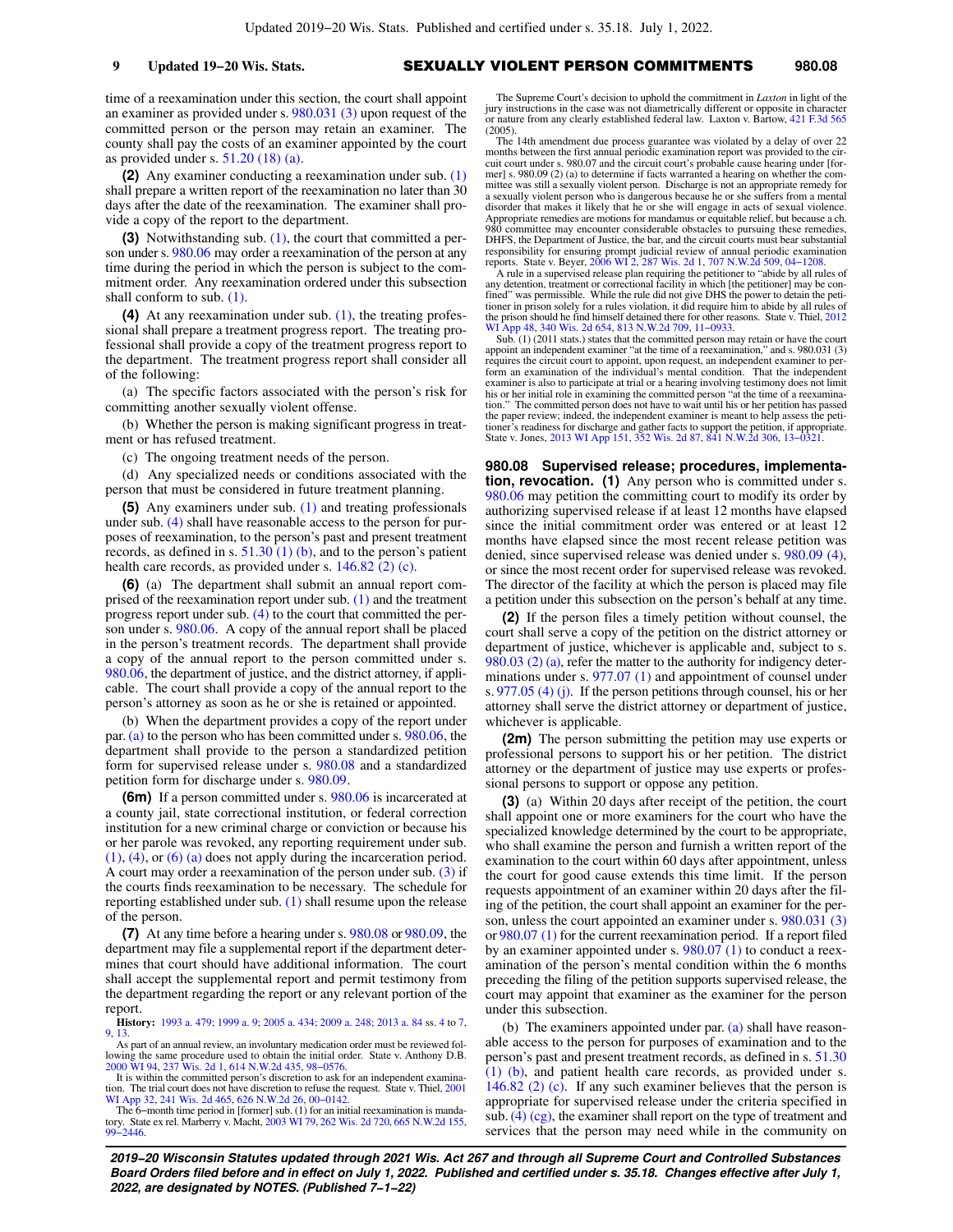## **980.08** SEXUALLY VIOLENT PERSON COMMITMENTS **Updated 19−20 Wis. Stats. 10**

supervised release. The county shall pay the costs of an examiner appointed under par.  $(a)$  as provided under s. 51.20 (18)  $(a)$ .

**(4)** (a) The court, without a jury, shall hear the petition within 120 days after the report of the court−appointed examiner appointed under sub.  $(3)$  (a) is filed with the court, unless the court for good cause extends this time limit. Expenses of proceedings under this subsection shall be paid as provided under s. [51.20 \(18\)](https://docs.legis.wisconsin.gov/document/statutes/51.20(18)(b)) [\(b\)](https://docs.legis.wisconsin.gov/document/statutes/51.20(18)(b)), [\(c\),](https://docs.legis.wisconsin.gov/document/statutes/51.20(18)(c)) and [\(d\)](https://docs.legis.wisconsin.gov/document/statutes/51.20(18)(d)).

(c) In making a decision under par.  $(cg)$ , the court may consider, without limitation because of enumeration, the nature and circumstances of the behavior that was the basis of the allegation in the petition under s.  $980.02$  (2) (a), the person's mental history and present mental condition, where the person will live, how the person will support himself or herself, and what arrangements are available to ensure that the person has access to and will participate in necessary treatment, including pharmacological treatment using an antiandrogen or the chemical equivalent of an antiandrogen if the person is a serious child sex offender. A decision under par. [\(cg\)](https://docs.legis.wisconsin.gov/document/statutes/980.08(4)(cg)) on a petition filed by a person who is a serious child sex offender may not be made based on the fact that the person is a proper subject for pharmacological treatment using an antiandrogen or the chemical equivalent of an antiandrogen or on the fact that the person is willing to participate in pharmacological treatment using an antiandrogen or the chemical equivalent of an antiandrogen.

(cg) The court may not authorize supervised release unless, based on all of the reports, trial records, and evidence presented, the court finds that all of the following criteria are met:

1. The person is making significant progress in treatment and the person's progress can be sustained while on supervised release.

2. It is substantially probable that the person will not engage in an act of sexual violence while on supervised release.

3. Treatment that meets the person's needs and a qualified provider of the treatment are reasonably available.

4. The person can be reasonably expected to comply with his or her treatment requirements and with all of his or her conditions or rules of supervised release that are imposed by the court or by the department.

5. A reasonable level of resources can provide for the level of residential placement, supervision, and ongoing treatment needs that are required for the safe management of the person while on supervised release.

(cj) The person has the burden of proving by clear and convincing evidence that the person meets the criteria in par. [\(cg\)](https://docs.legis.wisconsin.gov/document/statutes/980.08(4)(cg)).

(dm) 1. If the court finds that all of the criteria in par.  $(cg)$  are met, the court shall order the county of the person's residence, as determined by the department of health services under s. [980.105,](https://docs.legis.wisconsin.gov/document/statutes/980.105) to prepare a report and, if any tribally owned lands are located in that county, shall notify each tribal chair in that county that the county has been ordered to prepare a report. The county shall create a temporary committee to prepare the report for the county. The committee shall consist of the county department under s. [51.42](https://docs.legis.wisconsin.gov/document/statutes/51.42), a representative of the department of health services, a local probation or parole officer, the county corporation counsel or his or her designee, and a representative of the county that is responsible for land use planning or the department of the county that is responsible for land information. In the report, the county shall identify an appropriate residential option in that county while the person is on supervised release. In counties with a population of 750,000 or more, the committee shall select a residence in the person's city, village, or town of residence, as determined by the department of health services under s. [980.105 \(2m\).](https://docs.legis.wisconsin.gov/document/statutes/980.105(2m)) The report shall demonstrate that the county has contacted the landlord for that residential option and that the landlord has committed to enter into a lease. The county shall do all of the following when identifying an appropriate residential option:

a. Ensure that the person's placement is into a residence that is not less than 1,500 feet from any school premises, child care facility, public park, place of worship, or youth center. A person is not in violation of a condition or rule of supervised release under sub. [\(7\) \(a\)](https://docs.legis.wisconsin.gov/document/statutes/980.08(7)(a)) if any school premises, child care facility, public park, place of worship, or youth center is established within 1,500 feet from the person's residence after he or she is placed in the residence under this section.

b. If the person committed a sexually violent offense against an adult at risk, as defined in s. [55.01 \(1e\),](https://docs.legis.wisconsin.gov/document/statutes/55.01(1e)) or an elder adult at risk, as defined in s.  $46.90(1)(br)$ , ensure that the person's placement is into a residence that is not less than 1,500 feet from a nursing home or an assisted living facility. A person is not in violation of a condition or rule of supervised release under sub.  $(7)$  (a) if a nursing home or an assisted living facility is established within 1,500 feet from the person's residence after he or she is placed in the residence under this section.

c. If the person is a serious child sex offender, ensure that the person's placement is into a residence that is not on a property adjacent to a property where a child's primary residence exists. For the purpose of this subdivision, adjacent properties are properties that share a property line without regard to a public or private road if the living quarters on each property are not more than 1,500 feet apart. A person is not in violation of a condition or rule of supervised release under sub. [\(7\) \(a\)](https://docs.legis.wisconsin.gov/document/statutes/980.08(7)(a)) if a child establishes primary residence in a property adjacent to the person's residence after the person is placed in the residence under this section.

2. When preparing the report, the county shall consult with a local law enforcement agency having jurisdiction over the residential option and, if any tribally owned lands are located in the county, with any tribal law enforcement agency having jurisdiction in the county. The law enforcement agency and tribal law enforcement agency may submit a written report that provides information relating to the residential option, and, if a report is submitted under this subdivision, the county department shall include the report when the county department submits its report to the department of health services.

3. To assist the county in identifying appropriate residential options for the report, within 30 days after the court orders the county to prepare the report, the department of health services shall determine the identity and location of known and registered victims of the person's acts by searching its victim database and consulting with the office of victim services in the department of corrections, the department of justice, and the county coordinator of victims and witnesses services in the county of intended placement, the county where the person was convicted, and the county of commitment. The county may consult with the department of health services on other matters while preparing the report and the department of health services shall respond within 10 days.

4. The county shall submit its report to the department of health services within 120 days following the court order. A county that does not submit its report within 120 days violates the person's rights under s. [51.61](https://docs.legis.wisconsin.gov/document/statutes/51.61), and each day that the county does not submit the report after the 120 days have expired constitutes a separate violation under s. [51.61.](https://docs.legis.wisconsin.gov/document/statutes/51.61) Notwithstanding s. [51.61 \(7\),](https://docs.legis.wisconsin.gov/document/statutes/51.61(7)) any damages beyond costs and reasonable actual attorney fees recovered by the person for a violation shall be deposited into the appropriation account under s. [20.435 \(2\) \(gz\).](https://docs.legis.wisconsin.gov/document/statutes/20.435(2)(gz))

(f) The court shall direct the department to use the report sub-mitted under par. [\(dm\)](https://docs.legis.wisconsin.gov/document/statutes/980.08(4)(dm)) to prepare a supervised release plan for the person that identifies the residential option the county identified in its report. The plan shall also address the person's need, if any, for supervision, counseling, medication, community support services, residential services, vocational services, and alcohol or other drug abuse treatment. The supervised release plan shall be submitted to the court within 30 days after the county submitted its report under par.  $(dm)$ . The court may grant one extension of up to 30 days of this time period for good cause.

(g) The court shall review the plan submitted by the department under par. [\(f\)](https://docs.legis.wisconsin.gov/document/statutes/980.08(4)(f)). If the details of the plan adequately meet the treatment needs of the individual and the safety needs of the community, then the court shall approve the plan and determine that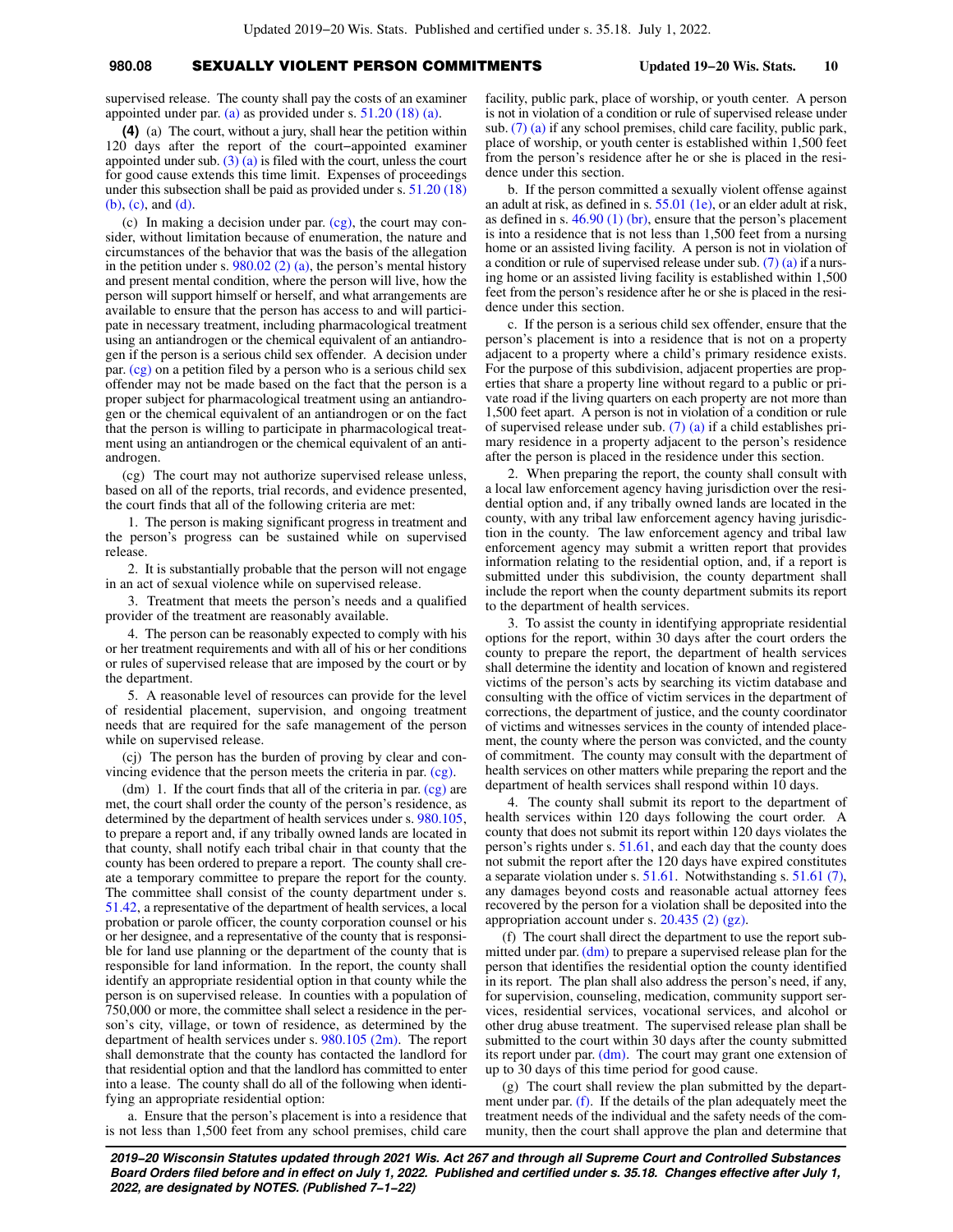supervised release is appropriate. If the details of the plan do not adequately meet the treatment needs of the individual or the safety needs of the community, then the court shall determine that supervised release is not appropriate or direct the preparation of another supervised release plan to be considered by the court under this paragraph. If the plan is inadequate under this paragraph due to the residential option, the court shall order the county to identify and arrange to lease another residential option and to prepare a new report under par.  $(dm)$ . If the plan is inadequate under this paragraph due to the treatment options, the court shall order the department to prepare another plan under par. [\(f\)](https://docs.legis.wisconsin.gov/document/statutes/980.08(4)(f)).

**(6m)** An order for supervised release places the person in the custody and control of the department. The department shall arrange for control, care and treatment of the person in the least restrictive manner consistent with the requirements of the person and in accordance with the plan for supervised release approved by the court under sub.  $(4)$  (g). A person on supervised release is subject to the conditions set by the court and to the rules of the department. Within 10 days of imposing a rule, the department shall file with the court any additional rule of supervision not inconsistent with the rules or conditions imposed by the court. If the department wants to change a rule or condition of supervision imposed by the court, the department must obtain the court's approval. Before a person is placed on supervised release by the court under this section, the court shall so notify the municipal police department and county sheriff for the municipality and county in which the person will be residing and, if any tribally owned lands are located in the county, all tribal law enforcement agencies having jurisdiction in the county in which the person will be residing. The notification requirement under this subsection does not apply if a municipal police department, county sheriff, or tribal law enforcement agency submits to the court a written statement waiving the right to be notified.

**(7)** (a) If the department believes that a person on supervised release, or awaiting placement on supervised release, has violated, or threatened to violate, any condition or rule of supervised release, the department may petition for revocation of the order granting supervised release as described in par. [\(c\)](https://docs.legis.wisconsin.gov/document/statutes/980.08(7)(c)) or may detain the person.

(b) If the department believes that a person on supervised release, or awaiting placement on supervised release, is a threat to the safety of others, the department shall detain the person and petition for revocation of the order granting supervised release as described in par. [\(c\).](https://docs.legis.wisconsin.gov/document/statutes/980.08(7)(c))

(c) If the department concludes that the order granting supervised release should be revoked, it shall file with the committing court a statement alleging the violation and or threat of a violation and a petition to revoke the order for supervised release and provide a copy of each to the regional office of the state public defender responsible for handling cases in the county where the committing court is located. If the department has detained the person under par.  $(a)$  or  $(b)$ , the department shall file the statement and the petition and provide them to the regional office of the state public defender within 72 hours after the detention, excluding Saturdays, Sundays and legal holidays. Pending the revocation hearing, the department may detain the person in a jail or a facility described under s. [980.065](https://docs.legis.wisconsin.gov/document/statutes/980.065). The court shall refer the matter to the authority for indigency determinations under s. [977.07 \(1\)](https://docs.legis.wisconsin.gov/document/statutes/977.07(1)) and appointment of counsel under s.  $977.05$  (4) (j). The determination of indigency and the appointment of counsel shall be done as soon as circumstances permit.

(d) The court shall hear the petition within 30 days, unless the hearing or time deadline is waived by the detained person. A final decision on the petition to revoke the order for supervised release shall be made within 90 days of the filing. Pending the revocation hearing, the department may detain the person in the county jail or return him or her to institutional care.

**(8)** (a) If the court finds after a hearing, by clear and convincing evidence, that any rule or condition of release has been violated and the court finds that the violation of the rule or condition merits the revocation of the order granting supervised release, the court may revoke the order for supervised release and order that the person be placed in institutional care. The court may consider alternatives to revocation. The person shall remain in institutional care until the person is discharged from the commitment under s. [980.09](https://docs.legis.wisconsin.gov/document/statutes/980.09) or is placed again on supervised release under sub. [\(4\) \(g\).](https://docs.legis.wisconsin.gov/document/statutes/980.08(4)(g))

(b) If the court finds after a hearing, by clear and convincing evidence, that the safety of others requires that supervised release be revoked the court shall revoke the order for supervised release and order that the person be placed in institutional care. The person shall remain in institutional care until the person is discharged from the commitment under s. [980.09](https://docs.legis.wisconsin.gov/document/statutes/980.09) or is placed on supervised release under sub. [\(4\) \(g\).](https://docs.legis.wisconsin.gov/document/statutes/980.08(4)(g))

**(9)** (a) As a condition of supervised release granted under this chapter, for the first year of supervised release, the court shall restrict the person on supervised release to the person's residence except for outings approved by the department of health services that are under the direct supervision of a department of corrections escort and that are for employment or volunteer purposes, religious purposes, educational purposes, treatment and exercise purposes, supervision purposes, or residence maintenance, or for caring for the person's basic living needs.

(b) The department of corrections may contract for the escort services under par. [\(a\).](https://docs.legis.wisconsin.gov/document/statutes/980.08(9)(a))

**History:** [1993 a. 479;](https://docs.legis.wisconsin.gov/document/acts/1993/479) [1995 a. 276](https://docs.legis.wisconsin.gov/document/acts/1995/276); [1997 a. 27,](https://docs.legis.wisconsin.gov/document/acts/1997/27) [275,](https://docs.legis.wisconsin.gov/document/acts/1997/275) [284](https://docs.legis.wisconsin.gov/document/acts/1997/284); [1999 a. 9](https://docs.legis.wisconsin.gov/document/acts/1999/9) ss. [3223L](https://docs.legis.wisconsin.gov/document/acts/1999/9,%20s.%203223L),<br>[3232p](https://docs.legis.wisconsin.gov/document/acts/1999/9,%20s.%203232p) to [3238d](https://docs.legis.wisconsin.gov/document/acts/1999/9,%20s.%203238d); [1999 a. 32;](https://docs.legis.wisconsin.gov/document/acts/1999/32) [2001 a. 16;](https://docs.legis.wisconsin.gov/document/acts/2001/16) [2003 a. 187;](https://docs.legis.wisconsin.gov/document/acts/2003/187) [2005 a. 431,](https://docs.legis.wisconsin.gov/document/acts/2005/431) [434;](https://docs.legis.wisconsin.gov/document/acts/2005/434) [2007 a. 20](https://docs.legis.wisconsin.gov/document/acts/2007/20)<br>ss. [3929](https://docs.legis.wisconsin.gov/document/acts/2007/20,%20s.%203929), [3930](https://docs.legis.wisconsin.gov/document/acts/2007/20,%20s.%203930), [9121 \(6\) \(a\)](https://docs.legis.wisconsin.gov/document/acts/2007/20,%20s.%209121); [2007 a. 96](https://docs.legis.wisconsin.gov/document/acts/2007/96), [97](https://docs.legis.wisconsin.gov/document/acts/2007/97); [2013 a. 84](https://docs.legis.wisconsin.gov/document/acts/2013/84); 20 [a. 190](https://docs.legis.wisconsin.gov/document/acts/2021/190).

**Cross−reference:** See also ch. [DHS 98](https://docs.legis.wisconsin.gov/document/administrativecode/ch.%20DHS%2098), Wis. adm. code.

Sub. (6m) [formerly s. 980.06 (2) (d)] requires post−hearing notice to the local law enforcement agencies. In re Commitment of Goodson, [199 Wis. 2d 426,](https://docs.legis.wisconsin.gov/document/courts/199%20Wis.%202d%20426) [544 N.W.2d](https://docs.legis.wisconsin.gov/document/courts/544%20N.W.2d%20611) [611](https://docs.legis.wisconsin.gov/document/courts/544%20N.W.2d%20611) (Ct. App. 1996), [95−0664.](https://docs.legis.wisconsin.gov/document/wicourtofappeals/95-0664)

Whether in a proceeding for an initial ch. 980 commitment or a later petition for supervised release, there is no requirement that the state prove the person is treatable.<br>State v. Seibert, [220 Wis. 2d 308,](https://docs.legis.wisconsin.gov/document/courts/220%20Wis.%202d%20308) [582 N.W.2d 745](https://docs.legis.wisconsin.gov/document/courts/582%20N.W.2d%20745) (Ct. App. 1998), 97–2554.<br>As used in this chapter, "substantial probability" and "

mean much more likely than not. This standard for dangerousness does not violate equal protection nor is the term unconstitutionally vague. State v. Curiel, [227 Wis.](https://docs.legis.wisconsin.gov/document/courts/227%20Wis.%202d%20389) [2d 389](https://docs.legis.wisconsin.gov/document/courts/227%20Wis.%202d%20389), [597 N.W.2d 697](https://docs.legis.wisconsin.gov/document/courts/597%20N.W.2d%20697) (1999), [97−1337.](https://docs.legis.wisconsin.gov/document/wisupremecourt/97-1337)

An institutionalized sex offender who agreed to a stipulation providing supervised release, giving up his right to a jury trial on his discharge petition in exchange, had a constitutional right to enforcement of the agreement. State v. Krueger, [2001 WI](https://docs.legis.wisconsin.gov/document/courts/2001%20WI%20App%2076) [App 76,](https://docs.legis.wisconsin.gov/document/courts/2001%20WI%20App%2076) [242 Wis. 2d 793](https://docs.legis.wisconsin.gov/document/courts/242%20Wis.%202d%20793), [626 N.W.2d 83,](https://docs.legis.wisconsin.gov/document/courts/626%20N.W.2d%2083) [00−0152.](https://docs.legis.wisconsin.gov/document/wicourtofappeals/00-0152)

An indigent sexually violent person is constitutionally entitled to assistance of counsel in bringing a first appeal as of right from a denial of his or her petition for supervised release. State ex rel. Seibert v. Macht, [2001 WI 67](https://docs.legis.wisconsin.gov/document/courts/2001%20WI%2067), [244 Wis. 2d 378,](https://docs.legis.wisconsin.gov/document/courts/244%20Wis.%202d%20378) [627](https://docs.legis.wisconsin.gov/document/courts/627%20N.W.2d%20881) [N.W.2d 881](https://docs.legis.wisconsin.gov/document/courts/627%20N.W.2d%20881), [99−3354.](https://docs.legis.wisconsin.gov/document/wisupremecourt/99-3354)

A person subject to a proceeding to revoke supervised release is entitled to the same due process protections as afforded persons in probation and parole revocation proceedings. Notice of the grounds that are the basis for the revocation must be given.<br>A court can only base a revocation on the grounds of public safety under sub. (6m)<br>when notice has been properly given. State v. VanBronk

likelihood to reoffend. A sexual assault need not occur and the person's behavior need not be criminal. State v. Sprosty, [2001 WI App 231,](https://docs.legis.wisconsin.gov/document/courts/2001%20WI%20App%20231) [248 Wis. 2d 480,](https://docs.legis.wisconsin.gov/document/courts/248%20Wis.%202d%20480) [636](https://docs.legis.wisconsin.gov/document/courts/636%20N.W.2d%20213) [N.W.2d 213,](https://docs.legis.wisconsin.gov/document/courts/636%20N.W.2d%20213) [00−2404.](https://docs.legis.wisconsin.gov/document/wicourtofappeals/00-2404)

Sub. (6m), not s. 806.07 (1) (h), governs granting relief to the state from a ch. 980 committee's supervised release when the committee is confined in an institution awaiting placement on supervised release. Sub. (6m) provides no procedure for initiating revocation other than by the department of health and family services action, preventing courts or prosecutors from initiating revocations. State v. Morford, [2004](https://docs.legis.wisconsin.gov/document/courts/2004%20WI%205) [WI 5](https://docs.legis.wisconsin.gov/document/courts/2004%20WI%205), [268 Wis. 2d 300,](https://docs.legis.wisconsin.gov/document/courts/268%20Wis.%202d%20300) [674 N.W.2d 349](https://docs.legis.wisconsin.gov/document/courts/674%20N.W.2d%20349), [01−2461.](https://docs.legis.wisconsin.gov/document/wisupremecourt/01-2461)

Ch. 980 was not unconstitutionally applied to the defendant when an order for supervised release could not be carried out due to an inability to find an appropriate placement and the defendant remained in custody. Any judicial decision that puts the community at risk because of what agents of government may have done or not done must balance the potential injury to society's interests against the potential benefits that would flow from any rule designed to deter future conduct by those agents. State v. Schulpius, [2006 WI 2,](https://docs.legis.wisconsin.gov/document/courts/2006%20WI%202) [287 Wis. 2d 44,](https://docs.legis.wisconsin.gov/document/courts/287%20Wis.%202d%2044) [707 N.W.2d 495](https://docs.legis.wisconsin.gov/document/courts/707%20N.W.2d%20495), [02−1056.](https://docs.legis.wisconsin.gov/document/wisupremecourt/02-1056)

A rule regulating the conduct of a sexually violent person on supervised release satisfies the procedural due process requirement of adequate notice if it is sufficiently precise for the probationer to know what conduct is required or prohibited. State v. Burris, [2004 WI 91](https://docs.legis.wisconsin.gov/document/courts/2004%20WI%2091), [273 Wis. 2d 294](https://docs.legis.wisconsin.gov/document/courts/273%20Wis.%202d%20294), [682 N.W.2d 812,](https://docs.legis.wisconsin.gov/document/courts/682%20N.W.2d%20812) [00−1425.](https://docs.legis.wisconsin.gov/document/wisupremecourt/00-1425)

Under sub. (6m) [formerly s. 980.06 (2) (d)], a circuit court must determine whether any rule or condition of release has been violated or whether the safety of others requires revocation. A circuit court is not required to expressly consider alternatives to revocation before revoking a sexually violent person's supervised release when the court determines that the safety of the public requires the person's commit-ment to a secure facility. State v. Burris, [2004 WI 91](https://docs.legis.wisconsin.gov/document/courts/2004%20WI%2091), [273 Wis. 2d 294](https://docs.legis.wisconsin.gov/document/courts/273%20Wis.%202d%20294), [682 N.W.2d](https://docs.legis.wisconsin.gov/document/courts/682%20N.W.2d%20812) [812,](https://docs.legis.wisconsin.gov/document/courts/682%20N.W.2d%20812) [00−1425.](https://docs.legis.wisconsin.gov/document/wisupremecourt/00-1425)

The sufficiency of evidence standard of review applies when reviewing a circuit court's order denying a petition for supervised release under sub. (4). The test for the sufficiency of the evidence to support the order is not whether a reviewing court is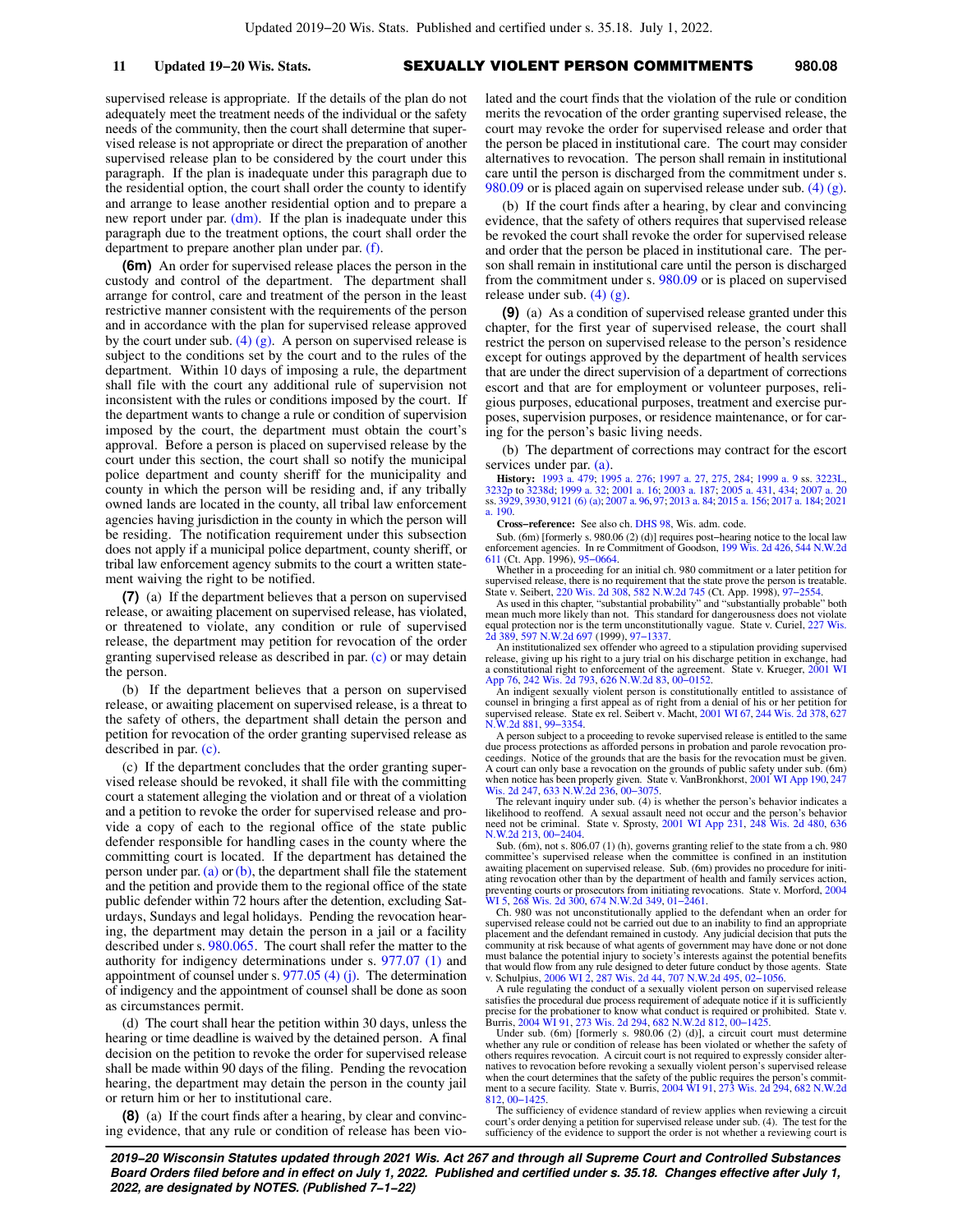## **980.08** SEXUALLY VIOLENT PERSON COMMITMENTS **Updated 19−20 Wis. Stats. 12**

convinced by clear and convincing evidence that a person's petition for supervised release should be denied, but whether a circuit court, acting reasonably, could be so convinced by evidence it has a right to believe and accept as true. State v. Brown, [2005 WI 29](https://docs.legis.wisconsin.gov/document/courts/2005%20WI%2029), [279 Wis. 2d 102,](https://docs.legis.wisconsin.gov/document/courts/279%20Wis.%202d%20102) [693 N.W.2d 715,](https://docs.legis.wisconsin.gov/document/courts/693%20N.W.2d%20715) [03−1419.](https://docs.legis.wisconsin.gov/document/wisupremecourt/03-1419)

Sub. (4) (cg) unambiguously places the burden of proof with the committed indi-vidual. The appropriate burden of persuasion is clear and convincing evidence. This allocation does not violate the guarantees of due process and equal protection in the Wisconsin and United States Constitutions. State v. West, [2011 WI 83](https://docs.legis.wisconsin.gov/document/courts/2011%20WI%2083), [336 Wis. 2d](https://docs.legis.wisconsin.gov/document/courts/336%20Wis.%202d%20578) [578](https://docs.legis.wisconsin.gov/document/courts/336%20Wis.%202d%20578), [800 N.W.2d 929,](https://docs.legis.wisconsin.gov/document/courts/800%20N.W.2d%20929) [09−1579](https://docs.legis.wisconsin.gov/document/wisupremecourt/09-1579).

Supervised Release Under Chapter 980: Alternatives to Protect Wisconsin While Upholding the Constitution. Hamrin. 2007 WLR 889.

**980.09 Petition for discharge. (1)** A committed person may petition the committing court for discharge at any time. The court shall deny the petition under this section without a hearing unless the petition alleges facts from which the court or jury would likely conclude the person's condition has changed since the most recent order denying a petition for discharge after a hearing on the merits, or since the date of his or her initial commitment order if the person has never received a hearing on the merits of a discharge petition, so that the person no longer meets the criteria for commitment as a sexually violent person.

**(1m)** (a) If the person files a petition for discharge under sub. [\(1\)](https://docs.legis.wisconsin.gov/document/statutes/980.09(1)) without counsel, the court shall serve a copy of the petition and any supporting documents on the district attorney or department of justice, whichever is applicable. If the person petitions for discharge under sub. [\(1\)](https://docs.legis.wisconsin.gov/document/statutes/980.09(1)) through counsel, his or her attorney shall serve the district attorney or department of justice, whichever is applicable.

(b) If the person files a petition for a discharge under sub. [\(1\)](https://docs.legis.wisconsin.gov/document/statutes/980.09(1)) without counsel, as soon as circumstances permit, the court shall refer the matter to the authority for indigency determinations under s. [977.07 \(1\)](https://docs.legis.wisconsin.gov/document/statutes/977.07(1)) and appointment of counsel under s. [977.05 \(4\)](https://docs.legis.wisconsin.gov/document/statutes/977.05(4)(j)) [\(j\)](https://docs.legis.wisconsin.gov/document/statutes/977.05(4)(j)).

(c) If a person files a petition for discharge under sub. [\(1\),](https://docs.legis.wisconsin.gov/document/statutes/980.09(1)) the person may use experts or professional persons to support his or her petition. The district attorney or the department of justice may use experts or professional persons to support or oppose any petition filed under sub. [\(1\)](https://docs.legis.wisconsin.gov/document/statutes/980.09(1)).

(d) After receiving a petition for discharge under sub. [\(1\)](https://docs.legis.wisconsin.gov/document/statutes/980.09(1)) and upon the request of the person filing the petition, unless the court previously appointed an examiner under s. [980.031 \(3\)](https://docs.legis.wisconsin.gov/document/statutes/980.031(3)) or [980.07](https://docs.legis.wisconsin.gov/document/statutes/980.07(1)) [\(1\)](https://docs.legis.wisconsin.gov/document/statutes/980.07(1)) for the current reexamination period, the court shall appoint for the person an examiner having the specialized knowledge determined by the court to be appropriate. If an examination conducted under s. [980.07 \(1\)](https://docs.legis.wisconsin.gov/document/statutes/980.07(1)) within the 6 months preceding the filing of the petition supports discharge, the court may appoint the examiner who conducted that examination as the examiner for the person. The examiner shall have reasonable access to the person for purposes of examination and to the person's past and present treatment records, as defined in s.  $51.30(1)(b)$ , and patient health care records, as provided in s. [146.82 \(2\) \(c\)](https://docs.legis.wisconsin.gov/document/statutes/146.82(2)(c)). The county shall pay the costs of an examiner appointed under this paragraph as provided under s. [51.20 \(18\) \(a\).](https://docs.legis.wisconsin.gov/document/statutes/51.20(18)(a))

**(2)** In reviewing the petition, the court may hold a hearing to determine if the person's condition has sufficiently changed such that a court or jury would likely conclude the person no longer meets the criteria for commitment as a sexually violent person. In determining under this subsection whether the person's condition has sufficiently changed such that a court or jury would likely conclude that the person no longer meets the criteria for commitment, the court may consider the record, including evidence introduced at the initial commitment trial or the most recent trial on a petition for discharge, any current or past reports filed under s. [980.07,](https://docs.legis.wisconsin.gov/document/statutes/980.07) relevant facts in the petition and in the state's written response, arguments of counsel, and any supporting documentation provided by the person or the state. If the court determines that the record does not contain facts from which a court or jury would likely conclude that the person no longer meets the criteria for commitment, the court shall deny the petition. If the court determines that the record contains facts from which a court or jury would likely conclude the person no longer meets the criteria for commitment, the court shall set the matter for trial.

**(3)** The court shall hold a trial within 90 days of the determination that the person's condition has sufficiently changed such that a court or jury would likely conclude that the person no longer meets the criteria for commitment as a sexually violent person. At trial, the state has the burden of proving by clear and convincing evidence that the person meets the criteria for commitment as a sexually violent person.

**(4)** If the court or jury is satisfied that the state has not met its burden of proof under sub.  $(3)$ , the person shall be discharged from the custody of the department. If the court or jury is satisfied that the state has met its burden of proof under sub.  $(3)$ , the court shall proceed under s. [980.08 \(4\)](https://docs.legis.wisconsin.gov/document/statutes/980.08(4)) to determine whether to modify the person's existing commitment order by authorizing supervised release, unless the person waives consideration of the criteria in s. [980.08 \(4\) \(cg\).](https://docs.legis.wisconsin.gov/document/statutes/980.08(4)(cg)) If the person waives consideration of these criteria, the waiver is a denial of supervised release for purposes of s. [980.08 \(1\).](https://docs.legis.wisconsin.gov/document/statutes/980.08(1))

**(5)** If a court orders discharge of a committed person under this section, the court shall stay the execution of the order so that the department may comply with its statutory duties under s. [980.11 \(2\)](https://docs.legis.wisconsin.gov/document/statutes/980.11(2)) and [\(3\).](https://docs.legis.wisconsin.gov/document/statutes/980.11(3)) The stay of execution may not exceed 10 working days and shall be for as short a period as necessary to permit the department to comply with s. [980.11 \(2\)](https://docs.legis.wisconsin.gov/document/statutes/980.11(2)) and [\(3\).](https://docs.legis.wisconsin.gov/document/statutes/980.11(3))

**History:** [1993 a. 479;](https://docs.legis.wisconsin.gov/document/acts/1993/479) [1999 a. 9](https://docs.legis.wisconsin.gov/document/acts/1999/9); [2003 a. 187;](https://docs.legis.wisconsin.gov/document/acts/2003/187) [2005 a. 434](https://docs.legis.wisconsin.gov/document/acts/2005/434); [2013 a. 84](https://docs.legis.wisconsin.gov/document/acts/2013/84) ss. [10](https://docs.legis.wisconsin.gov/document/acts/2013/84,%20s.%2010) to [12](https://docs.legis.wisconsin.gov/document/acts/2013/84,%20s.%2012), [21](https://docs.legis.wisconsin.gov/document/acts/2013/84,%20s.%2021) to [25;](https://docs.legis.wisconsin.gov/document/acts/2013/84,%20s.%2025) [2013 a. 168](https://docs.legis.wisconsin.gov/document/acts/2013/168) s. [20.](https://docs.legis.wisconsin.gov/document/acts/2013/168,%20s.%2020)

Persons committed under ch. 980 must be afforded the right to request a jury for discharge hearings under this section. State v. Post, [197 Wis. 2d 279,](https://docs.legis.wisconsin.gov/document/courts/197%20Wis.%202d%20279) [541 N.W.2d 115](https://docs.legis.wisconsin.gov/document/courts/541%20N.W.2d%20115) (1995), [94−2356.](https://docs.legis.wisconsin.gov/document/wisupremecourt/94-2356)

Progress in treatment is one way of showing that a person is not still a sexually violent person under [former] sub. (2) (a). A new diagnosis is another. A new diagnosis need not attack the original finding that an individ focuses on the present and is evidence of whether an individual is still a sexually violent person. State v. Pocan, [2003 WI App 233,](https://docs.legis.wisconsin.gov/document/courts/2003%20WI%20App%20233) [267 Wis. 2d 953,](https://docs.legis.wisconsin.gov/document/courts/267%20Wis.%202d%20953) [671 N.W.2d 680](https://docs.legis.wisconsin.gov/document/courts/671%20N.W.2d%20680), [02−3342.](https://docs.legis.wisconsin.gov/document/wicourtofappeals/02-3342)

Under sub. (1), the circuit court engages in a paper review of the petition only, including its attachments, to determine whether it alleges facts from which a reasonable trier of fact could conclude that the petitioner does not meet the criteria for com-mitment as a sexually violent person. This review is a limited one aimed at assessing the sufficiency of the allegations in the petition. If the petition does allege sufficient facts, the circuit court proceeds to a review under sub. (2). State v. Arends, [2010 WI](https://docs.legis.wisconsin.gov/document/courts/2010%20WI%2046) [46](https://docs.legis.wisconsin.gov/document/courts/2010%20WI%2046), [325 Wis. 2d 1,](https://docs.legis.wisconsin.gov/document/courts/325%20Wis.%202d%201) [784 N.W.2d 513](https://docs.legis.wisconsin.gov/document/courts/784%20N.W.2d%20513), [08−0052](https://docs.legis.wisconsin.gov/document/wisupremecourt/08-0052).

Sub. (2) requires the circuit court to review specific items enumerated in that subsection. The court need not seek out items not already within the record. Nevertheless, it may request additional enumerated items not previously submitted, and also has the discretion to conduct a hearing to aid in its determination. The court's task is to determine whether the petition and the additional supporting materials before it contain facts from which a reasonable trier of fact could conclude that the petitioner

does not meet the criteria for commitment as a sexually violent person. State v.<br>Arends, [2010 WI 46](https://docs.legis.wisconsin.gov/document/courts/2010%20WI%2046), [325 Wis. 2d 1,](https://docs.legis.wisconsin.gov/document/courts/325%20Wis.%202d%201) [784 N.W.2d 513](https://docs.legis.wisconsin.gov/document/courts/784%20N.W.2d%20513), 08-0052.<br>Sub. (2) explicitly prescribes a different procedure than that for summary judgm hearing under sub. (3). When a trial court granted summary judgment prior to a hear-ing under sub. (3), no one could say with any certainty whether the state possessed enough evidence to meet its burden of proof. State v. Allison, [2010 WI App 103,](https://docs.legis.wisconsin.gov/document/courts/2010%20WI%20App%20103) [329](https://docs.legis.wisconsin.gov/document/courts/329%20Wis.%202d%20129) [Wis. 2d 129,](https://docs.legis.wisconsin.gov/document/courts/329%20Wis.%202d%20129) [789 N.W.2d 120](https://docs.legis.wisconsin.gov/document/courts/789%20N.W.2d%20120), [09−1232.](https://docs.legis.wisconsin.gov/document/wicourtofappeals/09-1232)

A research paper is not sufficient evidence to demonstrate that a sex offender's condition has changed. New actuarial research, absent a psychological examination, is not enough to demonstrate that an offender is no longer a sexually violent person. State v. Richard, [2011 WI App 66,](https://docs.legis.wisconsin.gov/document/courts/2011%20WI%20App%2066) [333 Wis. 2d 708,](https://docs.legis.wisconsin.gov/document/courts/333%20Wis.%202d%20708) [799 N.W.2d 509](https://docs.legis.wisconsin.gov/document/courts/799%20N.W.2d%20509), [10−1188](https://docs.legis.wisconsin.gov/document/wicourtofappeals/10-1188).

The only reasonable construction of the "condition has changed" in sub. (1) is that it encompasses all the changes that a fact finder could determine result in the person not meeting the criteria for commitment as a sexually violent person. This language includes not only a change in the person himself or herself, but also a change in the professional knowledge or research used to evaluate a person's mental disorder or dangerousness if the change is such that a fact finder could conclude the person does not meet the criteria for commitment. The circuit court may not deny a discharge petition without a hearing if the petition alleges facts from which a fact finder could determine that, as a result of any one of those changes, the person does not meet the criteria for a sexually violent person. State v. Ermers, [2011 WI App 113](https://docs.legis.wisconsin.gov/document/courts/2011%20WI%20App%20113), [336 Wis. 2d 451](https://docs.legis.wisconsin.gov/document/courts/336%20Wis.%202d%20451), [802 N.W.2d 540](https://docs.legis.wisconsin.gov/document/courts/802%20N.W.2d%20540), [10−2634](https://docs.legis.wisconsin.gov/document/wicourtofappeals/10-2634).

When determining whether to hold a hearing on a petition for discharge, the circuit court must determine whether the petitioner has set forth new evidence, not considered by a prior trier of fact, from which a reasonable trier of fact could conclude that the petitioner does not meet the criteria for commitment as a sexually violent person. An expert's opinion that is not based on some new fact, new professional knowledge, or new research is not sufficient for a new discharge hearing under sub. (2). A doctor's further reflection on past scoring of a test is not sufficient for a new discharge<br>hearing because it is not new professional knowledge or research about how to predict<br>dangerousness. State v. Schulpius, 2012 WI App [311](https://docs.legis.wisconsin.gov/document/courts/825%20N.W.2d%20311), [11−2565](https://docs.legis.wisconsin.gov/document/wicourtofappeals/11-2565).

A petition alleging a change in a sexually violent person's status based upon a change in the research or writings on how professionals are to interpret and score actuarial instruments is sufficient for a petitioner to receive a discharge hearing, if it<br>is properly supported by a psychological evaluation applying the new research. State<br>v. Richard, [2014 WI App 28,](https://docs.legis.wisconsin.gov/document/courts/2014%20WI%20App%2028) [353 Wis. 2d 219](https://docs.legis.wisconsin.gov/document/courts/353%20Wis.%202d%20219), 8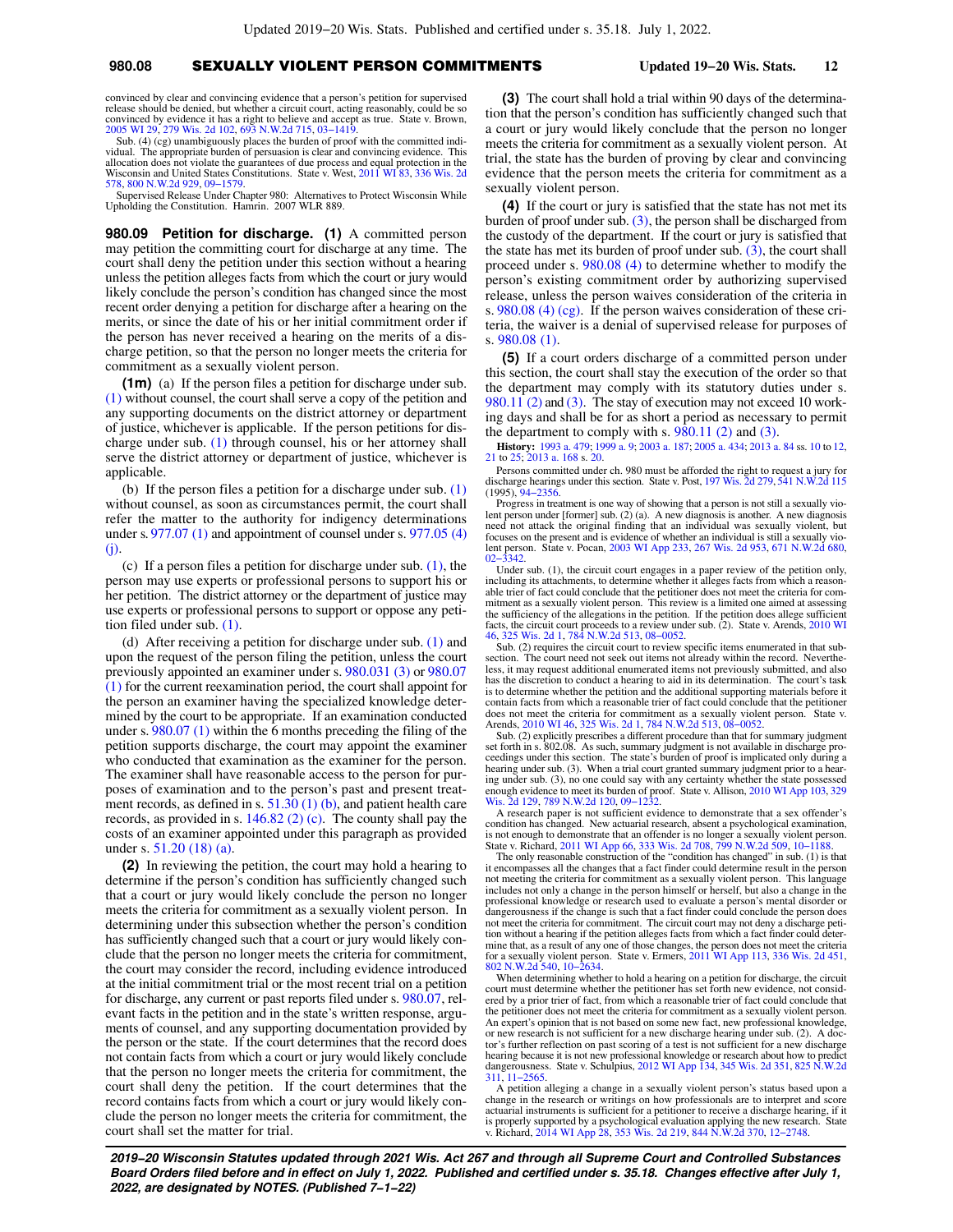**13 Updated 19−20 Wis. Stats.** SEXUALLY VIOLENT PERSON COMMITMENTS **980.11**

The clear and convincing evidence standard under sub. (3) satisfies due process at a ch. 980 discharge trial. State v. Talley, [2015 WI App 4,](https://docs.legis.wisconsin.gov/document/courts/2015%20WI%20App%204) [359 Wis. 2d 522](https://docs.legis.wisconsin.gov/document/courts/359%20Wis.%202d%20522), [859 N.W.2d](https://docs.legis.wisconsin.gov/document/courts/859%20N.W.2d%20155) [155](https://docs.legis.wisconsin.gov/document/courts/859%20N.W.2d%20155), [13−0492](https://docs.legis.wisconsin.gov/document/wicourtofappeals/13-0492).

The petitioner's socializing more with peers, joining a fitness group, and increased communication from family members were not changes from which a factfinder could determine that the petitioner was no longer a sexually violent person. These facts, which resulted in no change to the evaluating psychologist's ultimate conclusion or overall risk assessment, were not enough to satisfy the statutory threshold for a discharge hearing set forth in sub. (2), 2011 stats. State v. Talley, [2017 WI 21](https://docs.legis.wisconsin.gov/document/courts/2017%20WI%2021), [373](https://docs.legis.wisconsin.gov/document/courts/373%20Wis.%202d%20610) [Wis. 2d 610,](https://docs.legis.wisconsin.gov/document/courts/373%20Wis.%202d%20610) [891 N.W.2d 390](https://docs.legis.wisconsin.gov/document/courts/891%20N.W.2d%20390), [13−0950](https://docs.legis.wisconsin.gov/document/wisupremecourt/13-0950).

Sub. (4) (d), (e), and (em) requires more than a formalistic general report on the physical residence slated for placement. The statute contemplates that the Department of Health Services will work with local law enforcement and the county entities and seek advice about a proposed placement of a particular sexually violent person in order to draft the supervised release plan. State v. McGee, [2017 WI App 39](https://docs.legis.wisconsin.gov/document/courts/2017%20WI%20App%2039), [376](https://docs.legis.wisconsin.gov/document/courts/376%20Wis.%202d%20413) [Wis. 2d 413,](https://docs.legis.wisconsin.gov/document/courts/376%20Wis.%202d%20413) [899 N.W.2d 396](https://docs.legis.wisconsin.gov/document/courts/899%20N.W.2d%20396), [16−1082](https://docs.legis.wisconsin.gov/document/wicourtofappeals/16-1082).

This section vests in the county of intended placement an interest in supervised release proceedings as a matter of right; the county has the absolute right to be a party to the action. The county also has a substantial interest in the well−being of the residents and property located within its boundaries. Those interests would be impaired if a court denied intervention. State v. McGee, [2017 WI App 39,](https://docs.legis.wisconsin.gov/document/courts/2017%20WI%20App%2039) [376 Wis. 2d 413](https://docs.legis.wisconsin.gov/document/courts/376%20Wis.%202d%20413), [899 N.W.2d 396,](https://docs.legis.wisconsin.gov/document/courts/899%20N.W.2d%20396) [16−1082](https://docs.legis.wisconsin.gov/document/wicourtofappeals/16-1082).

Sub. (2) allows a circuit court to consider the entire record — not just the facts favorable to the petitioner — when determining whether the statutory criteria for a discharge trial have been met. A circuit court may carefully examine those portions of the record the court considers helpful to its consideration of the petition, which may<br>include facts both favorable and unfavorable to the petitioner. State v. Hager, [2018](https://docs.legis.wisconsin.gov/document/courts/2018%20WI%2040)<br>[WI 40](https://docs.legis.wisconsin.gov/document/courts/2018%20WI%2040), [381 Wis. 2d 74,](https://docs.legis.wisconsin.gov/document/courts/381%20Wis.%202d%2074) [911 N.W.2d 17](https://docs.legis.wisconsin.gov/document/courts/911%20N.W.2d%2017), [15−0330.](https://docs.legis.wisconsin.gov/document/wisupremecourt/15-0330)

[2013 Wis. Act 84](https://docs.legis.wisconsin.gov/document/acts/2013/84) increased the burden of production under sub. (2) necessary for a committed individual to receive a discharge trial. The burden of production is a pro-cedural matter that does not implicate a committed person's fundamental right to freedom from bodily restraint and does not violate the right to due process. State v. Hager, [2018 WI 40](https://docs.legis.wisconsin.gov/document/courts/2018%20WI%2040), [381 Wis. 2d 74](https://docs.legis.wisconsin.gov/document/courts/381%20Wis.%202d%2074), [911 N.W.2d 17](https://docs.legis.wisconsin.gov/document/courts/911%20N.W.2d%2017), [15−0330](https://docs.legis.wisconsin.gov/document/wisupremecourt/15-0330).

The state is not required to present expert testimony in order to meet its burden of proof on the question of future dangerousness in discharge proceedings under this chapter. State v. Stephenson, [2019 WI App 63,](https://docs.legis.wisconsin.gov/document/courts/2019%20WI%20App%2063) [389 Wis. 2d 322,](https://docs.legis.wisconsin.gov/document/courts/389%20Wis.%202d%20322) [935 N.W.2d 842](https://docs.legis.wisconsin.gov/document/courts/935%20N.W.2d%20842), [18−2104](https://docs.legis.wisconsin.gov/document/wicourtofappeals/18-2104).

**980.095 Procedures for discharge hearings. (1)** USE OF JURIES. (a) The district attorney or the department of justice, whichever filed the original petition, or the person who filed the petition for discharge or his or her attorney may request that a trial under s. [980.09 \(3\)](https://docs.legis.wisconsin.gov/document/statutes/980.09(3)) be to a jury of 6. A jury trial is deemed waived unless it is demanded within 10 days of the determination by the court that a court or jury would likely conclude under s. [980.09 \(1\)](https://docs.legis.wisconsin.gov/document/statutes/980.09(1)) that the person's condition has sufficiently changed.

(b) Juries shall be selected and treated in the same manner as they are selected and treated in civil actions in circuit court. The number of jurors prescribed in par. [\(a\),](https://docs.legis.wisconsin.gov/document/statutes/980.095(1)(a)) plus the number of peremptory challenges available to all of the parties, shall be called initially and maintained in the jury box by calling others to replace jurors excused for cause until all jurors have been examined. The parties shall exercise in their order, the state beginning, the peremptory challenges available to them, and if any party declines to challenge, the challenge shall be made by the clerk by lot.

(c) No verdict shall be valid or received unless at least 5 of the jurors agree to it.

**(2)** POST VERDICT MOTIONS. Motions after verdict may be made without further notice upon receipt of the verdict.

**(3)** APPEALS. Any party may appeal an order under this subsection as a final order under chs. [808](https://docs.legis.wisconsin.gov/document/statutes/ch.%20808) and [809](https://docs.legis.wisconsin.gov/document/statutes/ch.%20809). **History:** [2005 a. 434](https://docs.legis.wisconsin.gov/document/acts/2005/434); [2013 a. 84.](https://docs.legis.wisconsin.gov/document/acts/2013/84)

**980.101 Reversal, vacation or setting aside of judgment relating to a sexually violent offense; effect. (1)** In this section, "judgment relating to a sexually violent offense" means a judgment of conviction for a sexually violent offense, an adjudication of delinquency on the basis of a sexually violent offense, or a judgment of not guilty of a sexually violent offense by reason of mental disease or defect.

**(2)** If, at any time after a person is committed under s. [980.06,](https://docs.legis.wisconsin.gov/document/statutes/980.06) a judgment relating to a sexually violent offense committed by the person is reversed, set aside, or vacated and that sexually violent offense was a basis for the allegation made in the petition under s. [980.02 \(2\) \(a\)](https://docs.legis.wisconsin.gov/document/statutes/980.02(2)(a)), the person may bring a motion for postcommitment relief in the court that committed the person. The court shall proceed as follows on the motion for postcommitment relief:

(a) If the sexually violent offense was the sole basis for the allegation under s.  $980.02$  (2) (a) and there are no other judgments relating to a sexually violent offense committed by the person, the court shall reverse, set aside, or vacate the judgment under s. [980.05 \(5\)](https://docs.legis.wisconsin.gov/document/statutes/980.05(5)) that the person is a sexually violent person, vacate the commitment order, and discharge the person from the custody of the department.

(b) If the sexually violent offense was the sole basis for the allegation under s. [980.02 \(2\) \(a\)](https://docs.legis.wisconsin.gov/document/statutes/980.02(2)(a)) but there are other judgments relating to a sexually violent offense committed by the person that have not been reversed, set aside, or vacated, or if the sexually violent offense was not the sole basis for the allegation under s. [980.02 \(2\)](https://docs.legis.wisconsin.gov/document/statutes/980.02(2)(a)) [\(a\)](https://docs.legis.wisconsin.gov/document/statutes/980.02(2)(a)), the court shall determine whether to grant the person a new trial under s. [980.05](https://docs.legis.wisconsin.gov/document/statutes/980.05) because the reversal, setting aside, or vacating of the judgment for the sexually violent offense would probably change the result of the trial.

**(3)** An appeal may be taken from an order entered under sub. [\(2\)](https://docs.legis.wisconsin.gov/document/statutes/980.101(2)) as from a final judgment.

**History:** [2001 a. 16](https://docs.legis.wisconsin.gov/document/acts/2001/16); [2005 a. 253,](https://docs.legis.wisconsin.gov/document/acts/2005/253) [434.](https://docs.legis.wisconsin.gov/document/acts/2005/434)

**980.105 Determination of county and city, village, or town of residence. (1m)** The department shall determine a person's county of residence for the purposes of this chapter by doing all of the following:

(a) The department shall consider residence as the voluntary concurrence of physical presence with intent to remain in a place of fixed habitation and shall consider physical presence as prima facie evidence of intent to remain.

(b) The department shall apply the criteria for consideration of residence and physical presence under par. [\(a\)](https://docs.legis.wisconsin.gov/document/statutes/980.105(1m)(a)) to the facts that existed on the date that the person committed the sexually violent offense that resulted in the sentence, placement, or commitment that was in effect when the petition was filed under s. [980.02](https://docs.legis.wisconsin.gov/document/statutes/980.02).

**(2)** If sub. [\(1m\)](https://docs.legis.wisconsin.gov/document/statutes/980.105(1m)) is insufficient to determine the county of residence, the department shall find that the county of residence is the county in which, on the date that the person committed the sexually violent offense that resulted in the sentence, placement, or commitment that was in effect when the petition was filed under s. [980.02,](https://docs.legis.wisconsin.gov/document/statutes/980.02) the person would have been a resident for the purposes of social security disability insurance eligibility.

**(2m)** The department shall determine a person's city, village, or town of residence for the purposes of s. [980.08 \(4\) \(dm\) 1.](https://docs.legis.wisconsin.gov/document/statutes/980.08(4)(dm)1.) by doing all of the following:

(a) The department shall consider residence as the voluntary concurrence of physical presence with intent to remain in a place of fixed habitation and shall consider physical presence as prima facie evidence of intent to remain.

(b) The department shall apply the criteria for consideration of residence and physical presence under par. [\(a\)](https://docs.legis.wisconsin.gov/document/statutes/980.105(2m)(a)) to the facts that existed on the date that the person committed the sexually violent offense that resulted in the sentence, placement, or commitment that was in effect when the petition was filed under s. [980.02](https://docs.legis.wisconsin.gov/document/statutes/980.02).

**History:** [1995 a. 276;](https://docs.legis.wisconsin.gov/document/acts/1995/276) [2001 a. 16;](https://docs.legis.wisconsin.gov/document/acts/2001/16) [2005 a. 431](https://docs.legis.wisconsin.gov/document/acts/2005/431); [2017 a. 184](https://docs.legis.wisconsin.gov/document/acts/2017/184).

A person's county of residence shall be determined based on the facts that existed on the date of the underlying offense. A court does not have jurisdiction merely because the defendant was in a Wisconsin prison at the time the petition was filed. State v. Burgess, [2002 WI App 264](https://docs.legis.wisconsin.gov/document/courts/2002%20WI%20App%20264), [258 Wis. 2d 548](https://docs.legis.wisconsin.gov/document/courts/258%20Wis.%202d%20548), [654 N.W.2d 81,](https://docs.legis.wisconsin.gov/document/courts/654%20N.W.2d%2081) [00−3074](https://docs.legis.wisconsin.gov/document/wicourtofappeals/00-3074). Affirmed on other grounds. [2003 WI 71,](https://docs.legis.wisconsin.gov/document/courts/2003%20WI%2071) [262 WI 2](https://docs.legis.wisconsin.gov/document/courts/262%20WI%202)d 354, [665 N.W.2d 124,](https://docs.legis.wisconsin.gov/document/courts/665%20N.W.2d%20124) [00−3074](https://docs.legis.wisconsin.gov/document/wicourtofappeals/00-3074). The circuit court had jurisdiction to conduct ch. 980 proceedings involving an enrolled tribal member who committed the underlying sexual offense on an Indian

reservation. State v. Burgess, [2003 WI 71,](https://docs.legis.wisconsin.gov/document/courts/2003%20WI%2071) [262 Wis. 2d 354](https://docs.legis.wisconsin.gov/document/courts/262%20Wis.%202d%20354), [665 N.W.2d 124](https://docs.legis.wisconsin.gov/document/courts/665%20N.W.2d%20124), [00−3074.](https://docs.legis.wisconsin.gov/document/wisupremecourt/00-3074)

### **980.11 Notice concerning supervised release or discharge. (1)** In this section:

(a) "Act of sexual violence" means an act or attempted act that is a basis for an allegation made in a petition under s. [980.02 \(2\)](https://docs.legis.wisconsin.gov/document/statutes/980.02(2)(a)) [\(a\)](https://docs.legis.wisconsin.gov/document/statutes/980.02(2)(a)).

(b) "Member of the family" means spouse, domestic partner under ch. [770,](https://docs.legis.wisconsin.gov/document/statutes/ch.%20770) child, sibling, parent or legal guardian.

(c) "Victim" means a person against whom an act of sexual violence has been committed.

**(2)** If the court places a person on supervised release under s. [980.08 \(4\)](https://docs.legis.wisconsin.gov/document/statutes/980.08(4)) or discharges a person under s. [980.09 \(4\)](https://docs.legis.wisconsin.gov/document/statutes/980.09(4)), the department shall do all of the following: